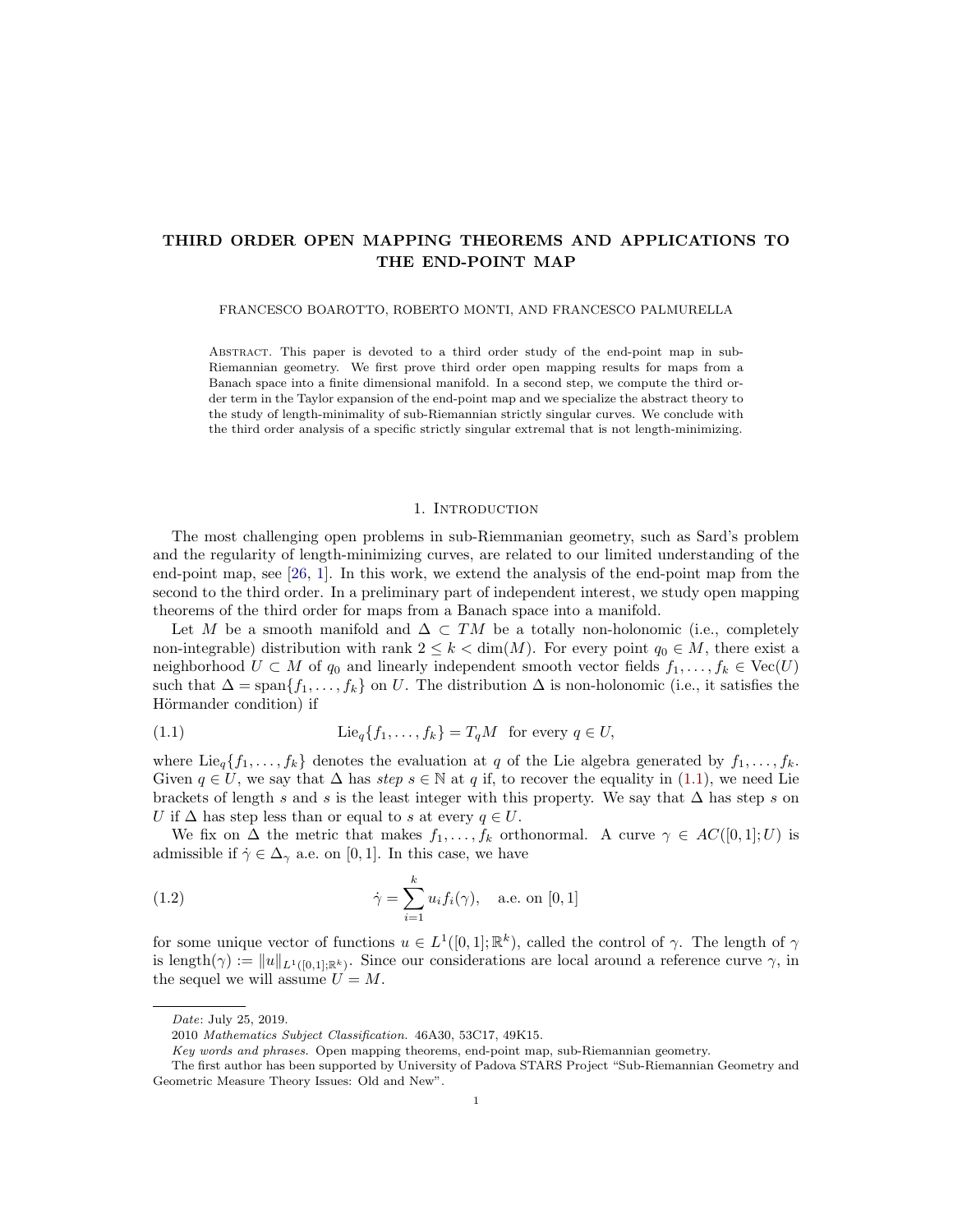Fix a point  $q_0 \in M$  and let  $X = L^1([0,1];\mathbb{R}^k)$ . The end-point map is the map  $F = F_{q_0}$ :  $X \to M$  defined by  $F(u) = \gamma(1)$  where  $\gamma$  is the unique solution of [\(1.2\)](#page-0-1) such that  $\gamma(0) = q_0$ . The curve  $\gamma$  is said to be singular (or abnormal) if the corresponding control u is a critical point of the differential  $d_uF : X \to T_{F(u)}M$ , i.e., if the differential is not surjective. The corank of u is the dimension of  $T_{F(u)}M/\text{Im}(d_uF)$ . Singular curves do not depend on the metric fixed on  $\Delta$ but nontheless they may be length-minimizers. They do not have a counterpart in Riemannian geometry and do not obey the classical Hamiltonian formalism.

The Sard's problem investigates the size (dimension, measure, structure) of the set of points of M that are reachable from  $q_0$  by singular curves. Even though Sard's theorem does not hold in infinite-dimensional spaces [\[19\]](#page-25-1), it is expected that for the end-point map this set is not too big, see [\[22,](#page-25-2) [10,](#page-24-1) [32\]](#page-25-3).

Another important problem is the regularity of length-minimizing curves. Montgomery first showed in [\[25\]](#page-25-4) the existence of smooth *strictly* singular curves that are in fact length-minimizing. For the notion of strict singularity we defer to Definition [4.1.](#page-17-0) For these curves, however, the first order necessary conditions provided by the Pontryagin Maximum Principle [\[31\]](#page-25-5) do not typically give any further regularity beyond the starting one (Lipschitz or AC). Some results on the regularity of singular sub-Riemannian geodesics are in [\[23,](#page-25-6) [28,](#page-25-7) [18,](#page-25-8) [30,](#page-25-9) [9\]](#page-24-2), see also the surveys [\[29,](#page-25-10) [27\]](#page-25-11). The difficulty of the problem, again, lies in the complicated structure of the end-point map at critical points.

Similar problems are addressed e.g. in [\[14,](#page-25-12) [15\]](#page-25-13), where the authors study generic properties of singular trajectories, and in [\[13,](#page-24-3) [8,](#page-24-4) [12\]](#page-24-5), where some regularity results are established for the more general class of control systems affine in the control. A different approach towards singular length-minimizing curves can be found in  $[2, 11, 4]$  $[2, 11, 4]$  $[2, 11, 4]$  $[2, 11, 4]$  $[2, 11, 4]$ , where the authors follow the topological viewpoint rather than the differential one, and study singular curves via homotopy theory and results à la Morse. In the case of Carnot groups, singular curves are contained in the zero set of specific polynomials, see [\[20,](#page-25-14) [21\]](#page-25-15).

The second order analysis of the end-point map was developed by Agrachev and Sarychev in [\[6\]](#page-24-9). This theory provides necessary conditions for strictly singular length-minimizers. These conditions are deduced from second order open mapping theorems that exploit the notion of regular zero together with Morse's index theory [\[5,](#page-24-10) Chapter 20]. This is the starting point of our work.

In a first step, in Section [2,](#page-3-0) we prove abstract third order open mapping theorems for functions  $F: X \to M$ , where X is a Banach space and M a smooth manifold. In Definition [2.4,](#page-4-0) we introduce an intrinsic notion of third differential  $\mathcal{D}_0^3 F$  :  $\text{dom}(\mathcal{D}_0^3 F) \to \text{coker}(d_0F)$ , where  $dom(\mathcal{D}_0^3 F) \subset \text{ker}(d_0 F)$  is a precise subspace of the kernel of the differential of F at  $0 \in X$ . Then, we adapt the notion of regular zero to the third differential. For a given isotropic vector of the second differential  $w_0 \in \text{Iso}(\mathcal{D}_0^2 F)$ , in Definition [2.7](#page-7-0) we introduce the notion of  $w_0$ -regular zero.

<span id="page-1-0"></span>**Theorem 1.1.** Let X be a Banach space and  $U \subset X$  an open neighborhood of the origin. Let  $F: U \to M$  be a smooth mapping having a critical point at 0 of corank  $h \geq 1$ . Then:

- (i) If  $h = 1$  and there exists  $v \in \text{dom}(\mathcal{D}_0^3 F)$  such that  $\mathcal{D}_0^3 F(v) \neq 0$ , then F is open at the origin.
- (ii) For any  $h \geq 1$ , if there exist  $w_0 \in \text{Iso}(\mathcal{D}_0^2 F)$  and  $v_0 \in \text{dom}(\mathcal{D}_0^3 F)$  such that  $v_0$  is a  $w_0$ -regular zero for  $\mathcal{D}_0^3 F$ , then F is open at the origin.

The first statement is proved in Section [2.2,](#page-5-0) while the latter is shown in Section [2.3.](#page-6-0) Notice that the two statements are different in nature: indeed the first one does not use the notion of regular zero. Also, point (ii) can be seen as a more geometric version of the third order open mapping theorem proved by Sussmann in [\[35\]](#page-25-16). Its rephrasement in algebraic terms can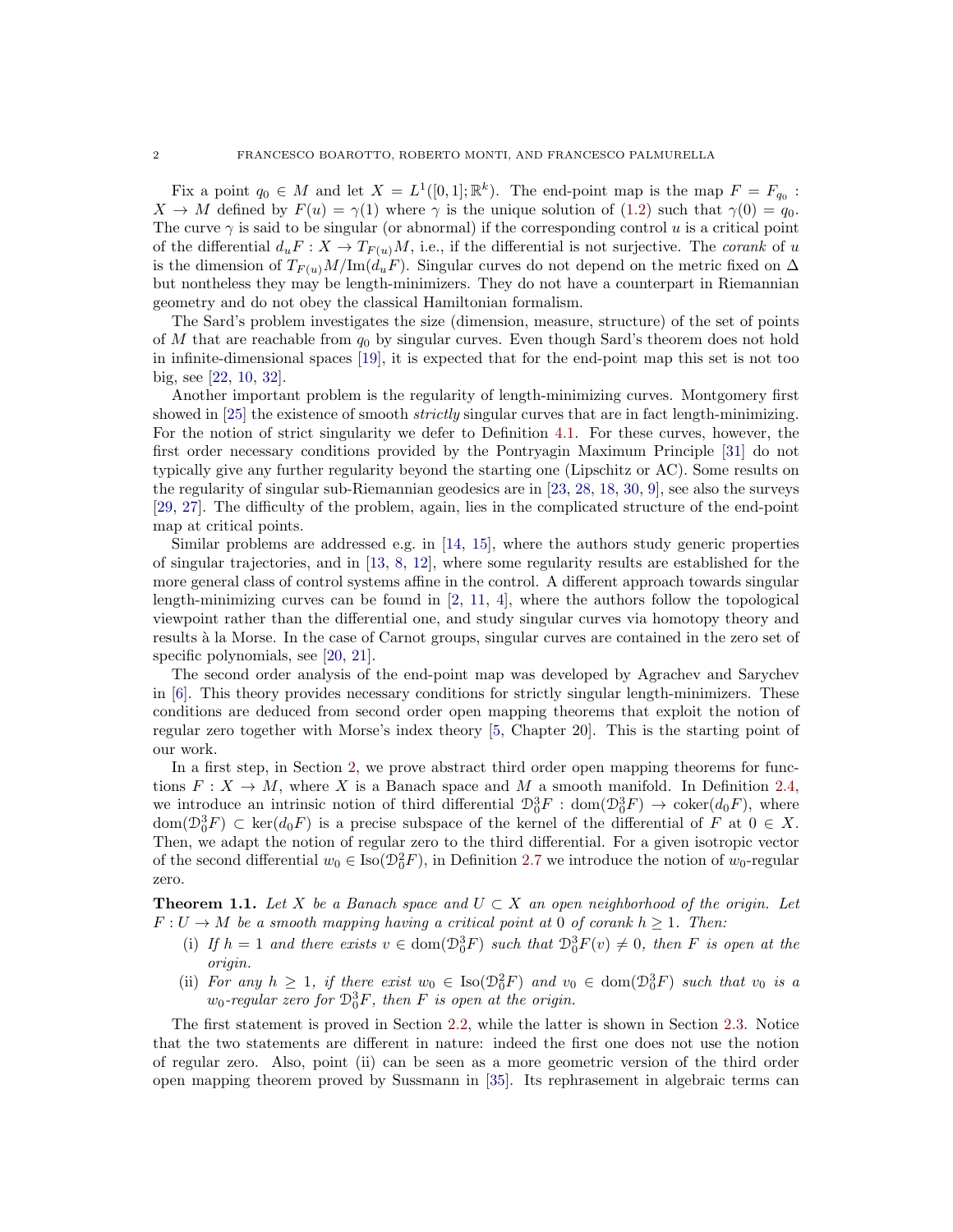be found in Theorem [2.8.](#page-9-0) However, this algebraic version is less satisfactory than its second order counterpart, where the notion of index of a quadratic form produces conditions that can be applied effectively to the end-point map. In our case, finding sufficient conditions of the algebraic type ensuring the existence of a regular zero for a vector valued cubic map (polynomials of degree 3) seems a difficult task.

In Section [3,](#page-10-0) we use tools of chronological calculus to compute the third order term in the Taylor expansion of the end-point map, see Proposition [3.5.](#page-15-0) In fact, our procedure is algorithmic and can be used, in principle, to compute also higher order terms. We shall see that, differently from the second order, the representation of the third differential in terms of Lie brackets is not unique. However, the scalarizations onto the cokernel of the first differential are uniquely defined.

Theorem [1.1](#page-1-0) and the formula for the third differential of the end-point map yield the following necessary condition satisfied by any adjoint curve of a singular length-minimizing trajectory  $\gamma$ of corank 1. The construction of adjoint curves is recalled in Section [4.](#page-17-1) We denote by  $d_uF$  the differential of the end-point map  $F: L^1([0,1];\mathbb{R}^k) \to M$  starting from  $\gamma(0) = q_0$ , and computed at the point  $u \in L^1([0,1];\mathbb{R}^k)$ , the control of  $\gamma$ .

<span id="page-2-1"></span>**Theorem 1.2.** Let  $(M, \Delta, g)$  be a sub-Riemaniann manifold with  $\Delta = \text{span}\{f_1, \ldots, f_k\}$  for  $f_1, \ldots, f_k \in \text{Vec}(M)$ . Assume that:

- (i)  $\gamma : [0, 1] \rightarrow M$  is a strictly singular length-minimizing curve of corank 1;
- (ii) the domain dom $(\mathcal{D}_u^3 F)$  is of finite codimension in  $\ker(d_u F)$ .

Then any adjoint curve  $\lambda : [0,1] \to T^*M$  satisfies, for every  $t \in [0,1]$  and for every  $i, j, \ell =$  $1, \ldots, k$ ,

<span id="page-2-0"></span>(1.3) 
$$
\langle \lambda(t), [f_i, [f_j, f_\ell]](\gamma(t)) \rangle + \langle \lambda(t), [f_\ell, [f_j, f_i]](\gamma(t)) \rangle = 0.
$$

This result is proved in Section [4.](#page-17-1) Notice the nontrivial assumption (ii) on the dimension of the domain of the third differential. Condition [\(1.3\)](#page-2-0) is the extension to the third order of the first and second order necessary conditions for length-minimality. In fact, if  $\gamma$  is a corank-one singular length-minimizing curve with adjoint curve  $\lambda$ , then by the Pontryagin Maximum Principle we have  $\langle \lambda, f_i \rangle = 0$  identically along the curve, for every  $j = 1, \ldots, k$ . If in addition  $\gamma$  is strictly singular, then  $\langle \lambda, [f_i, f_j] \rangle = 0$  identically along  $\gamma$ , for every  $i, j = 1, ..., k$ . This is known as Goh condition, see [\[17\]](#page-25-17).

In Section [5](#page-21-0) we show an application of the general theory to a specific example of singular curves. We recall the notion of *extremal* curves: a horizontal curve  $\gamma$  is extremal if it has an adjoint curve  $\lambda$  that satisfies the Pontryagin Maximum Principle. A length-minimizing curve is an extremal, but the viceversa needs not hold. The notion of (strict) singularity applies to extremal curves as well, see Definition [4.1.](#page-17-0)

<span id="page-2-2"></span>**Theorem 1.3.** Consider on  $M = \mathbb{R}^3$  the distribution  $\Delta = \text{span}\{f_1, f_2\}$ , where

<span id="page-2-3"></span>(1.4) 
$$
f_1 = \frac{\partial}{\partial x_1} \quad and \quad f_2 = (1 - x_1) \frac{\partial}{\partial x_2} + x_1^p \frac{\partial}{\partial x_3},
$$

and  $p \in \mathbb{N}$ . Fix on  $\Delta$  the metric g that makes  $f_1$  and  $f_2$  orthonormal. Then:

- (i) For any  $p \ge 2$  the curve  $t \mapsto \gamma(t) = (0, t, 0)$  is a strictly singular extremal in  $(\mathbb{R}^3, \Delta)$ .
- (ii) If p is an even integer then  $\gamma$  is locally length-minimizing in  $(\mathbb{R}^3, \Delta, g)$ .
- (iii) If  $p = 3$  then  $\gamma$  is not locally length-minimizing in  $(\mathbb{R}^3, \Delta, g)$ .

Using Theorem [1.1,](#page-1-0) or alternatively Theorem [1.2,](#page-2-1) we show that when  $p = 3$  the end-point map is open at the control of  $\gamma$ . For  $p = 5, 7, \ldots$ , the curve  $\gamma$  is probably not length-minimizing. To prove this we would need open mapping theorems of order higher than 3.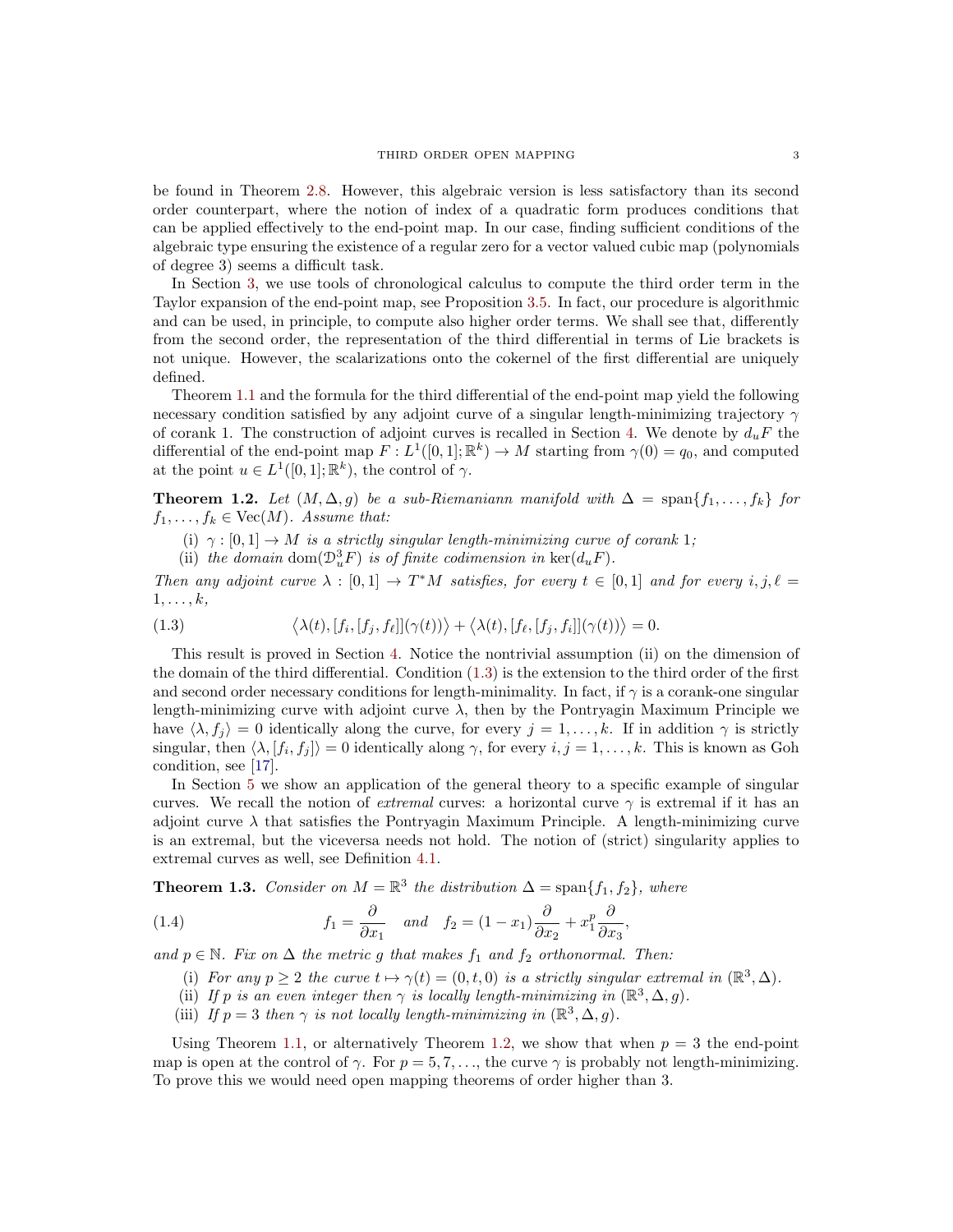### 2. Third order open mapping theorems

<span id="page-3-0"></span>2.1. Intrinsic third differential. Let  $(X, \|\cdot\|)$  be a Banach space and let  $U \subset X$  be an open neighborhood of the origin. We consider a smooth mapping  $F: U \to M$ , where M is a smooth manifold of dimension  $m \in \mathbb{N}$ . Here and hereafter, by "smooth" we always mean "C<sup>∞</sup>-smooth".

By fixing a local chart for M centered at  $F(0)$ , we may consider the representative of F in this chart as a map from U to  $\mathbb{R}^m$ , and accordingly consider its k-th directional derivatives  $d_0^k F: X \to \mathbb{R}^m$ 

$$
d_0^k F(v) := \left. \frac{d^k}{dt^k} F(tv) \right|_{t=0}, \quad v \in X.
$$

We denote by  $(v_1, \ldots, v_k) \mapsto d_0^k F(v_1, \ldots, v_k)$  the associated k-multilinear maps. Then we may expand  $F$  as a Taylor series at 0:

$$
F(v) = \sum_{j=0}^{k} \frac{1}{j!} d_0^{j} F(v) + o(||v||^{k}).
$$

For  $k \geq 2$ , the maps  $d_0^k F$  do not behave tensorially and depend on the specific choice of the local chart of M.

In [\[5,](#page-24-10) Chapter 20], the authors study a chart-independent (or "intrinsic") notion of Hessian, by quotienting out the action of the differential. Recall that  $0$  is a critical point of  $F$  if the differential  $d_0F : X \to T_{F(0)}M$  is not surjective. The cokernel of  $d_0F$  is the quotient space

$$
\operatorname{coker}(d_0 F) = T_{F(0)} M / \operatorname{Im}(d_0 F),
$$

and the corank of this critical point is its dimension:  $\dim (T_{F(0)}M/\mathrm{Im}(d_0F)) = \dim(M) \dim \left( \text{Im} (d_0 F) \right)$ . The central definition for the theory is the following.

**Definition 2.1.** The intrinsic Hessian of F at  $u = 0$  is the quadratic map  $\mathcal{D}_0^2 F$ : ker $(d_0 F) \rightarrow$  $\operatorname{coker}(d_0F)$  defined by

$$
\mathcal{D}_0^2 F(v) := \pi_{\text{coker}(d_0 F)}(d_0^2 F(v)),
$$

where  $d_0^2F$  is computed with respect to any chart centered at  $F(0)$  and  $\pi_{\text{coker}(d_0F)}$  is the projection onto coker $(d_0F)$ .

This definition is independent of the chosen chart and for any linear form

$$
\lambda \in \operatorname{Im} (d_0 F)^{\perp} = \{ \lambda \in T^*_{F(0)}M \mid \lambda (d_0 F(x)) = 0 \text{ for all } x \in X \},
$$

and any vector  $v \in \text{ker}(d_0F)$  there holds

<span id="page-3-1"></span>(2.1) 
$$
\lambda \mathcal{D}_0^2 F(v) = \mathcal{L}_V \circ \mathcal{L}_V (a \circ F)|_0,
$$

where  $a \in C^{\infty}(M)$  is any function such that  $d_0a = \lambda, V \in \text{Vec}(U)$  is any smooth vector field such that  $V(0) = v$ , and  $\mathcal{L}_V$  denotes the Lie derivative along V.

We denote by  $(v, w) \mapsto \mathcal{D}_{0}^{2} F(v, w)$  the bilinear form associated with the quadratic map  $\mathcal{D}_0^2 F(v)$ .

**Definition 2.2.** A regular zero for the intrinsic Hessian  $D_0^2 F$  is an element  $v \in \text{ker}(d_0 F)$  such that:

(i)  $\mathcal{D}_0^2 F(v) = 0;$ 

(ii) the linear map  $w \mapsto D_0^2 F(v, w)$  is surjective from  $\ker(d_0 F)$  onto  $\operatorname{coker}(d_0 F)$ .

With these notions, the following theorem holds, see [\[5,](#page-24-10) Theorem 20.3].

<span id="page-3-2"></span>**Theorem 2.3** (Agrachev-Sarychev). If the intrinsic Hessian  $\mathcal{D}_0^2 F$  has a regular zero then F is open at the origin.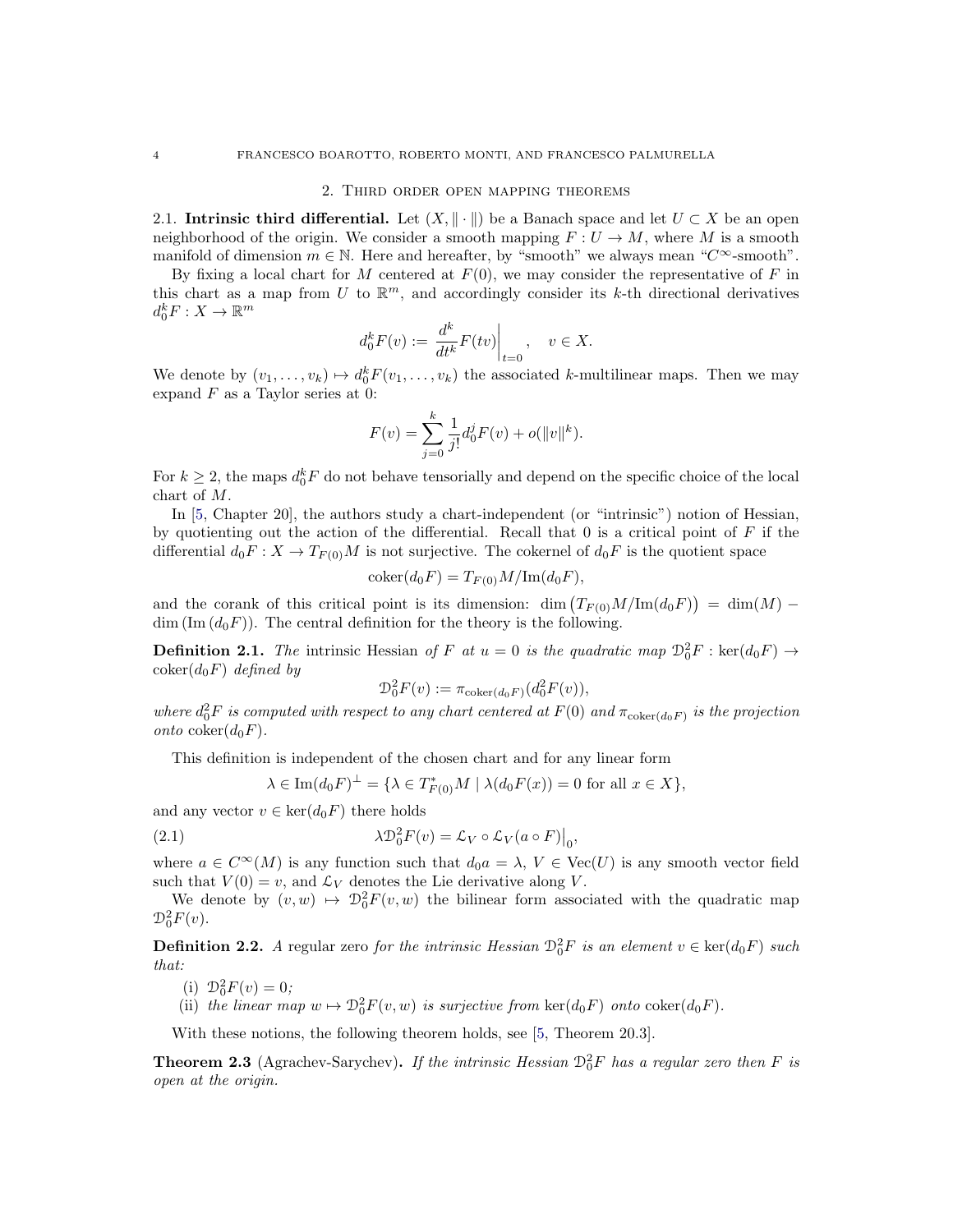Necessary conditions for the existence of a regular zero can be found in [\[7,](#page-24-11) [6\]](#page-24-9). Sufficient conditions are given by the Morse-index theory, see [\[5\]](#page-24-10). The existence of a regular zero is only a necessary condition for the openness of a quadratic form. For example, the map  $Q : \mathbb{R}^2 \to \mathbb{R}^2$  defined by  $Q(x_1, x_2) = (x_1^2 - x_2^2, 2x_1x_2)$  does not have nontrivial zeros and, in particular, it has no regular zeros, but nevertheless it is open.

Our objective is to carry this program over to third-order derivatives and to deduce thirdorder sufficient conditions for the map  $F$  to be open at the origin. We first need to define an "intrinsic" third differential. Let  $P : M \to M$  be any diffeomorphism leaving the point  $F(0)$ fixed and let  $\phi : (-\varepsilon, \varepsilon) \to U$  be a smooth curve such that  $\phi(0) = 0$ . Let us fix a local chart for M centered at  $F(0)$ . Here and hereafter, we assume that  $F(0) = 0$ . Then, locally in this chart, we have

<span id="page-4-1"></span>(2.2)  
\n
$$
\frac{d^3}{d\varepsilon^3} P(F(\phi(\varepsilon)))\big|_{\varepsilon=0} = d_0 P\left(d_0^3 F(\dot{\phi}) + 3d_0^2 F(\ddot{\phi}, \dot{\phi}) + d_0 F(\ddot{\phi})\right) + 3d_0^2 P\left(d_0^2 F(\dot{\phi}) + d_0 F(\ddot{\phi}), d_0 F(\dot{\phi})\right) + d_0^3 P\left(d_0 F(\dot{\phi}), d_0 F(\dot{\phi}), d_0 F(\dot{\phi})\right).
$$

The third derivative in the left hand-side of  $(2.2)$  transforms on  $T_0M$  as a tangent vector (i.e., according to the first differential  $d_0P$  only) as soon as  $\phi \in \text{ker}(d_0F)$ . Moreover, a good definition of the third differential should only depend tensorially on tangent vectors. This means that the third derivative

$$
\frac{d^3}{d\varepsilon^3}F(\phi(\varepsilon))\big|_{\varepsilon=0}=d_0^3F(\dot\phi)+3d_0^2F(\ddot\phi,\dot\phi)+d_0F(\dddot\phi)
$$

should only depend on  $\dot{\phi}$ . This happens when  $d_0^2 F(\ddot{\phi}, \dot{\phi}) = 0$  modulo the image of  $d_0 F$ . These considerations motivate the following definition.

<span id="page-4-0"></span>**Definition 2.4** (Intrinsic third differential). Let  $F: U \to M$  be a smooth map. The domain of the third differential of F at  $u = 0$  is:

<span id="page-4-2"></span>(2.3) 
$$
\text{dom}(\mathcal{D}_0^3 F) := \{ v \in \text{ker}(d_0 F) \mid \pi_{\text{coker}(d_0 F)}(d_0^2 F(v, x)) = 0 \text{ for all } x \in X \}.
$$

where  $d_0^2 F$  is computed with respect to any chart centered at  $F(0)$ . The third differential of F at  $u = 0$  is the cubic map  $\mathcal{D}_0^3 F : \text{dom}(\mathcal{D}_0^3 F) \to \text{coker}(d_0 F)$  defined by

$$
\mathcal{D}_0^3 F(v) := \pi_{\text{coker}(d_0 F)}\big(d_0^3 F(v)\big),
$$

where  $d_0^3F$  is computed with respect to any chart centered at  $F(0)$  and  $\pi_{\text{coker}(d_0F)}$  is the projection onto coker $(d_0F)$ .

Remark 2.5. Similarly to the Hessian, these definitions do not depend on the chosen chart. In particular we stress that, while  $d_0^2 F$  depends on the chart, the condition  $\pi_{\text{coker}(d_0F)}(d_0^2 F(v,x)) =$ 0 for all  $x \in X$  is independent of this choice.

To see this, we proceed similarly as in [\(2.2\)](#page-4-1), and we consider smooth curves  $\phi, \psi : (-\varepsilon, \varepsilon) \to U$ such that  $\phi(0) = \psi(0) = 0$ ,  $\dot{\psi} = v \in \text{ker}(d_0 F)$  and  $\dot{\phi} = x \in X$ . Also, we consider  $P : M \to M$  to be any diffeomorphism fixing  $F(0) = 0$  and we fix a local chart around 0. Then, by polarization, it is not difficult to see that

$$
\frac{d^2}{d\varepsilon^2}P\left(\frac{F(\phi(\varepsilon)+\psi(\varepsilon))-F(\phi(\varepsilon)-\psi(\varepsilon))}{4}\right)\bigg|_{\varepsilon=0} = d_0P\left(d_0^2F(v,x)-d_0F\left(\frac{\ddot{\psi}}{2}\right)\right),
$$

and our assertion follows.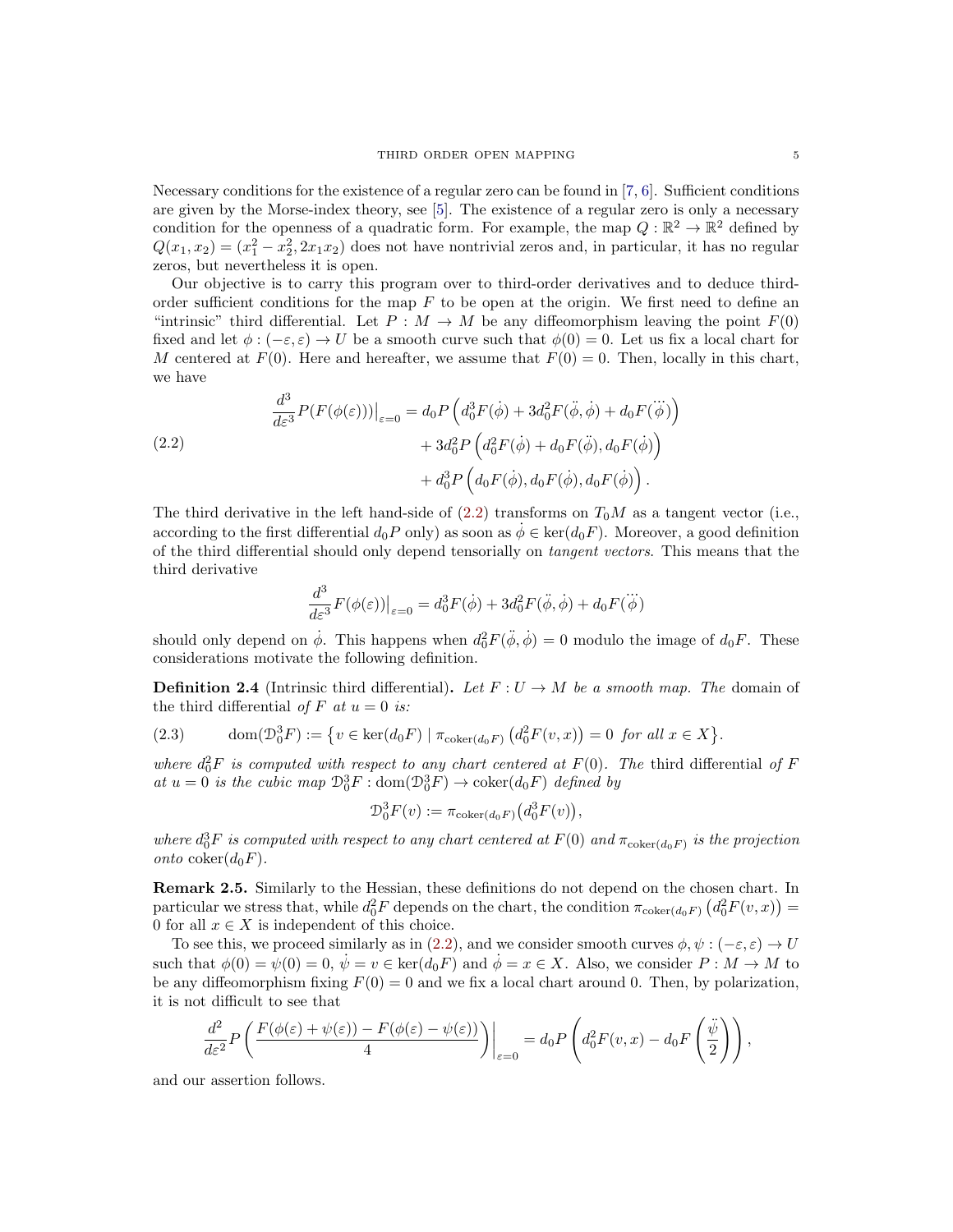As for  $\mathcal{D}_{0}^{2}F$ , see [\(2.1\)](#page-3-1), for every non-zero linear form  $\lambda \in \text{Im}(d_{0}F)^{\perp}$  and every vector  $v \in$  $dom(\mathcal{D}_0F)$ , there holds

$$
\lambda \mathcal{D}_0^3 F(v) = \mathcal{L}_V \circ \mathcal{L}_V \circ \mathcal{L}_V(a \circ F)|_0,
$$

where  $a \in C^{\infty}(M)$  is any function such that  $d_0a = \lambda$ ,  $V \in \text{Vec}(U)$  is any smooth vector field such that  $V(0) = v$ , and  $\mathcal{L}_V$  denotes the Lie derivative along V. Indeed, since by assumption we have  $d_0F(v) = 0$ , the identity

$$
\mathcal{L}_V \circ \mathcal{L}_V \circ \mathcal{L}_V (a \circ F) \Big|_0 = d_0^3 a (d_0 F(v)) + 3 d_0^2 a (d_0^2 F(v), d_0 F(v)) + d_0 a (d_0^3 F(v))
$$
  
=  $\lambda d_0^3 F(v).$ 

holds. In particular,  $\mathcal{L}_V \circ \mathcal{L}_V \circ \mathcal{L}_V (a \circ F) \big|_0$  does not depend upon higher order differentials of a at zero.

<span id="page-5-0"></span>2.2. Open mapping at corank-one critical points. Assume that  $u = 0$  is a critical point of F with corank one, i.e.,  $\text{Im}(d_0F)^{\perp}$  is 1-dimensional and for some non-zero linear form  $\lambda$  we have  $\text{Im}(d_0F)^{\perp} = \text{span}\{\lambda\}.$  To prove point (i) in Theorem [1.1,](#page-1-0) we adapt an idea used in [\[5,](#page-24-10) Lemma 20.1], which consists in finding a suitable perturbation  $\phi_{\varepsilon}: X \to X$  with  $\phi_{\varepsilon}(0) = 0$ , so that  $F \circ \phi_{\varepsilon}$  is open at 0, thus implying that F is itself open at 0.

**Proof of Theorem [1.1](#page-1-0) - (i).** Since 0 is a corank-one critical point, there exists an  $(m-1)$ dimensional subspace  $E \subset X$ , with  $m = \dim(M)$ , such that  $X = E \oplus \ker(d_0F)$ . Since E is isomorphic to Im( $d_0F$ ) via  $d_0F$ , we identify it with  $\mathbb{R}^{m-1}$ . Namely, we choose a local chart for M centered at  $F(0)$  and we endow  $T_{F(0)}M$  with a scalar product so that we may identify  $T_{F(0)}M$  with  $\mathbb{R}^m$  and  $\text{Im}(d_0F)$  with  $\mathbb{R}^{m-1}$  We then fix a basis  $(e_i)_{1\leq i\leq m-1}$  of E.

Let  $v \in \text{dom}(\mathcal{D}_0^3 F)$  be such that  $\mathcal{D}_0^3 F(v) \neq 0$ , and let  $z_0, z_1 \in E$  to be fixed later. For  $\varepsilon \geq 0$ , we define the map  $\phi_{\varepsilon}: \mathbb{R}^{m-1} \times \mathbb{R} \to X$ ,

<span id="page-5-3"></span>(2.4) 
$$
\phi_{\varepsilon}(x,y) := \frac{\varepsilon^3 y^3}{3!} v + \frac{\varepsilon^6 y^6}{6!} z_0 + \frac{\varepsilon^9 y^9}{9!} z_1 + \frac{\varepsilon^9}{9!} x,
$$

where  $x = (x_1, \ldots, x_{m-1}) \in \mathbb{R}^{m-1}$  is identified with  $(x, 0) \in \mathbb{R}^m$ . Notice that  $\phi_{\varepsilon}(0) = 0$  for every  $\varepsilon > 0$ . If the composition  $\Phi_{\varepsilon} := F \circ \phi_{\varepsilon} : \mathbb{R}^{m-1} \times \mathbb{R} \to M$  is open at the origin for some  $\varepsilon > 0$ , then  $F$  is a fortiori open at the origin.

We compute the Taylor expansion at zero of  $\Phi_{\varepsilon}$  with respect to the parameter  $\varepsilon$ . The only non-trivially zero terms in this expansion are:

<span id="page-5-4"></span>(2.5) 
$$
\Phi_{\varepsilon}^{(3)}(x,y)|_{\varepsilon=0} = y^3 d_0 F(v),
$$

<span id="page-5-1"></span>(2.6) 
$$
\Phi_{\varepsilon}^{(6)}(x,y)|_{\varepsilon=0} = y^6 \big(10d_0^2 F(v) + d_0 F(z_0)\big),
$$

<span id="page-5-2"></span>(2.7) 
$$
\Phi_{\varepsilon}^{(9)}(x,y)|_{\varepsilon=0} = y^9 \left(280 d_0^3 F(v) + 84 d_0^2 F(v,z_0) + d_0 F(z_1)\right) + d_0 F(x).
$$

The term in the first line is zero since  $v \in \text{ker}(d_0F)$ . The term in line [\(2.6\)](#page-5-1) is also zero as soon as we choose  $z_0 \in E$  such that  $d_0 F(z_0) = -10d_0^2 F(v, v)$ . This  $z_0$  does exist because  $v \in \text{dom}(\mathcal{D}_0^3 F)$ implies that  $d_0^2 F(v, v) \in \text{Im}(d_0 F)$ . Finally, in line [\(2.7\)](#page-5-2) we can choose  $z_1 \in E$  such that

$$
d_0 F(z_1) = -84 d_0^2 F(v, z_0).
$$

This  $z_1$  does exist because, again,  $v \in \text{dom}(\mathcal{D}_0^3 F)$  implies that  $d_0^2 F(v, z_0) \in \text{Im}(d_0 F)$ .

Eventually, we see that  $\Phi_{\varepsilon}^{(9)}(x,y)|_{\varepsilon=0} = 280y^9d_0^3F(v) + d_0F(x)$ , and this implies that  $\Phi_{\varepsilon}(x,y)$ admits the expansion

$$
\Phi_{\varepsilon}(x,y) = \frac{\varepsilon^9}{9!} \Phi_{\varepsilon}^{(9)}(x,y) \big|_{\varepsilon=0} + R_{\varepsilon}(x,y),
$$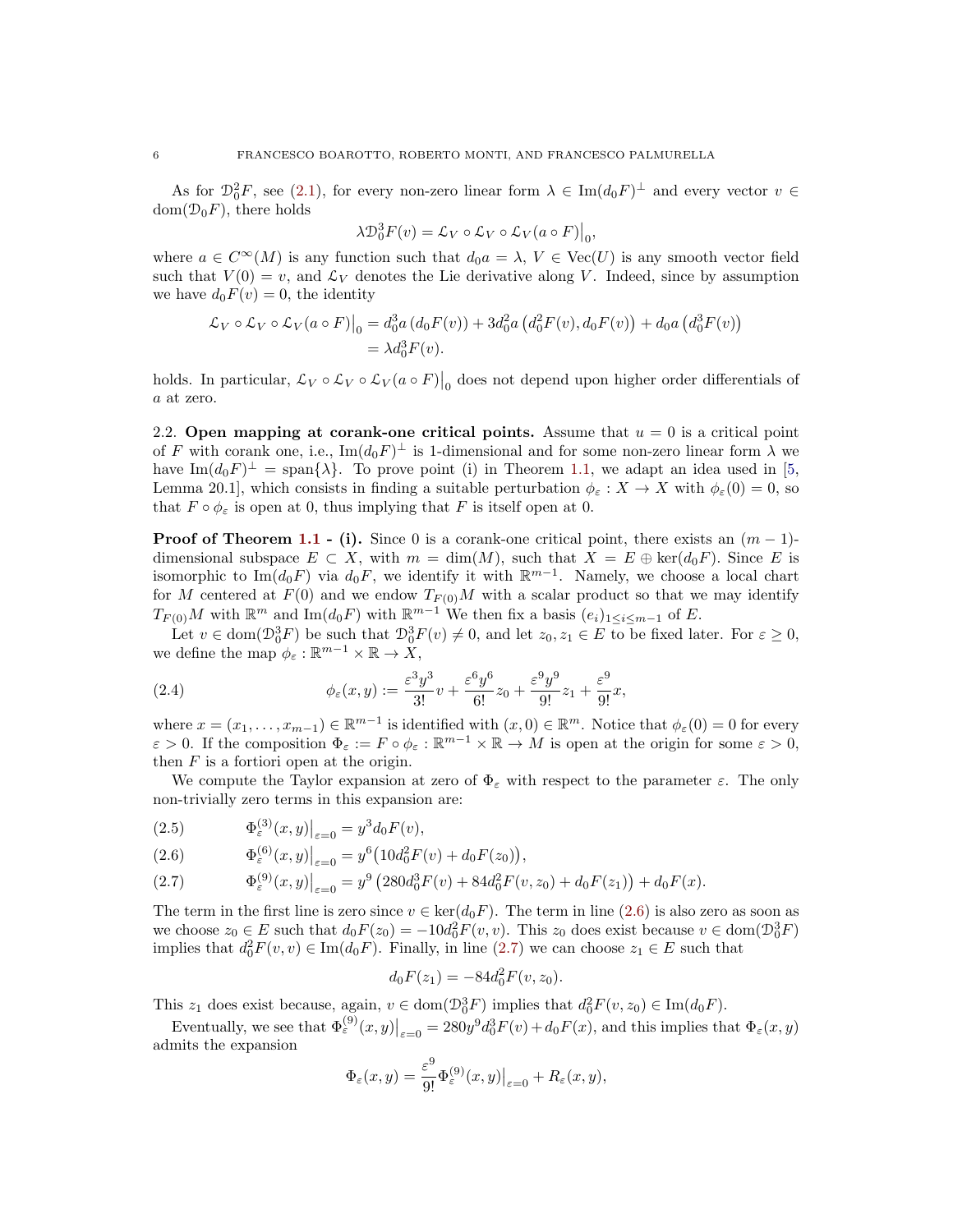where the remainder term  $R_{\varepsilon}(x, y)$  is  $O(\varepsilon^{10})$  as  $\varepsilon$  tends to zero. Let us define the function  $\Psi_{\varepsilon}: \mathbb{R}^{m-1} \times \mathbb{R} \to X$ 

$$
\Psi_{\varepsilon}(x,y) = \frac{1}{\varepsilon^9} \Phi_{\varepsilon}(x, y^{1/9}).
$$

Since  $\Psi_{\varepsilon}$  is the composition of  $\Phi_{\varepsilon}$  with a homeomorphism,  $\Phi_{\varepsilon}$  is open at the origin if so is  $\Psi_{\varepsilon}$ . After a linear change of coordinates the openness at the origin of  $\Psi_{\varepsilon}(x, y)$  reduces to the openness of  $\widehat{\Psi}_{\varepsilon}(x, y) = (x, y) + R_{\varepsilon}(x, y^{1/9}).$ 

Given  $r > 0$ , we denote by  $B_r \subset \mathbb{R}^m$  the ball of radius r centered at the origin. We show that there exists  $\delta_0 > 0$  such that  $B_{\delta/2} \subset \widehat{\Psi}_{\varepsilon}(B_{\delta})$  for all  $\delta \in (0, \delta_0)$ . This follows from the following claim:

$$
\lim_{(x,y)\to 0} \frac{R_{\varepsilon}(x,y)}{|x|+|y|^9} = 0.
$$

In fact, [\(2.2\)](#page-5-2) implies that there exists  $\delta_0 > 0$  such that for all  $0 < \delta < \delta_0$  and for all  $(x, y) \in B_\delta$ we have

$$
|R_{\varepsilon}(x, y^{1/9})| \le \frac{1}{2}(|x| + |y|) \le \frac{\delta}{2}
$$

.

Then, given  $\xi \in B_{\delta/2}$  and letting  $\chi_{\varepsilon}^{\xi}(x, y) := \xi + (x, y) - \widehat{\Psi}_{\varepsilon}(x, y)$ , the triangle inequality implies that  $\chi_{\varepsilon}^{\xi}$  maps  $B_{\delta}$  into itself. It follows by the Brouwer's fixed point theorem that  $\chi_{\varepsilon}^{\xi}$  has a fixed point in  $B_\delta$  for every  $\xi \in B_{\delta/2}$ , and the openness of  $\widehat{\Psi}_{\varepsilon}$  follows.

We are left to show claim [\(2.2\)](#page-5-2). The role of y and  $\varepsilon$  in [\(2.4\)](#page-5-3) is symmetric, and so the partial derivatives  $\frac{\partial^k}{\partial y^k} \Phi_{\varepsilon}(x, y)\big|_{(x, y)=0}$  are computed by the chain rule as in [\(2.5\)](#page-5-4), switching  $\varepsilon$  and y. As a consequence, we have

$$
\frac{\partial^k}{\partial y^k} \Phi_{\varepsilon}(x, y)\big|_{(x, y) = 0} = 0, \quad k = 1, \dots, 8,
$$
  

$$
\frac{\partial^9}{\partial y^9} \Phi_{\varepsilon}(x, y)\big|_{(x, y) = 0} = 280\varepsilon^9 d_0^3 F(v, v, v).
$$

Similarly, we see that

$$
\frac{\partial}{\partial x_i} \Phi_{\varepsilon}(x, y)\big|_{(x, y) = 0} = \frac{\varepsilon^9}{9!} d_0 F(e_i), \quad i = 1, \dots, m-1,
$$

and thus we arrive at the expansion

$$
\Phi_{\varepsilon}(x,y) = \frac{\varepsilon^9}{9!}d_0F(x) + \frac{\varepsilon^9}{9!}280y^9d_0^3F(v) + O(|x||y|) + o(|x|+|y|^9),
$$

where the big-O term  $O(|x||y|)$  takes care of all the mixed derivatives in x and y, up to the tenth order and it satisfies  $O(|x||y|) = o(|x| + |y|^9)$ . The theorem follows.

<span id="page-6-0"></span>2.3. Open mapping at critical points of arbitrary corank. We turn to the case of critical points of corank higher than one, and to the proof of point (ii) in Theorem [1.1.](#page-1-0) We begin with adapting to the third order setting the notion of regular zero.

**Definition 2.6.** Let  $F: U \subset X \to M$  be a smooth map. The isotropy space of  $\mathcal{D}_0^2 F$  is

$$
Iso(\mathcal{D}_0^2 F) := \{ u \in \ker(d_0 F) \mid \mathcal{D}_0^2 F(u) = 0 \}.
$$

Given an isotropic vector  $w_0 \in \text{Iso}(\mathcal{D}_0^2 F)$ , we define the second-order image of F at  $w_0$  as the subspace of  $\mathrm{coker}(d_0F)$ 

$$
\operatorname{Im}(F,2,w_0)=\operatorname{Im}(\mathfrak{D}_0^2F(w_0,\cdot)).
$$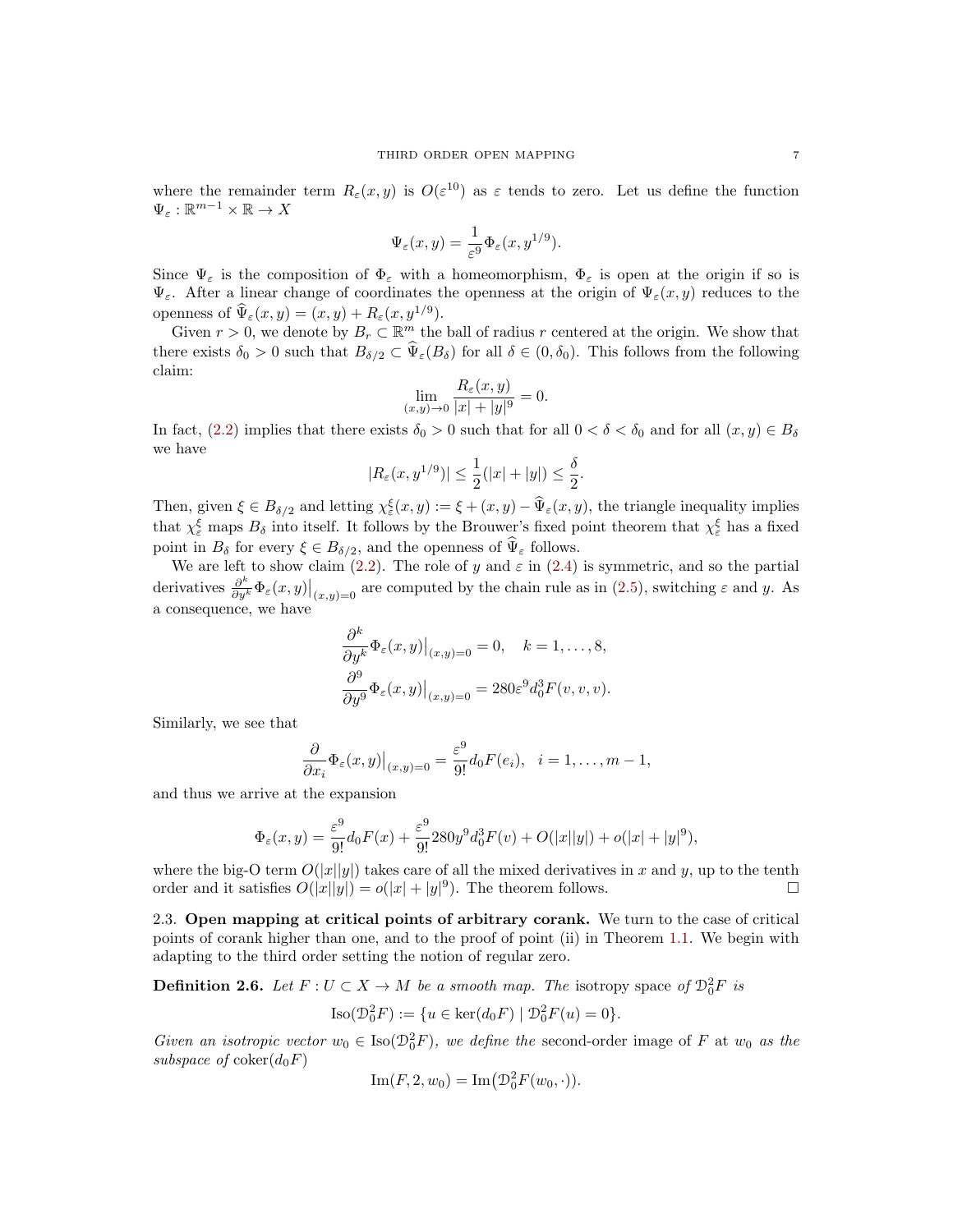Finally, we define the second-order cokernel of F at  $w_0$  as the quotient

$$
coker(F, 2, w_0) = coker(d_0F)/Im(F, 2, w_0).
$$

Note that we have  $\text{Im}(F, 2, w_0) = 0$  if and only if  $w_0 \in \text{ker}(\mathcal{D}_0^2 F) = \{w_0 \in \text{ker}(d_0 F) \mid$  $D_0^2 F(w_0, \cdot) = 0$ .

<span id="page-7-0"></span>**Definition 2.7.** Let  $w_0 \in \text{Iso}(\mathcal{D}_0^2 F)$ . A  $w_0$ -regular zero for  $\mathcal{D}_0^3 F$  is an element  $v \in \text{dom}(\mathcal{D}_0^3 F)$ such that:

(i)  $\mathcal{D}_0^3 F(v) = 0;$ 

(ii) The linear map  $\pi_{\text{coker}(F,2,w_0)}(\mathcal{D}_0^3 F(v,v,\cdot))$ :  $\text{dom}(\mathcal{D}_0^3 F) \to \text{coker}(F,2,w_0)$  is surjective. Above,  $\pi_{\text{coker}(F,2,w_0)}$  is the projection onto  $\text{coker}(F,2,w_0)$ ,

**Proof of Theorem [1.1](#page-1-0) - (ii).** We fix on  $T_{F(0)}M$  a scalar product so that we can regard all the spaces coker $(d_0F)$ ,  $\text{Im}(\mathcal{D}_0^2F(w_0, \cdot))$  and coker $(F, 2, w_0)$  as subspaces of  $T_{F(0)}M$  with direct sums:

$$
T_{F(0)}M = \text{Im}(d_0F) \oplus \text{coker}(d_0F),
$$
  

$$
\text{coker}(d_0F) = \text{Im}(\mathcal{D}_0^2 F(w_0, \cdot)) \oplus \text{coker}(F, 2, w_0).
$$

Let  $E_1 \subset X$ ,  $E_2 \subset \text{dom}(\mathcal{D}_0^2 F) = \text{ker}(d_0 F)$  and  $E_3 \subset \text{dom}(\mathcal{D}_0^3 F)$  be linear subspaces such that the following mappings are linear isomorphisms:

$$
dF_0: E_1 \to \text{Im}(d_0F),
$$
  
\n
$$
\mathcal{D}_0^2(w_0) : E_2 \to \text{Im}(\mathcal{D}_0^2 F(w_0, \cdot)),
$$
  
\n
$$
\mathcal{D}_0^3(v_0, v_0, \cdot) : E_3 \to \text{coker}(F, 2, w_0).
$$

We identify  $E_1 = \mathbb{R}^{m_1}$ ,  $E_2 = \mathbb{R}^{m_2}$ , and  $E_3 = \mathbb{R}^{m_3}$  with  $m_1 + m_2 + m_3 = m$  and with coordinates  $r \in \mathbb{R}^{m_1}, s \in \mathbb{R}^{m_2}$  and  $t \in \mathbb{R}^{m_3}$ . We also identify  $r \in \mathbb{R}^{m_1}$  with  $r = (r, 0, 0) \in \mathbb{R}^m$ , and similarly for s and t. We denote by  $\bar{e}_1, \ldots, \bar{e}_{m_2}$  a basis for  $E_2$ , and by  $e_1, \ldots, e_{m_3}$  a basis for  $E_3$ .

Let  $\nu, \zeta, \xi, \mu, \eta_i, \xi_i, \mu_i, \zeta_\ell, \eta_{ij}$  and  $\zeta_{i\ell}$  be points in  $E_1$  to be fixed later. For  $\varepsilon > 0$  we define the map  $\phi_{\varepsilon}: \mathbb{R}^{m_1} \times \mathbb{R}^{m_2} \times \mathbb{R}^{m_3} \to X$  by:

$$
\phi_{\varepsilon}(r,s,t) = \frac{\varepsilon^6}{6!}v_0 + \frac{\varepsilon^7}{7!}t + \frac{\varepsilon^8}{8!}w_0 + \frac{\varepsilon^{11}}{11!}s + \frac{\varepsilon^{12}}{12!}\nu + \frac{\varepsilon^{14}}{14!}\xi + \frac{\varepsilon^{16}}{16!}\mu + \frac{\varepsilon^{18}}{18!}\zeta + \frac{\varepsilon^{19}}{19!}r + \sum_{\ell=1}^{m_2} \frac{\varepsilon^{17}}{17!} s_{\ell}\zeta_{\ell} + \sum_{i=1}^{m_3} t_i \left(\frac{\varepsilon^{13}}{13!}\eta_i + \frac{\varepsilon^{15}}{15!}\xi_i + \frac{\varepsilon^{19}}{19!}\mu_i\right) + \frac{\varepsilon^{18}}{18!} \sum_{\ell=1}^{m_2} \sum_{i=1}^{m_3} t_i s_{\ell}\zeta_{i\ell} + \frac{\varepsilon^{14}}{14!} \sum_{i,j=1}^{m_3} t_i t_j \eta_{ij}.
$$

Then we consider the composition  $\Phi_{\varepsilon} := F \circ \phi_{\varepsilon} : \mathbb{R}^{m_1} \times \mathbb{R}^{m_2} \times \mathbb{R}^{m_3} \to M$ . To prove that F is open at the origin it is sufficient to show that, for small  $\varepsilon > 0$ ,  $\Phi_{\varepsilon}$  is open at the origin.

We compute the derivatives of  $\varepsilon \mapsto \Phi_{\varepsilon}$  and we evaluate them at  $\varepsilon = 0$ . We use the short-hand notation  $\Phi = \Phi_{\varepsilon}$  and  $\phi = \phi_{\varepsilon}$ . The first non-trivially zero derivative at  $\varepsilon = 0$  is the sixth one:

$$
\Phi^{(6)} = F'[\phi^{(6)}] + O(\varepsilon),
$$

that for  $\varepsilon = 0$  gives  $\Phi^{(6)}(0) = d_0 F(v_0) = 0$  because  $v_0 \in \text{dom}(\mathcal{D}_0^2 F) \subset \text{ker}(d_0 F)$ . For  $k =$  $7, \ldots, 19$  we have

$$
\Phi^{(k)} = F'[\phi^{(k)}] + \sum_{h=1}^{[k/2]} c_{hk} F''[\phi^{(h)}, \phi^{(k-h)}] + \sum_{\substack{1 \le h \le \ell \le p \\ h + \ell + p = k}} c_{h\ell p} F'''[\phi^{(h)}, \phi^{(\ell)}, \phi^{(p)}] + O(\varepsilon),
$$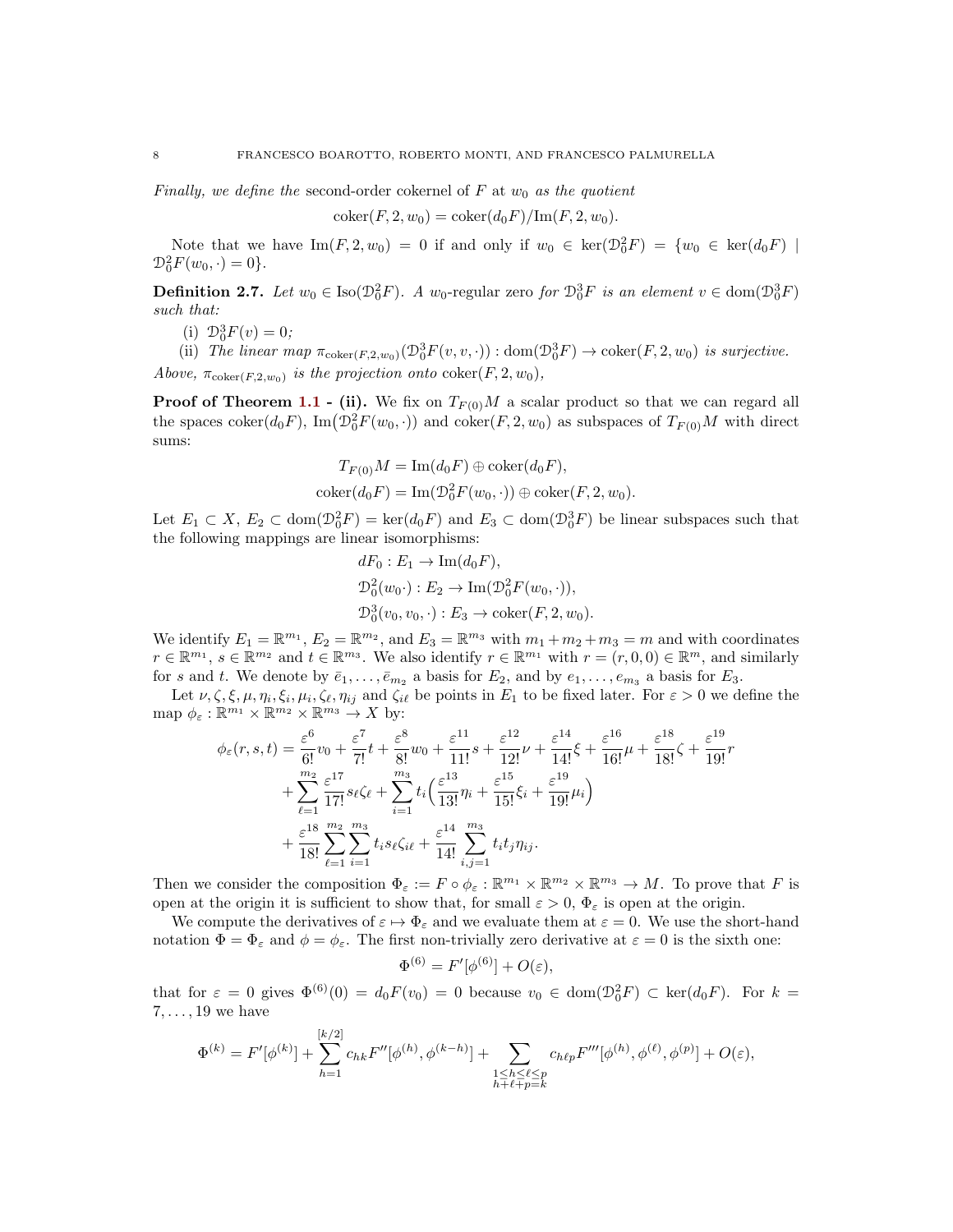where  $c_{hk}$  and  $c_{h\ell p}$  are positive integers. For  $k = 7, \ldots, 11$  we have  $\Phi^{(k)} = F'[\phi^{(k)}] + O(\varepsilon)$ . The only non-trivially zero cases are  $k = 7, 8, 11$ , for which we have  $\Phi^{(k)}(0) = 0$ . Indeed, for k = 7 we have  $d_0F(t) = 0$  because  $t \in E_2 \subset \text{ker}(d_0F)$ ; for  $k = 8$  we have  $d_0F(w_0) = 0$  because  $w_0 \in \text{Iso}(\mathcal{D}_0^2 F) \subset \text{ker}(d_0 F)$ ; for  $k = 11$  we have  $d_0 F(s) = 0$  because  $s \in E_3 \subset \text{ker}(d_0 F)$ .

For  $k = 12, \ldots, 17$  we have the following expansions:

$$
\Phi^{(12)} = F'[\phi^{(12)}] + c_{66}F''[\phi^{(6)}, \phi^{(6)}] + O(\varepsilon)
$$
  
\n
$$
\Phi^{(13)} = F'[\phi^{(13)}] + c_{67}F''[\phi^{(6)}, \phi^{(7)}] + O(\varepsilon)
$$
  
\n
$$
\Phi^{(14)} = F'[\phi^{(14)}] + c_{68}F''[\phi^{(6)}, \phi^{(8)}] + c_{77}F''[\phi^{(7)}, \phi^{(7)}] + O(\varepsilon).
$$
  
\n
$$
\Phi^{(15)} = F'[\phi^{(15)}] + c_{69}F''[\phi^{(6)}, \phi^{(9)}] + c_{78}F''[\phi^{(7)}, \phi^{(8)}] + O(\varepsilon)
$$
  
\n
$$
\Phi^{(16)} = F'[\phi^{(16)}] + c_{6,10}F''[\phi^{(6)}, \phi^{(10)}] + c_{79}F''[\phi^{(7)}, \phi^{(9)}] + c_{88}F''[\phi^{(8)}, \phi^{(8)}] + O(\varepsilon)
$$
  
\n
$$
\Phi^{(17)} = F'[\phi^{(17)}] + c_{6,11}F''[\phi^{(6)}, \phi^{(11)}] + c_{7,10}F''[\phi^{(7)}, \phi^{(10)}] + c_{89}F''[\phi^{(8)}, \phi^{(9)}] + O(\varepsilon).
$$

The equations  $\Phi^{(k)}(0) = 0$  lead to the following list of conditions:

<span id="page-8-2"></span>(2.8)  $d_0F(\nu) + c_{66}d_0^2F(v_0, v_0) = 0,$ 

<span id="page-8-3"></span>(2.9) 
$$
d_0 F(\eta_i) + c_{67} d_0^2 F(v_0, e_i) = 0, \quad i = 1, ..., m_3,
$$

<span id="page-8-0"></span>(2.10)  $d_0F(\xi) + c_{68}d_0^2F(v_0, w_0) = 0,$ 

<span id="page-8-1"></span>(2.11) 
$$
d_0 F(\eta_{ij}) + c_{77} d_0^2 F(e_i, e_j) = 0, \quad i, j = 1, ..., m_3,
$$

<span id="page-8-4"></span>(2.12) 
$$
d_0 F(\xi_i) + c_{78} d_0^2 F(e_i, w_0) = 0, \quad i = 1, ..., m_3,
$$

<span id="page-8-5"></span>(2.13) 
$$
d_0 F(\mu) + c_{88} d_0^2 F(w_0, w_0) = 0,
$$

<span id="page-8-6"></span>(2.14) 
$$
d_0 F(\zeta_{\ell}) + c_{6,11} d_0 F^2(v_0, \bar{e}_{\ell}) = 0, \quad \ell = 1, ..., m_2.
$$

Both [\(2.10\)](#page-8-0) and [\(2.11\)](#page-8-1) origin from  $\Phi^{(14)}(0) = 0$ .

Equation [\(2.8\)](#page-8-2) has a solution  $\nu \in E_1$  because the vector  $v_0 \in \text{dom}(\mathcal{D}_0^3 F)$  satisfies  $\mathcal{D}_0^2 F(v_0) = 0$ . Equation [\(2.9\)](#page-8-3) has a solution  $\eta_i \in E_1$  because, again, the points  $d_0^2 F(v_0, e_i)$  are in the image of the differential. For the same reason, there exist solutions  $\xi, \eta_{ij}, \xi_i, \mu \in E_1$  of [\(2.10\)](#page-8-0), [\(2.11\)](#page-8-1),  $(2.12)$ , and  $(2.13)$ .

We study [\(2.14\)](#page-8-6). Since  $v_0 \in \text{dom}(\mathcal{D}_0^3 F)$  we have  $\pi_{\text{coker}(d_0 F)}(d_0^2 F(v_0,x)) = 0$  for all  $x \in X$ . Then  $d_0F^2(v_0, \bar{e}_\ell)$  also belongs to the image of the differential and so there exists a solution  $\zeta_{\ell} \in E_1$  to  $(2.14)$ .

Now we consider the cases  $k = 18, 19$ . In these cases, the third differential  $F'''$  becomes relevant and we have the following expansions:

$$
\Phi^{(18)} = F'[\phi^{(18)}] + \sum_{k=6}^{9} c_{k,18-k} F''[\phi^{(k)}, \phi^{(18-k)}] + c_{666} F'''[\phi^{(6)}, \phi^{(6)}, \phi^{(6)}] + O(\varepsilon),
$$
  

$$
\Phi^{(19)} = F'[\phi^{(19)}] + \sum_{k=6}^{9} c_{k,19-k} F''[\phi^{(k)}, \phi^{(19-k)}] + c_{667} F'''[\phi^{(6)}, \phi^{(6)}, \phi^{(7)}] + O(\varepsilon).
$$

The equation  $\Phi^{(18)}(0) = 0$  leads to the following conditions:

<span id="page-8-7"></span>(2.15)  $d_0F(\zeta) + c_{6,12}d_0^2F(v_0,\nu) + c_{666}d_0^3F(v_0,v_0,v_0) = 0,$ 

<span id="page-8-8"></span>(2.16) 
$$
d_0 F(\zeta_{i\ell}) + c_{7,11} d_0^2 F(e_i, \bar{e}_{\ell}) = 0.
$$

We can fix  $\zeta, \zeta_{i\ell} \in E_1$  solving [\(2.15\)](#page-8-7), [\(2.16\)](#page-8-8). Here we use the fact that  $\mathcal{D}_0^3 F(v_0) = 0$ .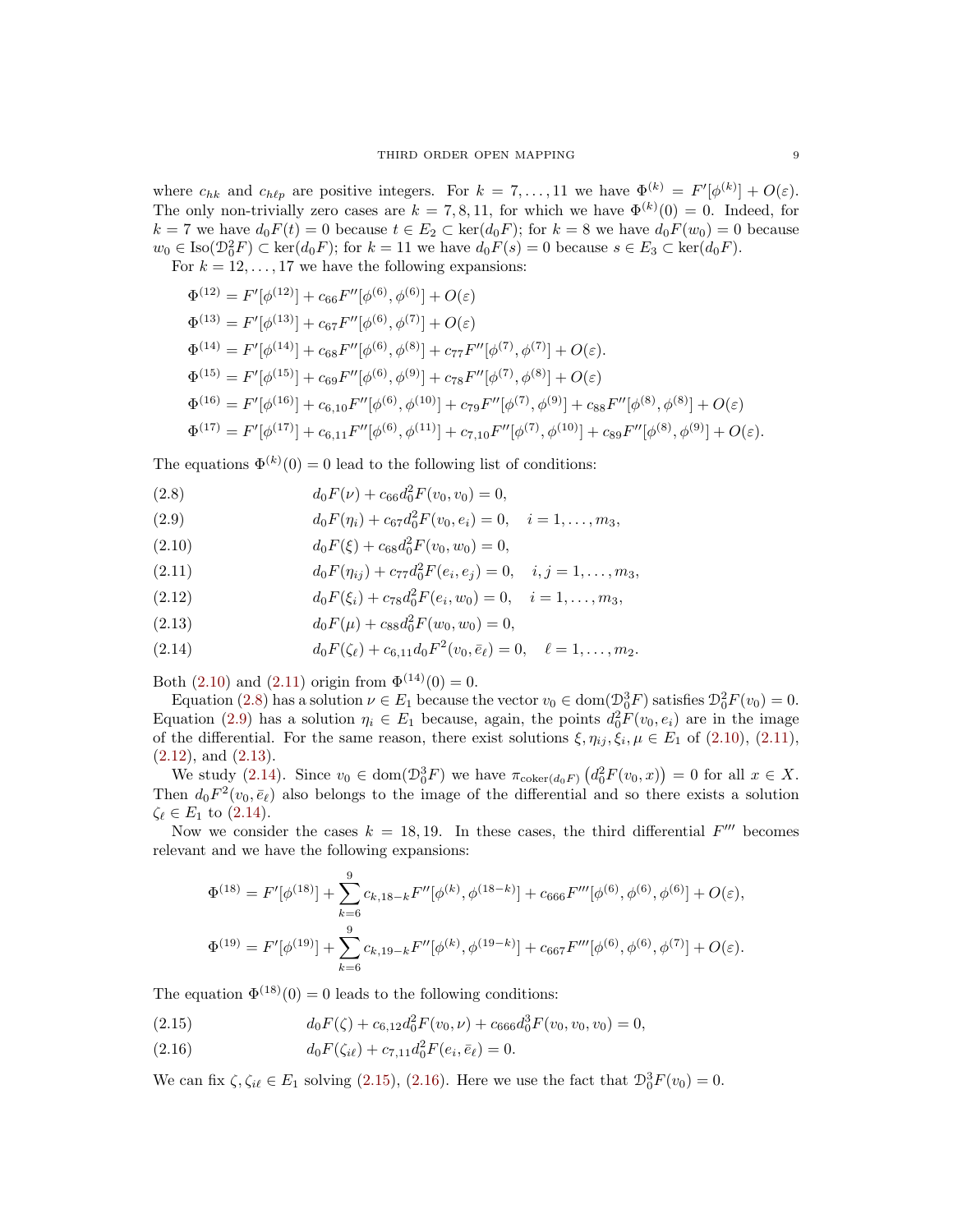Finally, we require that  $\mu_i \in E_1$  solves the equation

$$
d_0F(\mu_i) + c_{6,13}d_0^2F(v_0, \eta_i) + c_{7,12}d_0^2F(e_i, \nu) = 0.
$$

In this way we have  $\Phi^{(19)}(0) = d_0 F(r) + c_{8,11} d_0^2 F(w_0, s) + c_{667} d_0^3 F(v_0, v_0, t)$ , so that the map  $\Phi_{\varepsilon}$ has the following expansion

$$
\Phi_{\varepsilon}(r,s,t) = \varepsilon^{19} \left( d_0 F(r) + c_{8,11} d_0^2 F(w_0,s) + c_{667} d_0^3 F(v_0,v_0,t) \right) + O(\varepsilon^{20}),
$$

with  $c_{8,11} \neq 0$  and  $c_{667} \neq 0$ . It follows that the map  $\Psi : \mathbb{R}^{m_1} \times \mathbb{R}^{m_2} \times \mathbb{R}^{m_3} \times \mathbb{R} \to M$ 

$$
\Psi(r,s,t;\varepsilon)=\varepsilon^{-19}\Phi_{\varepsilon}(r,s,t)
$$

is of class  $C^1$ , with  $\Psi(0) = 0$  and such that the Jacobian  $J_{(r,s,t)}\Psi(0)$  is surjective onto  $T_0M$ .

By the implicit function theorem, there exists  $\varepsilon_0 > 0$  and  $C^1$ -functions  $(r, s, t) : (-\varepsilon_0, \varepsilon_0) \to$  $\mathbb{R}^{m_1} \times \mathbb{R}^{m_2} \times \mathbb{R}^{m_3}$  such that, for every  $\varepsilon \in (-\varepsilon_0, \varepsilon_0)$ 

- (i)  $\Psi(r(\varepsilon), s(\varepsilon), t(\varepsilon); \varepsilon) = 0$ , and
- (ii)  $J_{(r,s,t)}\Psi(r(\varepsilon),s(\varepsilon),t(\varepsilon);\varepsilon)$  is surjective onto  $T_0M$ .

This proves that  $\Psi_{\varepsilon}$  is open at the origin for small  $\varepsilon > 0$ , and eventually that F is open at the origin.

Theorem [1.1](#page-1-0) - (ii) reduces the open mapping property for F at 0 to the existence of  $w_0 \in$  $\text{Iso}(\mathcal{D}_0^2 F)$  such that the third differential

$$
\mathcal{D}_0^3 F : \text{dom}(\mathcal{D}_0^3 F) \to \text{coker}(F, 2, w_0)
$$

admits a  $w_0$ -regular zero, and since the manifold M is finite-dimensional, it is enough to consider the case when the source space is finite-dimensional.

Let us recall some facts about cubic maps. Given a cubic map  $P : \mathbb{R}^N \to \mathbb{R}^n$ , for integers n and N, we denote by  $T: \mathbb{R}^N \times \mathbb{R}^N \to \mathbb{R}^n$  the trilinear map associated with P. Then there hold the following facts:

- (i) For  $v \in \mathbb{R}^N$ , the differential  $d_v P : \mathbb{R}^N \to \mathbb{R}^n$  is the linear mapping given by  $d_v P(x) =$  $3T(v, v, x)$ , for  $x \in \mathbb{R}^N$ .
- (ii) For  $v \in \mathbb{R}^N$ , the second differential  $d_v^2 P : \mathbb{R}^N \times \mathbb{R}^N \to \mathbb{R}^n$  is the vector-valued symmetric bilinear form given by  $d_v^2 P(x, y) = 6T(v, x, y)$ , for  $x, y \in \mathbb{R}^N$ .
- (iii) The third differential  $d^3P : \mathbb{R}^N \times \mathbb{R}^N \times \mathbb{R}^N \to \mathbb{R}^n$  is the vector-valued symmetric trilinear form given by  $d^3P(x, y, z) = 6T(x, y, z)$ , for  $x, y, z \in \mathbb{R}^N$ .
- (iv) The third differential defines the linear map  $L : \mathbb{R}^N \to \text{Sym}(\mathbb{R}, N)^n$  into the space of n-tuples of  $N \times N$  symmetric matrices given by

<span id="page-9-1"></span>(2.17) 
$$
L(x) = d^{3} P(x, \cdot, \cdot) = 6T(x, \cdot, \cdot), \text{ for } x \in \mathbb{R}^{N}.
$$

We clearly have the identity  $L(x) = d_x^2 P$  as vector-valued symmetric bilinear maps, for every  $x \in \mathbb{R}^N$ .

<span id="page-9-0"></span>**Theorem 2.8.** Let  $P : \mathbb{R}^N \to \mathbb{R}^n$  be a cubic map and assume that:

- (i)  $N > n + 1$ ;
- (ii) if  $e_1, \ldots, e_N$  denotes the canonical basis of  $\mathbb{R}^N$ , for every non-zero  $\lambda \in (\mathbb{R}^n)^*$  the quadratic forms  $Q_i^{\lambda} : \mathbb{R}^N \to \mathbb{R}$ , for  $i = 1, ..., N$ ,

$$
Q_i^{\lambda}(x) = \lambda d^3 P(e_i, x, x)
$$

do not have common isotropic vectors  $x \neq 0$ ,

then P has a regular zero.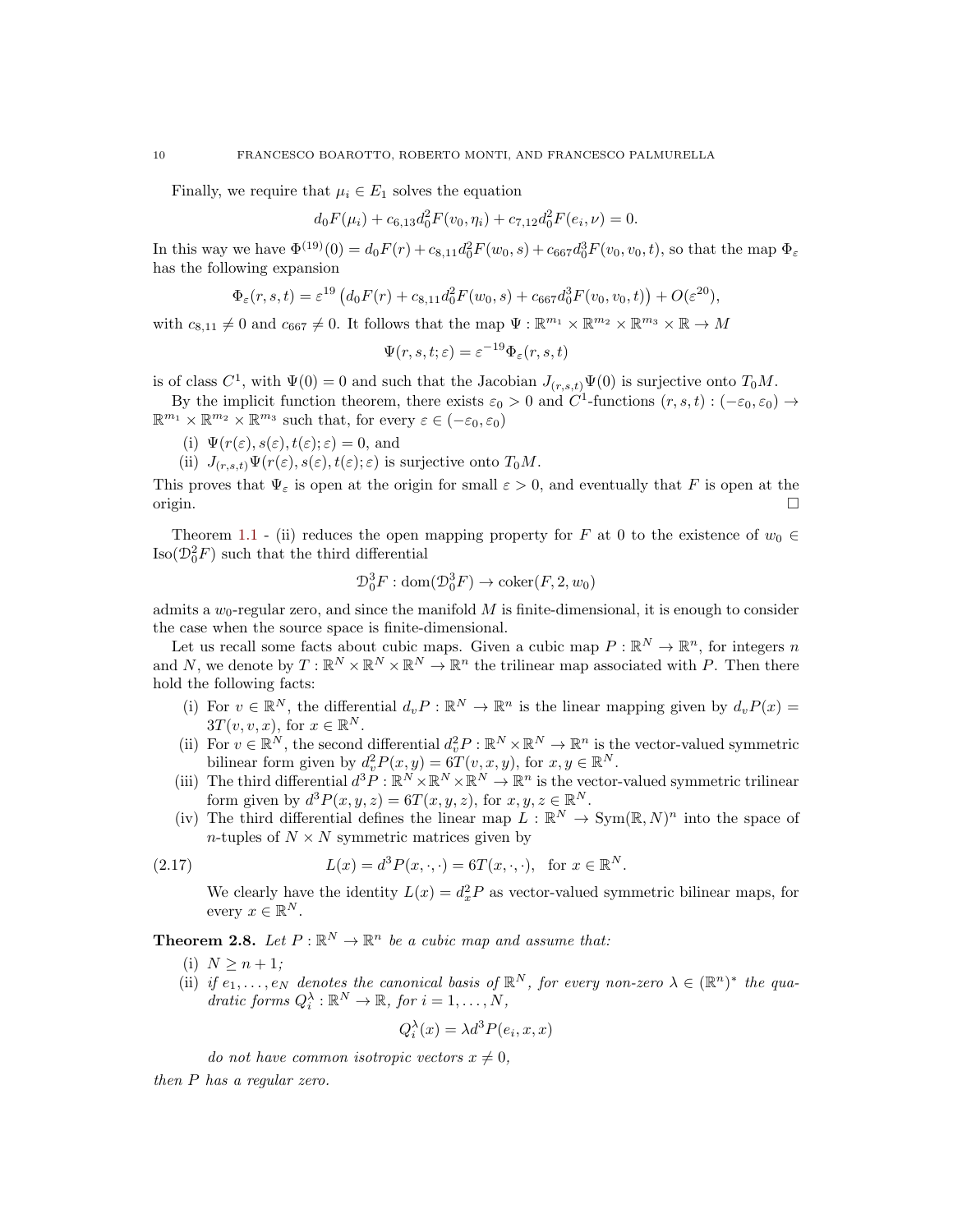*Proof.* Since  $N \geq n+1$  and P is a cubic map, P has a non-trivial zero  $v \in \mathbb{R}^N$  by the Bézout theorem (see, e.g., [\[33,](#page-25-18) Theorem 1, Chapter IV §2]). We claim that this zero is regular.

Suppose by contradiction that v is not regular, i.e., there exists a non-zero  $\lambda \in (\mathbb{R}^n)^*$  such that

$$
\lambda d_v P(x) = 3\lambda T(v, v, x) = 0, \text{ for } x \in \mathbb{R}^N.
$$

Denoting by  $\langle \cdot, \cdot \rangle$  the scalar product on  $\mathbb{R}^N$ , we recall the identity (compare with [\(2.17\)](#page-9-1))

<span id="page-10-1"></span>(2.18) 
$$
\lambda T(u, v, w) = \langle u, \lambda L(v)w \rangle, \text{ for } u, v, w \in \mathbb{R}^N.
$$

Cycling the variables in [\(2.18\)](#page-10-1), we deduce that  $\lambda T(v, x, v) = \langle v, \lambda L(x)v \rangle = 0$  for every  $x \in \mathbb{R}^N$ , i.e., v is a common isotropic vector for the quadratic forms  $L(x)$  as x varies in  $\mathbb{R}^N$ , which  $\Box$  contradicts (ii).

**Remark 2.9.** In the case of scalar cubic maps, that is  $P : \mathbb{R}^N \to \mathbb{R}$ , Theorem [2.8](#page-9-0) can be made more precise. Indeed, if  $N \geq 2$ , one can prove that the following are equivalent:

- (i) P has a regular zero.
- (ii)  $P$  is not a perfect cube.
- (iii) The linear map  $L : \mathbb{R}^N \to \text{Sym}(\mathbb{R}, N)$  is of rank strictly greater than one.

We go back to the case of a smooth map  $F: X \to M$ .

<span id="page-10-2"></span>Corollary 2.10. Let X be a Banach space,  $U \subset X$  a neighborhood of  $0 \in X$ , M a smooth manifold, and  $F: U \to M$  a smooth mapping. Assume that there exists  $w_0 \in \text{Iso}(\mathcal{D}_0^2 F)$  such that:

- (i)  $\dim(\text{Im}(F, 2, w_0)) + \dim(\text{dom}(\mathcal{D}_0^3 F)) > \dim(M)$ .
- (ii) For every non-zero  $\lambda \in \text{Im}(F, 2, w_0)^{\perp}$  and  $v \in \text{dom}(\mathcal{D}_0^3 F)$  there exists  $x \in \text{dom}(\mathcal{D}_0^3 F)$ such that  $\lambda \mathcal{D}_0^3 F(v, v, x) \neq 0$ .

Then F is open at the origin.

*Proof.* We assume without loss of generality that  $\dim(\text{Im}(F, 2, w_0)) < \dim(M)$  for every  $w_0 \in$ Iso( $\mathcal{D}_0^2 F$ ). If there exists  $w_0 \in \text{Iso}(\mathcal{D}_0^2 F)$  such that  $\dim(\text{Im}(F, 2, w_0)) = \dim(M)$  then F is open at the origin by Theorem [2.3.](#page-3-2)

By assumptions (i) and (ii), and recalling that  $\lambda \in \text{coker}(F, 2, w_0)^* = \text{Im}(F, 2, w_0)^{\perp}$ , we deduce by Theorem [2.8](#page-9-0) that for every non-zero that the mapping  $d_0^3 F$  has a coker $(F, 2, w_0)$ -regular zero  $v \in \text{dom}(\mathcal{D}_0^3 F)$ . Projecting onto coker $(d_0 F)$ , we deduce that v is  $w_0$ -regular zero for  $\mathcal{D}_0^3 F$  in the sense of Definition [2.7,](#page-7-0) and the claim follows.

Remark 2.11. The conclusions of Corollary [2.10](#page-10-2) are unsatisfactory because they are not easily exploitable in the study of the end-point map, in particular at critical points of corank higher than one.

While in the second order analysis the Morse theory provides, via the algebraic notion of index, effective sufficient conditions ensuring the open mapping property, in the third order case we lack a solid algebraic theory describing the invariants of symmetric tensors of order 3, where not even the concepts of rank and symmetric rank necessarily coincide [\[34\]](#page-25-19), and the diagonalization process is not clear. This makes it difficult to find effective conditions ensuring the existence of regular zeros for cubic maps.

# 3. Third order analysis of the end-point map

<span id="page-10-0"></span>In this section we expand the end-point map and we compute the precise structure of its third order term. The computations use the language of chronological calculus for non-autonomous vector fields, that is briefly recalled in the first subsection.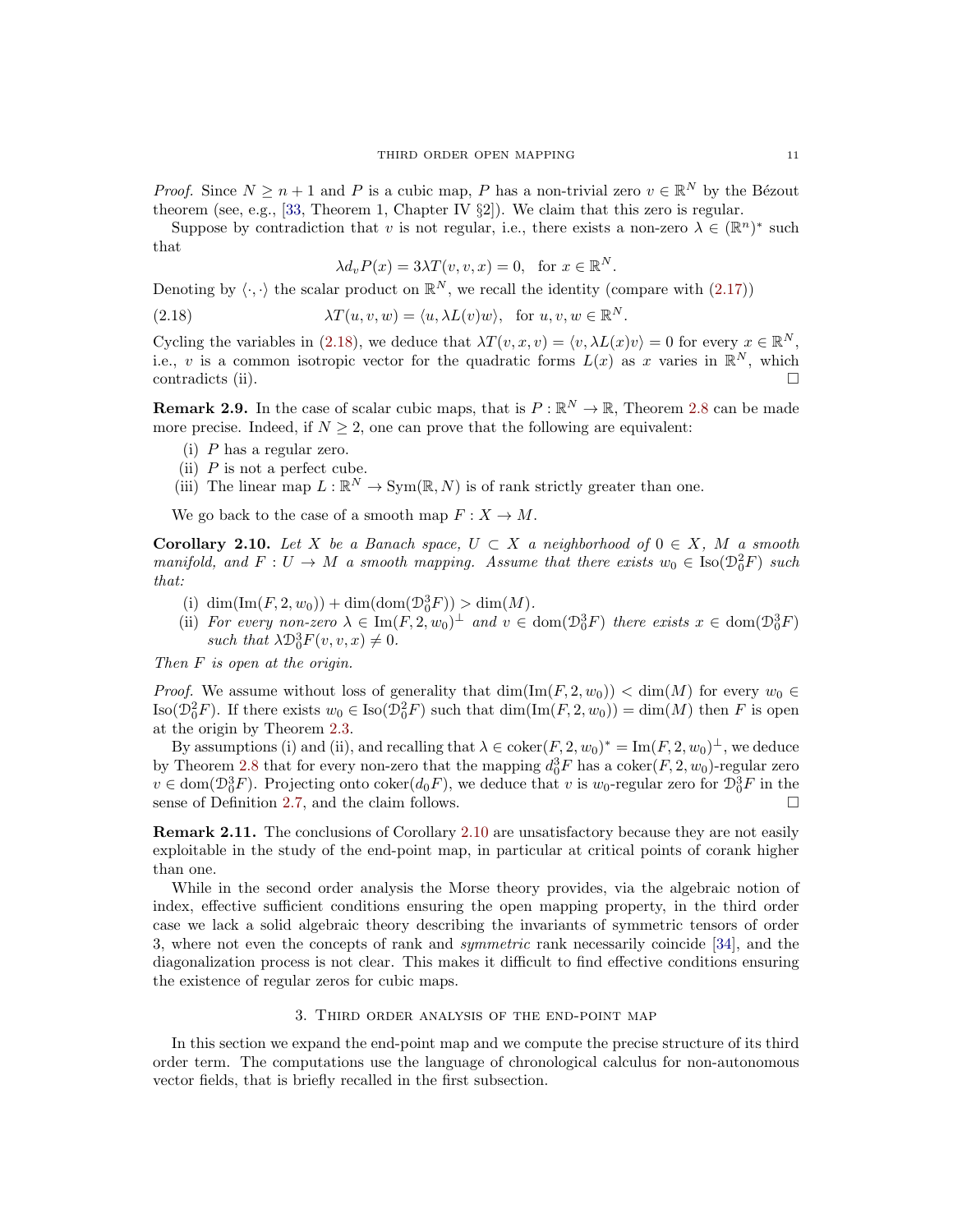<span id="page-11-4"></span>3.1. Elements of chronological calculus. Let M be a smooth manifold and let  $V = (V_t)_{t \in [0,1]}$ be a time-dependent vector field, that is, a map  $M \times [0, 1] \to TM$  so that  $V(q, t) = V_t(q) \in T_qM$ for every  $t \in [0,1]$ .

The flow of V is the map  $P: M \times [0,1] \times [0,1] \to M$ ,  $P(q_0, t_0, t) = P_{t_0}^t(q_0)$ , given by evaluating at time  $t$  the solution to the Cauchy problem:

<span id="page-11-0"></span>(3.1) 
$$
\begin{cases} \dot{q}(\tau) = V_{\tau}(q(\tau)), \\ q(t_0) = q_0. \end{cases}
$$

We assume for our purposes that the solution to  $(3.1)$  is defined for every  $t \in [0,1]$ . It is enough to assume that the vector field  $V$  is smooth in the space variable and locally integrable in the time variable for problem [\(3.1\)](#page-11-0) to have a unique solution (see, e.g., [\[16,](#page-25-20) Chapter 2, Theorem 1.1]).

We will adopt the point of view of operatorial calculus. In particular, we interpret points  $q \in M$  as linear functionals on the algebra  $C^{\infty}(M)$ , that is as evaluations  $q(a) = a(q)$ , and we interpret diffemorphisms B of M as automorphisms of  $C^{\infty}(M)$  defined by the formula  $Ba(q)$  =  $a(B(q))$ . Finally, we identify a vector field  $V \in \text{Vec}(M)$  with the derivation of the algebra  $C^{\infty}(M)$  given by  $a \mapsto Va$ .

The Cauchy problem [\(3.1\)](#page-11-0) can be reformulated as the following Cauchy problem of operators on  $C^{\infty}(M)$ :

<span id="page-11-1"></span>(3.2) 
$$
\dot{P}_{t_0}^t = P_{t_0}^t \circ V_t, \quad P_{t_0}^{t_0} = \text{Id},
$$

where  $\circ$  is the composition of operators on  $C^{\infty}(M)$  acting from left to right, i.e.:

$$
(q_0 \circ \dot{P}_{t_0}^t)a = (q_0 \circ P_{t_0}^t \circ V_t)a = V_t a(P_{t_0}^t(q_0))
$$

for every  $a \in C^{\infty}(M)$  and every  $q_0 \in M$ . The characterization [\(3.2\)](#page-11-1) of  $P_{t_0}^t$  motivates the following notation:

<span id="page-11-3"></span>(3.3) 
$$
\overrightarrow{\exp} \int_{t_0}^t V_\tau d\tau := P_{t_0}^t,
$$

and we call  $P_{t_0}^t$  the *right chronological exponential* of V. Integrating iteratively the differential equation in [\(3.2\)](#page-11-1), we may formally expand  $P_{t_0}^t$  in the following Volterra series:

<span id="page-11-2"></span>(3.4)  

$$
P_{t_0}^t = \text{Id} + \sum_{k=1}^{\infty} \int_{\Sigma_k(t_0, t)} V_{\tau_k} \circ \cdots \circ V_{\tau_1} d\tau_k \dots d\tau_1, \qquad t \ge t_0,
$$

$$
P_{t_0}^t = \text{Id} + (-1)^k \sum_{k=1}^{\infty} \int_{\Xi_k(t, t_0)} V_{\tau_k} \circ \cdots \circ V_{\tau_1} d\tau_k \dots d\tau_1, \qquad t < t_0.
$$

where

$$
\Sigma_k(t_0, t) := \{ (\tau_1, \dots, \tau_k) \in \mathbb{R}^k \mid t_0 \le \tau_k \le \dots \le \tau_1 \le t \} \quad \text{if } t \ge t_0,
$$
  

$$
\Xi_k(t, t_0) := \{ (\tau_1, \dots, \tau_k) \in \mathbb{R}^k \mid t \le \tau_1 \le \dots \le \tau_k \le t_0 \} \quad \text{if } t < t_0.
$$

We agree that  $\Sigma(0,t) = \Sigma(t)$ ,  $\Xi_k(t,0) = \Xi_k(t)$  and  $\Sigma_k = \Sigma_k(1)$ , that is the k-th dimensional simplex. The series [\(3.4\)](#page-11-2) are to be interpreted as identities of operators on  $C^{\infty}(M)$ . They are never convergent unless  $V_t = 0$ . However, considering only finitely many terms leads to an asymptotic expansion for the chronological exponential with a precise estimate for the remainder, see [\[5,](#page-24-10) §2.4.4].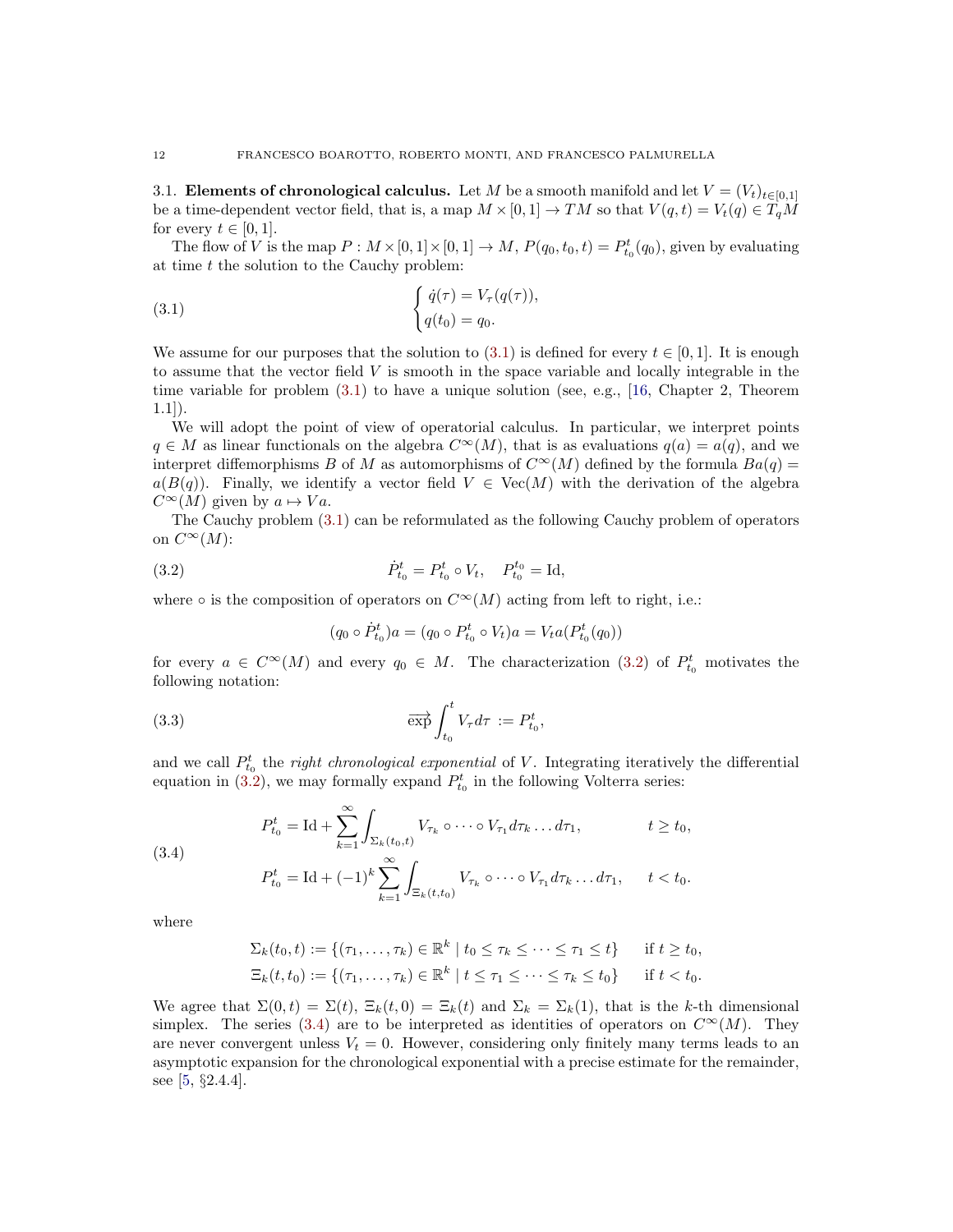For fixed  $t_0, t \in [0,1], P_{t_0}^t$  is a diffeomorphism of M, and we denote its inverse by  $Q: M \times$  $[0,1] \times [0,1] \to M$ ,  $Q(q, t_0, t) = Q_{t_0}^t(q)$ . Differentiating in t the operatorial identity  $P_{t_0}^t \circ Q_{t_0}^t = \text{Id}$ we obtain  $\dot{Q}_{t_0}^t = -V_t \circ Q_{t_0}^t$ , motivating the notation

$$
\overleftarrow{\exp} \int_{t_0}^t (-V_\tau) d\tau := Q_{t_0}^t
$$

,

and we call  $Q_{t_0}^t$  the *left chronological exponential* of  $-V_t$ . Notice that in the differential equations for  $P_{t_0}^t$  and  $Q_{t_0}^t$  the vector fields is composed from the right with  $P_{t_0}^t$  and from the left with  $Q_{t_0}^t$ . Similarly as for P, the left-chronological exponential has the formal expansion:

<span id="page-12-0"></span>(3.5)  
\n
$$
Q_{t_0}^t = \mathrm{Id} + (-1)^k \sum_{k=1}^{\infty} \int_{\Sigma_k(t_0, t)} V_{\tau_1} \circ \cdots \circ V_{\tau_k} d\tau_k \dots d\tau_1, \qquad t \ge t_0,
$$
\n
$$
Q_{t_0}^t = \mathrm{Id} + \sum_{k=1}^{\infty} \int_{\Xi_k(t, t_0)} V_{\tau_1} \circ \cdots \circ V_{\tau_k} d\tau_k \dots d\tau_1, \qquad t < t_0,
$$

and it follows from the definitions that for any  $t_0, t_1 \in [0, 1]$  there holds the identity:

<span id="page-12-1"></span>(3.6) 
$$
\overrightarrow{\exp} \int_{t_0}^{t_1} V_{\tau} d\tau = \overleftarrow{\exp} \int_{t_1}^{t_0} (-V_{\tau}) d\tau.
$$

A tangent vector  $v \in T_qM$  can be seen as a linear functional on the algebra  $C^{\infty}(M)$ , defined by the formula  $v(f) = d_q f(v)$ . Given a diffeomorphism B of M we denote by  $B_*$  its differential. The tangent vector  $B_*v \in T_{B(q)}M$  defines then an operator on  $C^{\infty}(M)$  according to the formula  $B_*v := v \circ B$ . Indeed, if  $q(t)$  is a differentiable curve such that  $q(0) = q$  and  $\dot{q}(0) = v$ , then for every  $a \in C^{\infty}(M)$  we have:

$$
(B_*v)a = \frac{d}{dt}a(B(q(t)))\Big|_{t=0} = \frac{d}{dt}\Big|_{t=0} (q(t) \circ B) a = (v \circ B)a.
$$

Recall next that a diffeomorphism of  $B : M \to M$  acts on tangent vectors and vector fields via push-forward, namely if  $V \in \text{Vec}(M)$  we have

$$
(B_*V)(B(q)) = B_*(V(q))
$$

for every  $q \in M$ . We may interpret this operation in terms of operators on  $C^{\infty}(M)$ . The previous identity reads as the following composition of operators  $q \circ B \circ B_*V = q \circ V \circ B$ , that leads to the operatorial definition:

$$
B_*V := B^{-1} \circ V \circ B.
$$

For  $V \in \text{Vec}(M)$  and B a diffeomorphism of M, the operator  $(AdB)V$  is defined by the formula

$$
(\text{Ad}B)V := B \circ V \circ B^{-1}
$$

.

In fact,  $AdB^{-1}$  acts on vector fields as the push-forward of B, and therefore  $(AdB)V$  coincides with the pull-back of  $V$  by  $B$ .

These notions apply in particular to the maps  $AdP_{t_0}^t$ , allowing for the following "infinitesimal" characterization: for every  $X \in \text{Vec}(M)$  there holds

<span id="page-12-2"></span>(3.7) 
$$
\frac{d}{dt}(\text{Ad}P_{t_0}^t)X = (\text{Ad}P_{t_0}^t)[V_t, X] =: (\text{Ad}P_{t_0}^t)\text{ad}(V_t)X,
$$

where, by definition,  $ad(Y)X := [Y, X]$  denotes the (left) Lie-bracket as an operator on  $Vec(M)$ . Thus, using the argument in [\[5,](#page-24-10)  $\S2.5$ ], we then see that  $AdP_{t_0}^t$  is the unique solution to the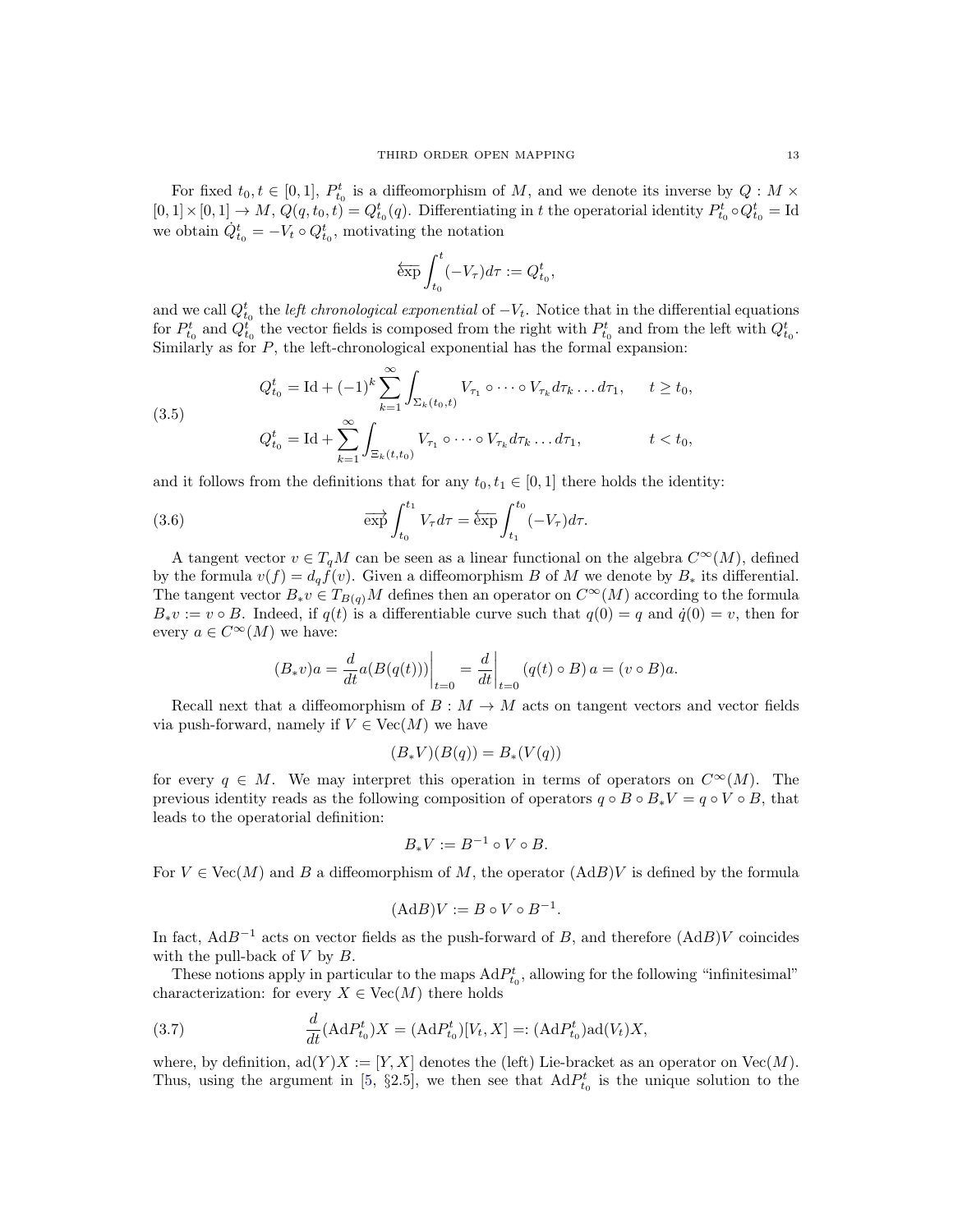Cauchy problem on  $Vec(M)$ 

$$
\dot{A}^t = A^t \circ \text{ad} V_t, \ \ A^{t_0} = \text{Id},
$$

and this motivates the following notation:

$$
\overrightarrow{\exp} \int_{t_0}^t \mathrm{ad} V_\tau d\tau := \mathrm{Ad} \left( \overrightarrow{\exp} \int_{t_0}^t V_\tau d\tau \right).
$$

3.2. Expansion of the end-point map. Let M be a smooth manifold and let  $f_1, \ldots, f_k \in$ Vec(M) be smooth vector fields on M. Given  $u \in L^1([0,1];\mathbb{R}^k)$  we will use the short-hand notation  $f_{u(t)} := \sum_{i=1}^{k} u_i(t) f_i$ . Note that  $f_u$  is a time-dependent vector field as in the previous subsection.

**Definition 3.1.** The end-point map relative to the vector fields  $f_1, \ldots, f_k$  is the map  $F : M \times$  $L^1([0,1];\mathbb{R}^k) \to M$  given by

<span id="page-13-4"></span>(3.8) 
$$
F(q_0, u) := F_{q_0}(u) := q_0 \circ \overrightarrow{\exp} \int_0^1 f_{u(t)} dt.
$$

Recall that we are assuming that the Cauchy problem for  $f_{u(t)}$  has a solution defined on the whole interval  $[0, 1]$ . We perform a perturbation analysis of the end-point map with respect to the control variable. To this aim, recall that by the variation formula in  $[5, \, \& 2.7, \, (2.28)]$  $[5, \, \& 2.7, \, (2.28)]$  we have:

$$
F_{q_0}(u+v) = q_0 \circ \overrightarrow{\exp} \int_0^1 \left( f_{u(t)} + f_{v(t)} \right) dt = F_{q_0}(u) \circ \overrightarrow{\exp} \int_0^1 \mathrm{Ad} \left( \overrightarrow{\exp} \int_1^t f_{u(\tau)} d\tau \right) f_{v(t)} dt.
$$

This motivates the following definition.

**Definition 3.2.** The perturbation map relative to the vector fields  $f_1, \ldots, f_k$  is the map G :  $L^1([0,1];\mathbb{R}^k)\times L^1([0,1];\mathbb{R}^k)\times M\to M$  given by

<span id="page-13-2"></span>(3.9) 
$$
G(u, v, q_1) := G_{q_1}^u(v) = q_1 \circ \overrightarrow{\exp} \int_0^1 \mathrm{Ad} \left( \overrightarrow{\exp} \int_1^t f_{u(\tau)} d\tau \right) f_{v(t)} dt.
$$

The term "perturbation" is of course motivated by the fact that, by the variation formula, there holds:

$$
G(u, v, F_{q_0}(u)) = F_{q_0}(u + v),
$$

so when  $q_1 = F_{q_0}(u)$  and v is small,  $G_{F_{q_0}(u)}^u(v)$  is a small perturbation of  $F_{q_0}(u)$ . For  $t \in [0,1]$ , we define the time-dependent vector field

<span id="page-13-3"></span>(3.10) 
$$
g_{v(t)}^{u,t} := \mathrm{Ad}\left(\overrightarrow{\exp} \int_1^t f_{u(\tau)} d\tau\right) f_{v(t)} = \overrightarrow{\exp}\left(\int_1^t \mathrm{ad} f_{u(\tau)} d\tau\right) f_{v(t)}.
$$

As an operator on  $C^{\infty}(M)$ ,  $G_{q_1}^u(v)$  admits the formal expansion:

<span id="page-13-0"></span>
$$
(3.11) \tG_{q_1}^u(v) := q_1 \circ \overrightarrow{\exp} \int_0^1 g_{v(t)}^{u,t} dt = q_1 \circ \left( \mathrm{Id} + \sum_{k=1}^{\infty} \int_{\Sigma_k} g_{v(\tau_k)}^{u,\tau_k} \circ \cdots \circ g_{v(\tau_1)}^{u,\tau_1} d\tau_k \cdots d\tau_1 \right).
$$

Replacing v by  $\varepsilon v$  in [\(3.11\)](#page-13-0) and dropping the dependence on  $q_1$ , we introduce the family of diffeomorphisms depending on the parameter  $\varepsilon > 0$ :

<span id="page-13-1"></span>(3.12) 
$$
G^u(v\varepsilon) = \mathrm{Id} + \sum_{k=1}^{\infty} \varepsilon^k \int_{\Sigma_k} g_{v(\tau_k)}^{u,\tau_k} \circ \cdots \circ g_{v(\tau_1)}^{u,\tau_1} d\tau_k \dots d\tau_1.
$$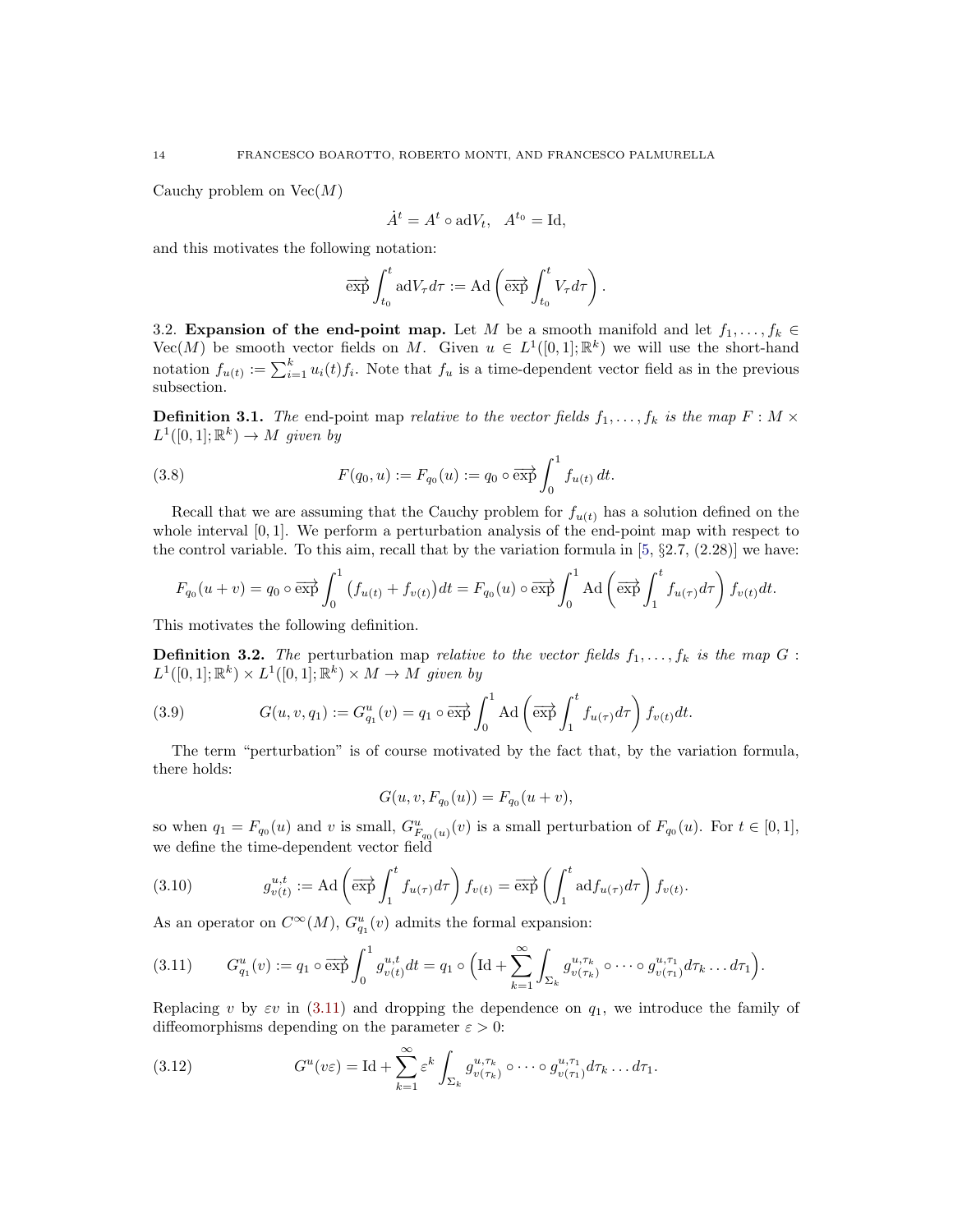Now we compute a different expansion for  $G^u(v\varepsilon)$ , where the role of the Lie-brackets of  $f_1, \ldots, f_k$  is more transparent. We can compute the derivative in  $\varepsilon$  of  $G(v\varepsilon)$  using [\[5,](#page-24-10) §2.8, (2.31)]:

<span id="page-14-0"></span>(3.13) 
$$
\frac{\partial}{\partial \varepsilon} G^u(v\varepsilon) = W(v;\varepsilon) \circ G^u(v\varepsilon),
$$

where the vector field  $W(v; \varepsilon)$  is given by the formula

<span id="page-14-2"></span>(3.14) 
$$
W(v; \varepsilon) = \int_0^1 \mathrm{Ad}\left(\overrightarrow{\exp} \int_0^t \varepsilon g_{v(\tau)}^{u,\tau} d\tau\right) g_{v(t)}^{u,t} dt = \int_0^1 \left(\overrightarrow{\exp} \int_0^t \mathrm{ad}\varepsilon g_{v(\tau)}^{u,\tau} d\tau\right) g_{v(t)}^{u,t} dt.
$$

For the definition of the integral  $\int_0^1 V_\tau d\tau$  of a non-autonomous vector field  $t \mapsto V_t$ , we refer to [\[5,](#page-24-10) §2.3].

Comparing  $(3.13)$  with  $(3.5)$  we deduce that:

<span id="page-14-1"></span>(3.15) 
$$
G^u(v\varepsilon) = \overleftarrow{\exp} \int_0^{\varepsilon} W(v;\eta) d\eta = \mathrm{Id} + \sum_{n=1}^{\infty} \int_{\Sigma_n(\varepsilon)} W(v;\eta_1) \circ \cdots \circ W(v;\eta_n) d\eta_n \dots d\eta_1.
$$

Thus the formal series in [\(3.12\)](#page-13-1) and [\(3.15\)](#page-14-1) coincide for every  $\varepsilon > 0$ . From formula (3.15) we deduce the following expansion for  $G^u(v)$  as an operator on  $C^{\infty}(M)$ .

<span id="page-14-6"></span>**Lemma 3.3.** For every  $v \in L^1([0,1];\mathbb{R}^k)$  we have:

<span id="page-14-7"></span>(3.16) 
$$
G^{u}(v) = \mathrm{Id} + d_{0}G^{u}(v) + \frac{1}{2}d_{0}^{2}G^{u}(v) + \frac{1}{6}d_{0}^{3}G^{u}(v) + O(||v||_{L^{1}([0,1];\mathbb{R}^{k})}^{4}),
$$

where

<span id="page-14-3"></span>(3.17) 
$$
d_0 G^u(v) = \int_0^1 g_{v(t)}^{u,t} dt,
$$
  
(3.18) 
$$
d_0^2 G^u(v) = \int_{\Sigma_2} [g_{v(\tau_2)}^{u,\tau_2}, g_{v(\tau_1)}^{u,\tau_1}] d\tau_2 d\tau_1 + \left(\int_0^1 g_{v(t)}^{u,t} dt\right) \circ \left(\int_0^1 g_{v(t)}^{u,t} dt\right),
$$

<span id="page-14-5"></span><span id="page-14-4"></span>
$$
(3.19) \t d_0^3 G^u(v) = 2 \int_{\Sigma_3} [g_{v(\tau_3)}^{u,\tau_3}, [g_{v(\tau_2)}^{u,\tau_2}, g_{v(\tau_1)}^{u,\tau_1}]] d\tau_3 d\tau_2 d\tau_1 + 2 \left( \int_{\Sigma_2} [g_{v(\tau_2)}^{u,\tau_2}, g_{v(\tau_1)}^{u,\tau_1}] d\tau_2 d\tau_1 \right) \circ \left( \int_0^1 g_{v(t)}^{u,t} dt \right) + \left( \int_0^1 g_{v(t)}^{u,t} dt \right) \circ \left( \int_{\Sigma_2} [g_{v(\tau_2)}^{u,\tau_2}, g_{v(\tau_1)}^{u,\tau_1}] d\tau_2 d\tau_1 \right) + \left( \int_0^1 g_{v(t)}^{u,t} dt \right) \circ \left( \int_0^1 g_{v(t)}^{u,t} dt \right) \circ \left( \int_0^1 g_{v(t)}^{u,t} dt \right).
$$

*Proof.* We begin with the expansion of  $W(v;\eta)$  in [\(3.14\)](#page-14-2) as a power series in  $\eta$ . Thanks to [\[5,](#page-24-10) §2.5, (2.23)], we obtain  $W(v;\eta) = \sum_{k=1}^{\infty} \eta^{k-1} W_k(v)$ , where

<span id="page-14-8"></span>
$$
(3.20) \ W_1(v) = \int_0^1 g_{v(t)}^{u,t} dt \text{ and } W_k(v) = \int_{\Sigma_k} \mathrm{ad} g_{v(\tau_k)}^{u,\tau_k} \circ \cdots \circ \mathrm{ad} g_{v(\tau_2)}^{u,\tau_2} (g_{v(\tau_1)}^{u,\tau_1}) d\tau_k \dots d\tau_1, \quad k \ge 2.
$$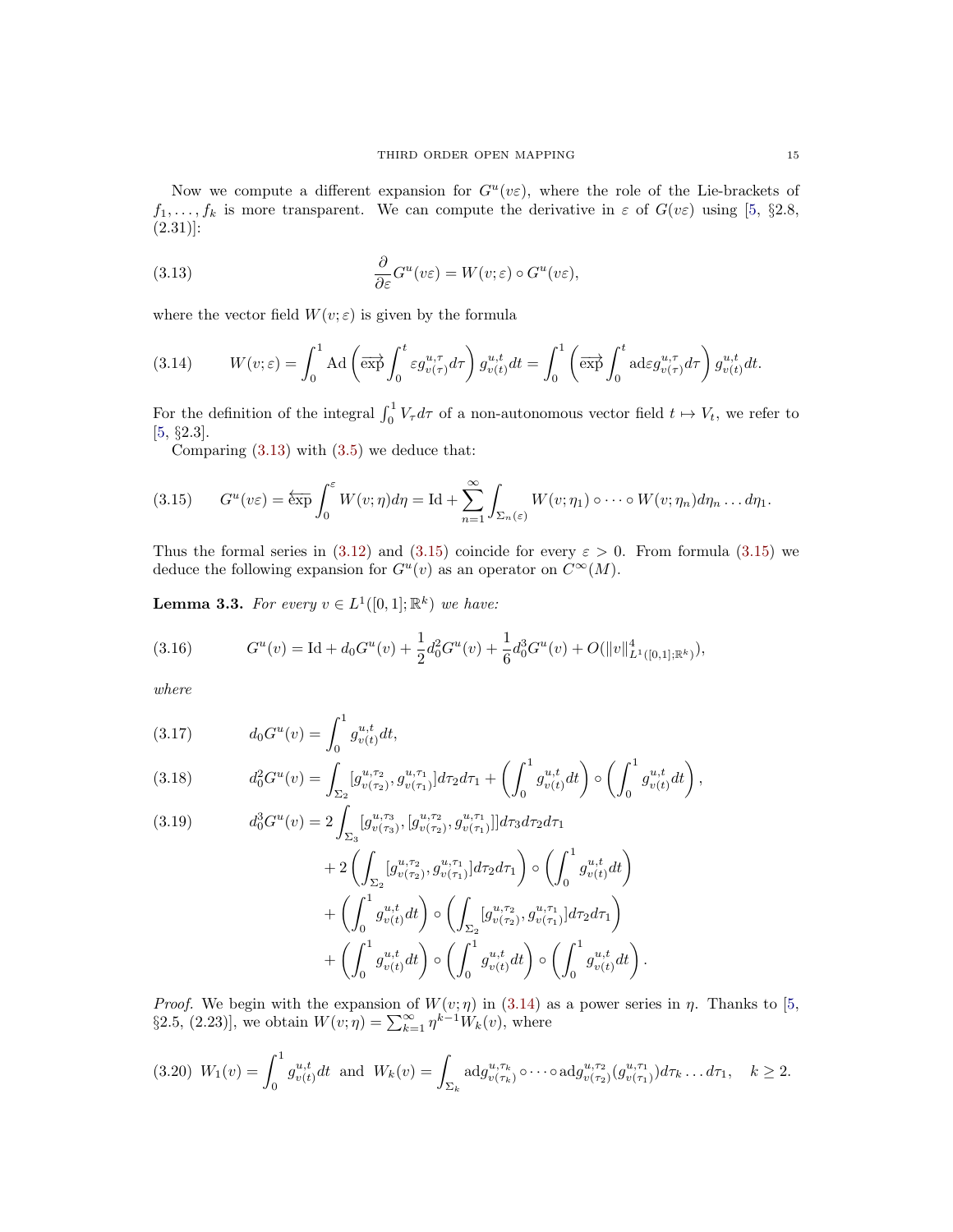We then compute the first three terms of the sum in  $(3.15)$ :

$$
\int_{\Sigma_1(\varepsilon)} W(v;\eta_1) d\eta_1 = \sum_{h=1}^{\infty} \frac{\varepsilon^h}{h} W_h(v),
$$
\n
$$
\int_{\Sigma_2(\varepsilon)} W(v;\eta_1) \circ W(v;\eta_2) d\eta_2 d\eta_1 = \sum_{h,k=1}^{\infty} \frac{\varepsilon^{h+k}}{(h+k)k} W_h(v) \circ W_k(v),
$$
\n
$$
\int_{\Sigma_3(\varepsilon)} W(v;\eta_1) \circ W(v;\eta_2) \circ W(v;\eta_3) d\eta_3 d\eta_2 d\eta_1 = \sum_{h,k,\ell=1}^{\infty} \frac{\varepsilon^{h+k+\ell} W_h(v) \circ W_k(v) \circ W_\ell(v)}{(h+k+\ell)(k+\ell)\ell}
$$

.

Then using these formulas in [\(3.15\)](#page-14-1), we get

$$
G^{u}(v\varepsilon) = \mathrm{Id} + \varepsilon W_{1}(v) + \frac{\varepsilon^{2}}{2} (W_{2}(v) + W_{1}(v) \circ W_{1}(v)) + \frac{\varepsilon^{3}}{3} (W_{3}(v) + W_{2}(v) \circ W_{1}(v)) + \frac{\varepsilon^{3}}{6} ((W_{1}(v) \circ W_{2}(v) + W_{1}(v) \circ W_{1}(v) \circ W_{1}(v)) + O(\varepsilon^{4} ||v||^{4}_{L^{1}([0,1];\mathbb{R}^{k})}),
$$

where the estimate on the remainder follows from Remark [3.4](#page-15-1) below. From this formula, we can compute the directional derivatives

$$
d_0 G^u(v) = \frac{d}{d\varepsilon} G^u(v\varepsilon) \Big|_{\varepsilon=0}, \quad d_0^2 G^u(v) = \frac{d^2}{d\varepsilon^2} G^u(v\varepsilon) \Big|_{\varepsilon=0}, \quad d_0^3 G^u(v) = \frac{d^3}{d\varepsilon^3} G^u(v\varepsilon) \Big|_{\varepsilon=0},
$$
obtaining formulas (3.17), (3.18), and (3.19).

<span id="page-15-1"></span>Remark 3.4. Even if Lemma [3.3](#page-14-6) is enough for our purposes, the computation's method in the proof is algorithmic and permits to determine the terms of any order in the expansion of  $G^u(v\varepsilon)$ . Indeed, for  $k \geq 1$  we have the formal identity

$$
\int_{\Sigma_k(\varepsilon)} W(v;\eta_1)\circ\cdots\circ W(v;\eta_k)d\eta_k\ldots d\eta_1=\sum_{h_1,\ldots,h_k=1}^{\infty}\frac{\varepsilon^{h_1+\cdots+h_k}W_{h_1}(v)\circ\cdots\circ W_{h_k}(v)}{(h_1+\cdots+h_k)\ldots(h_{k-1}+h_k)h_k}.
$$

As consequence of Lemma [3.3,](#page-14-6) we obtain an explicit formula for the intrinsic third differential of  $G_{q_1}^u$  (recall Definition [2.4\)](#page-4-0).

<span id="page-15-0"></span>**Proposition 3.5.** For any  $v \in \text{dom}(\mathcal{D}_0^3 G_{q_1}^u)$  and  $\lambda \in \text{Im}(d_0 G_{q_1}^u)^\perp$  we have:

<span id="page-15-3"></span>(3.21) 
$$
\lambda \mathcal{D}_0^3 G_{q_1}^u(v) = 2 \int_{\Sigma_3} \left\langle \lambda, [g_{v(\tau_3)}^{u,\tau_3}, [g_{v(\tau_2)}^{u,\tau_2}, g_{v(\tau_1)}^{u,\tau_1}]](q_1) \right\rangle d\tau_3 d\tau_2 d\tau_1.
$$

Proof. Let  $v \in \text{dom}(\mathcal{D}_0^3 G_{q_1}^u)$  and  $a \in C^\infty(M)$  be such that  $a(q_1) = 0$  and  $d_{q_1}a = \lambda$ . Since  $\text{dom}(\mathcal{D}_0^3 G_{q_1}^u) \subset \text{ker}(d_0 G_{q_1}^u)$ , we deduce that

<span id="page-15-2"></span>(3.22) 
$$
d_0 G_{q_1}^u(v) = q_1 \circ \int_0^1 g_{v(\tau_1)}^{u,\tau_1} d\tau_1 = 0.
$$

By the definition of the third differential and by a computation similar to [\(2.2\)](#page-4-1) we have

$$
\left. \frac{d^3}{d\varepsilon^3} a(G_{q_1}^u(v\varepsilon)) \right|_{\varepsilon=0} = \lambda \mathcal{D}_0^3 G_{q_1}^u(v).
$$

We used  $(3.22)$  to prove that the terms involving second and third order derivatives of a are zero. Moreover, as  $v \in \text{dom}(\mathcal{D}_0^3 G_{q_1}^u)$  we also have

$$
\left. \frac{d^2}{d\varepsilon^2} a(G_{q_1}^u(v\varepsilon)) \right|_{\varepsilon=0} = \lambda \mathcal{D}_0^2 G_{q_1}^u(v) = 0.
$$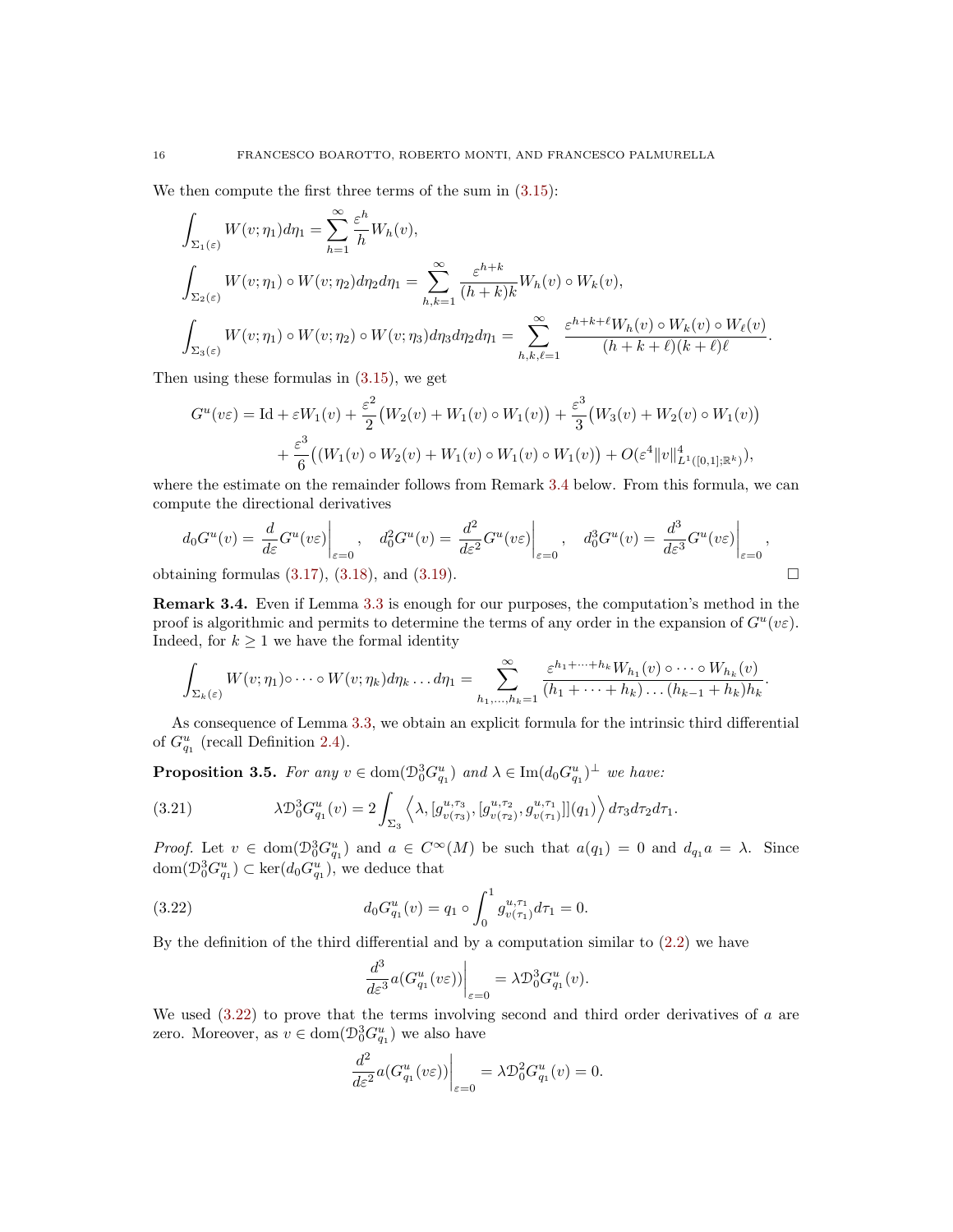Returning to the chronological notation, we have to expand to the third order the expression

$$
(G_{q_1}^u(v))a = \left(q_1 \circ \overrightarrow{\exp} \int_0^1 g_{v(t)}^{u,t} dt\right)a.
$$

Comparing [\(3.16\)](#page-14-7) with the expansion provided in [\(3.11\)](#page-13-0), we have to calculate:

<span id="page-16-0"></span>(3.23) 
$$
2\left(q_1 \circ \int_{\Sigma_2} g_{v(\tau_2)}^{u,\tau_2} \circ g_{v(\tau_1)}^{u,\tau_1} d\tau_2 d\tau_1\right) a, \text{ and}
$$

$$
6\left(q_1 \circ \int_{\Sigma_3} g_{v(\tau_3)}^{u,\tau_3} \circ g_{v(\tau_2)}^{u,\tau_2} \circ g_{v(\tau_1)}^{u,\tau_1} d\tau_3 d\tau_2 d\tau_1\right) a.
$$

From formula [\(3.18\)](#page-14-4) in Proposition [3.3](#page-14-6) we obtain

$$
\begin{split} \left(d_0^2 G_{q_1}^u(v)\right)a &= 2\left(q_1 \circ \int_{\Sigma_2} g_{v(\tau_2)}^{u,\tau_2} \circ g_{v(\tau_1)}^{u,\tau_1} d\tau_2 d\tau_1\right)a \\ &= \int_{\Sigma_2} \left\langle \lambda, [g_{v(\tau_2)}^{u,\tau_2}, g_{v(\tau_1)}^{u,\tau_1}](q_1) \right\rangle d\tau_2 d\tau_1 + d_{q_1}^2 a \left(\int_0^1 g_{v(t)}^{u,t}(q_1) dt, \int_0^1 g_{v(t)}^{u,t}(q_1) dt\right) = 0. \end{split}
$$

Indeed, since  $v \in \text{dom}(\mathcal{D}_0^3 G_{q_1}^u)$ , the second term is zero by  $(3.22)$ , and moreover

$$
\frac{1}{2} \int_{\Sigma_2} [g_{v(\tau_2)}^{u,\tau_2}, g_{v(\tau_1)}^{u,\tau_1}](q_1) d\tau_2 d\tau_1 \in \text{Im}(d_0 G_{q_1}^u),
$$

so that the dual product with  $\lambda \in \text{Im}(d_0 G_{q_1}^u)^{\perp}$  cancels also the first one.

By [\(3.19\)](#page-14-5), [\(3.22\)](#page-15-2) and  $\lambda \in \text{Im}(d_0 G_{q_1}^u)^{\perp}$ , for the last term in [\(3.23\)](#page-16-0) we similarly obtain the identity

$$
\begin{aligned}\n\left(d_0^3 G_{q_1}^u(v)\right) a &= 6 \left(q_1 \circ \int_{\Sigma_3} g_{v(\tau_3)}^{u,\tau_3} \circ g_{v(\tau_2)}^{u,\tau_2} \circ g_{v(\tau_1)}^{u,\tau_1} d\tau_3 d\tau_2 d\tau_1\right) a \\
&= 2 \int_{\Sigma_3} \left\langle \lambda, [g_{v(\tau_3)}^{u,\tau_3}, [g_{v(\tau_2)}^{u,\tau_2}, g_{v(\tau_1)}^{u,\tau_1}]](q_1) \right\rangle d\tau_3 d\tau_2 d\tau_1,\n\end{aligned}
$$

whence the thesis follows.  $\Box$ 

**Remark 3.6.** The representation formula [\(3.21\)](#page-15-3) for  $\mathcal{D}_0^3 G_{q_1}^u(v)$  in terms of Lie brackets is not unique, and a different representation can be obtained in the following way. If we compute the derivative of  $\varepsilon \mapsto G^u(v\varepsilon)$  according to [\[5,](#page-24-10) §2.8, (2.32)], we find

<span id="page-16-1"></span>(3.24) 
$$
\frac{\partial}{\partial \varepsilon} G^u(v\varepsilon) = G^u(v\varepsilon) \circ \widetilde{W}(v;\varepsilon),
$$

where

$$
\widetilde{W}(v;\varepsilon) := \int_0^1 \left( \overrightarrow{\exp} \int_1^t \mathrm{ad}\varepsilon g_{v(\tau)}^{u,\tau} d\tau \right) g_{v(t)}^{u,t} dt.
$$

Note that the composition order of  $G^u(v;\varepsilon)$  and  $\widetilde{W}(v;\varepsilon)$  in [\(3.24\)](#page-16-1) is reversed compared to [\(3.13\)](#page-14-0). Since, by  $(3.6)$ , we have

$$
\overrightarrow{\exp} \int_{1}^{t} \operatorname{ad}\varepsilon g_{v(\tau)}^{u,\tau} d\tau = \operatorname{Ad}\left(\overrightarrow{\exp} \int_{1}^{t} \varepsilon g_{v(\tau)}^{u,\tau} d\tau\right)
$$

$$
= \operatorname{Ad}\left(-\overleftarrow{\exp} \int_{t}^{1} \varepsilon g_{v(\tau)}^{u,\tau} d\tau\right) = \overrightarrow{\exp} \int_{t}^{1} -\operatorname{ad}\varepsilon g_{v(\tau)}^{u,\tau} d\tau,
$$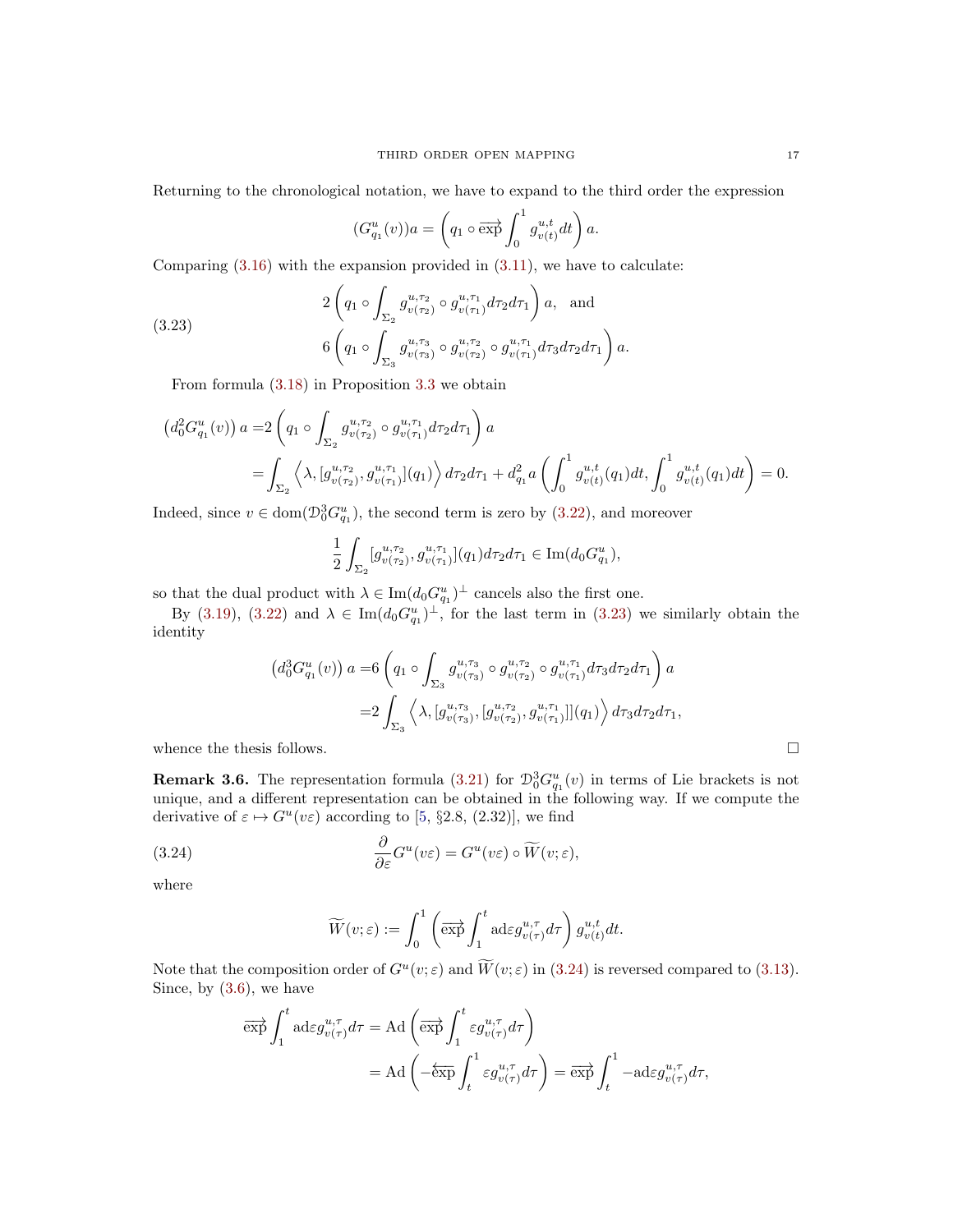the expansion in Volterra series of  $\widetilde{W}(v; \varepsilon)$  is

<span id="page-17-2"></span>
$$
(3.25) \qquad \widetilde{W}(v;\varepsilon) = \int_0^1 g_{v(t)}^{u,t} dt + \sum_{k=2}^\infty (-\varepsilon)^{k-1} \int_{\Sigma_k} \mathrm{ad} g_{v(\tau_1)}^{u,\tau_1} \circ \cdots \circ \mathrm{ad} g_{v(\tau_{k-1})}^{u,\tau_{k-1}} (g_{v(\tau_k)}^{u,\tau_k}) d\tau_k \ldots d\tau_1.
$$

In [\(3.25\)](#page-17-2), the order of the vector fields in the commutator is reversed with respect to [\(3.20\)](#page-14-8). Our computation also yields the identity

$$
\int_{\Sigma_{3}} [g_{v(\tau_{3})}^{u,\tau_{3}}, [g_{v(\tau_{2})}^{u,\tau_{2}}, g_{v(\tau_{1})}^{u,\tau_{1}}]]d\tau_{3}d\tau_{2}d\tau_{1} = \int_{\Sigma_{3}} [g_{v(\tau_{1})}^{u,\tau_{1}}, [g_{v(\tau_{2})}^{u,\tau_{2}}, g_{v(\tau_{3})}^{u,\tau_{3}}]]d\tau_{3}d\tau_{2}d\tau_{1} + \frac{1}{2} \left[ \int_{0}^{1} g_{v(t)}^{u,t} dt, \int_{\Sigma_{2}} [g_{v(\tau_{2})}^{u,\tau_{2}}, g_{v(\tau_{1})}^{u,\tau_{1}}]d\tau_{2}d\tau_{1} \right],
$$

thanks to which we may obtain another expression for  $\lambda \mathcal{D}_0^3 G_{q_1}^u(v)$ .

<span id="page-17-3"></span>Even though the representation for the third differential is not unique, for any  $v \in \text{dom}(\mathcal{D}_0^3 G_{q_1}^u)$ and  $\lambda \in \mathrm{Im}(d_0 G_{q_1}^u)^{\perp}$  we have the identity: (3.26)

$$
\int_{\Sigma_3} \langle \lambda, [g_{v(\tau_3)}^{u,\tau_3}, [g_{v(\tau_2)}^{u,\tau_2}, g_{v(\tau_1)}^{u,\tau_1}]](q_1) \rangle d\tau_3 d\tau_2 d\tau_1 = \int_{\Sigma_3} \langle \lambda, [g_{v(\tau_1)}^{u,\tau_1}, [g_{v(\tau_2)}^{u,\tau_2}, g_{v(\tau_3)}^{u,\tau_3}]](q_1) \rangle d\tau_3 d\tau_2 d\tau_1.
$$

For the second differential, the two series in [\(3.20\)](#page-14-8) and [\(3.25\)](#page-17-2) produce the same formula, that was already established e.g. in [\[5,](#page-24-10) §20.3]. For further discussions concerning the algebra of all representations for the kth differential we refer to [\[3\]](#page-24-12).

## 4. Third order necessary conditions for singular length-minimizers

<span id="page-17-1"></span>We use the Taylor formula for the end-point map obtained in Section [3,](#page-10-0) in connection with our open mapping results, to get third-order necessary conditions satisfied by strictly singular length-minimizers.

Let  $f_1, \ldots, f_k \in \text{Vec}(M)$  be smooth vector fields on the manifold M spanning the distribution  $\Delta$  and satisfying the Hörmander condition [\(1.1\)](#page-0-0). We denote by  $X = L^1([0,1];\mathbb{R}^k)$  the space of controls and by  $J: X \to [0, \infty), J(u) = ||u||_{L^1([0,1];\mathbb{R}^k)}$  the length-functional. For a fixed  $q_0 \in M$ , we consider the end-point map  $F = F_{q_0} : X \to M$ . The extended end-point map is the map  $\mathcal{F}: X \to M \times \mathbb{R}$  given by  $\mathcal{F}(u) = (F(u), J(u)).$ 

<span id="page-17-0"></span>**Definition 4.1.** A critical point  $u \in X$  of  $\mathcal{F}$  is regular (resp. singular) if there exists  $(\lambda, \lambda_0) \in$  $\text{Im}(d_u\mathfrak{F})^{\perp} \subset T^*_{F(u)}M \times \mathbb{R}$  such that  $\lambda_0 \neq 0$  (resp.  $\lambda_0 = 0$ ). A critical point  $u \in X$  is strictly singular if, for every  $(\lambda, \lambda_0) \in \text{Im}(d_u \mathcal{F})^{\perp}$ ,  $\lambda_0 = 0$ . An extremal curve  $\gamma$  is regular (resp. singular, strictly singular), if its associated control u is regular (resp. singular, strictly singular).

If u is strictly singular, the length-coordinate is covered by  $\text{Im}(d_u\mathcal{F})$  and thus the intrinsic second and third differentials of the extended end-point map F coincide with the ones of endpoint map  $F$  itself.

Let  $q_1 = F_{q_0}(u)$  be the final point and, as in formula [\(3.9\)](#page-13-2), define  $G_{q_1}^u : X \to M$  letting  $G_{q_1}^u(v) = F_{q_0}(u+v)$ . In this section we omit in F and G the subscripts  $q_0, q_1$ , and the superscript u. The openness of  $\mathcal F$  at u is thus further reduced to the openness of  $G$  at 0. By construction, we have the following identities

$$
d_0G = d_uF, \quad \mathcal{D}_0^2G = \mathcal{D}_u^2F, \quad \mathcal{D}_0^3G = \mathcal{D}_u^3F.
$$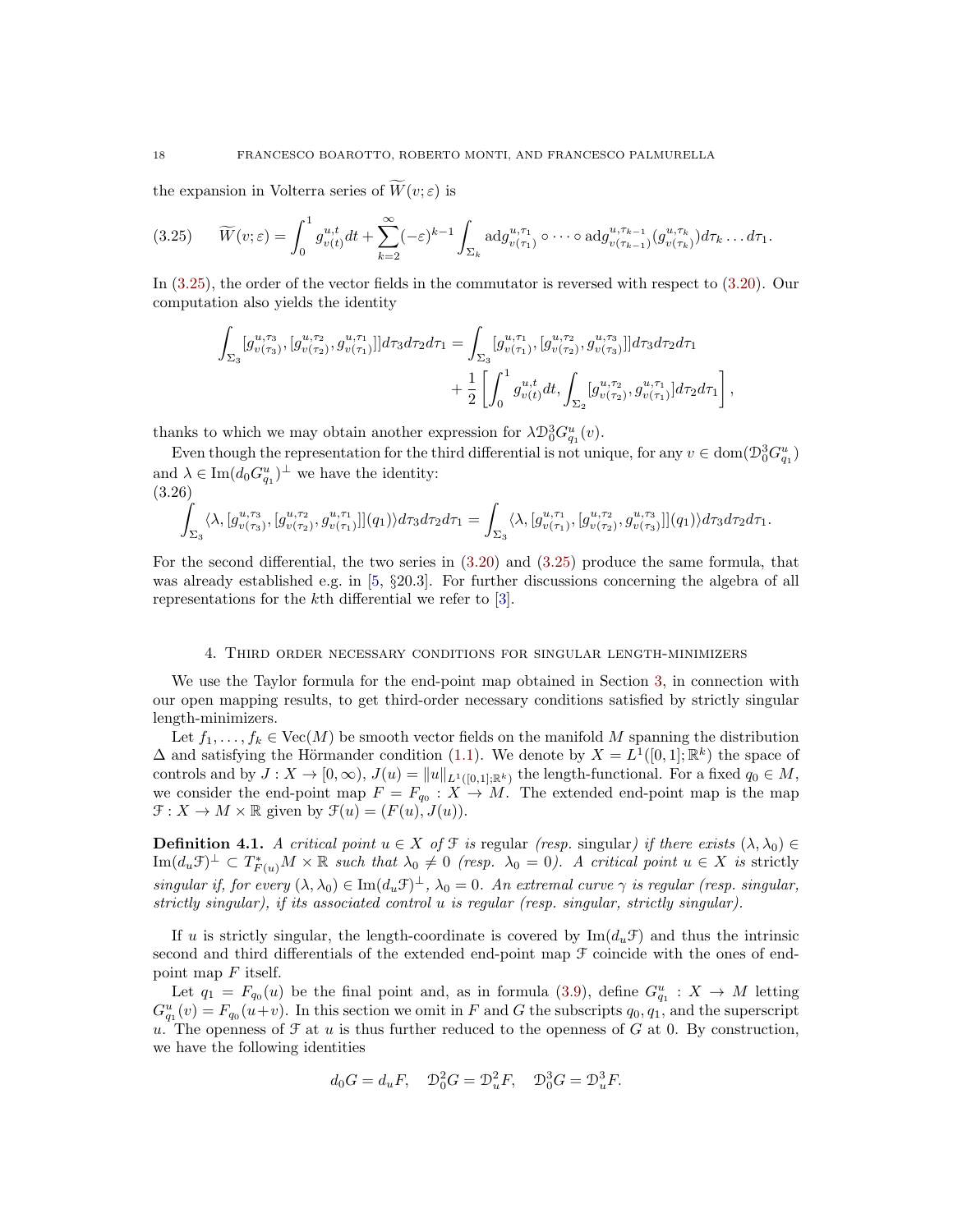Thanks to Proposition [3.5,](#page-15-0) given  $\lambda \in \text{Im}(d_0 G)^{\perp}$  the trilinear map  $\lambda T : \text{dom}(\mathcal{D}_0^3 G)^3 \to \mathbb{R}$ associated with  $\lambda \mathcal{D}_0^3 G$  is given by:

$$
\lambda T(v_1, v_2, v_3) = \frac{1}{3} \sum_{\substack{1 \le i, j, k \le 3 \\ i \ne j, j \ne k, i \ne k}} \int_{\Sigma_3} \left\langle \lambda, [g_{v_i(\tau_3)}^{u, \tau_3}, [g_{v_j(\tau_2)}^{u, \tau_2}, g_{v_k(\tau_1)}^{u, \tau_1}]](q_1) \right\rangle d\tau_3 d\tau_2 d\tau_1.
$$

Corollary [2.10](#page-10-2) specializes as follows.

**Proposition 4.2.** Assume that there exists  $w_0 \in \text{Iso}(\mathcal{D}_0^2 G)$  such that:

- (i)  $\dim(\mathrm{dom}(\mathcal{D}_0^3 G)) + \dim(\mathrm{Im}(G, 2, w_0)) > \dim(M);$
- (ii) For every non-zero  $\lambda \in \text{Im}(G, 2, w_0)^{\perp}$  and  $v \in \text{dom}(\mathcal{D}_0^3 G)$  the real-valued map

$$
\text{dom}(\mathcal{D}_0^3 G) \ni x \mapsto \lambda T(v, v, x)
$$

is not the zero mapping.

Then G is open at zero.

As a consequence we have the following corollary, that is of interest when  $coker(G, 2, w_0) \neq 0$ :

Corollary 4.3. Let u be the control of a strictly singular length-minimizing curve. Then, for every  $w_0 \in \text{Iso}(\mathcal{D}_0^2 G)$  one of the following holds:

- (i)  $\dim(\text{dom}(\mathcal{D}_0^3 G)) + \dim(\text{Im}(G, 2, w_0)) \leq \dim(M)$ , or
- (ii) there exist a non-zero covector  $\lambda \in \text{Im}(G, 2, w_0)^{\perp}$  and  $v \in \text{dom}(\mathfrak{D}_0^3 G)$  such that  $\lambda T(v, v, x) =$ 0 for every  $x \in \text{dom}(\mathcal{D}_0^3 G)$ .

For strictly singular length-minimizers of corank one, the negation of Theorem [1.1](#page-1-0) provides a more refined criterion. Indeed, its contrapositive translates into a pointwise condition as soon as the subspace  $dom(\mathcal{D}_0^3G)$  is sufficiently large.

Let us first recall the construction of adjoint curves. Let  $\gamma : [0,1] \to M$  be an admissible curve with control u, with  $\gamma(0) = q_0$  and  $\gamma(1) = q_1$ . We denote by  $P_{t_0}^t$  the flow of the non-autonomous vector field  $V_{\tau} = f_{u(\tau)}$  as in [\(3.3\)](#page-11-3). Then we have  $\gamma(t) = P_0^t(q_0)$  for  $t \in [0, 1]$ . By our discussion in Section [3.1,](#page-11-4) we see that the differential  $(P_t^1)_*: T_{\gamma(t)}M \to T_{q_1}M$  is given by

$$
(P_t^1)_* = \mathrm{Ad}((P_t^1)^{-1}) = \mathrm{Ad}(P_1^t) = \mathrm{Ad}\left(\overrightarrow{\exp} \int_1^t f_{u(\tau)} d\tau\right).
$$

The adjoint map  $(P_t^1)^*$  sends  $T_{q_1}^*M$  to  $T_{\gamma(t)}^*M$ . For every  $\lambda \in \text{Im}(d_0G)^{\perp}$ , the curve of covectors defined by

$$
\lambda(t) := (P_t^1)^* \lambda \in T^*_{\gamma(t)}M, \quad t \in [0, 1],
$$

is called the *adjoint curve* to  $\gamma$  relative to  $\lambda$ . In the corank 1 case, this curve is unique up to normalization of  $\lambda \neq 0$ .

**Proof of Theorem [1.2.](#page-2-1)** Proving [\(1.3\)](#page-2-0) is equivalent to show that for any  $v_1, v_2, v_3 \in \mathbb{R}^k$  and for  $\lambda \in \mathrm{Im}(d_0G)^{\perp}$  we have

$$
\left<\lambda,[g^t_{v_1},[g^t_{v_3},g^t_{v_2}]](q_1)\right> + \left<\lambda,[g^t_{v_2},[g^t_{v_3},g^t_{v_1}]](q_1)\right> = 0, \quad t \in [0,1];
$$

where, as in [\(3.10\)](#page-13-3), we set  $g_v^t := (P_t^1)_* f_v$  for  $t \in [0,1]$  and  $v \in \mathbb{R}^k$ . Indeed, for all  $i, j, \ell = 1, \ldots, k$ we have

$$
\langle \lambda(t), [f_i, [f_j, f_\ell]](\gamma(t)) \rangle = \langle (P_t^1)^* \lambda, [f_i, [f_j, f_\ell]](\gamma(t)) \rangle = \langle \lambda, [g_i^t, [g_j^t, g_\ell^t]](q_1) \rangle,
$$

where we set  $g_i^t = (P_t^1)_* f_i$ .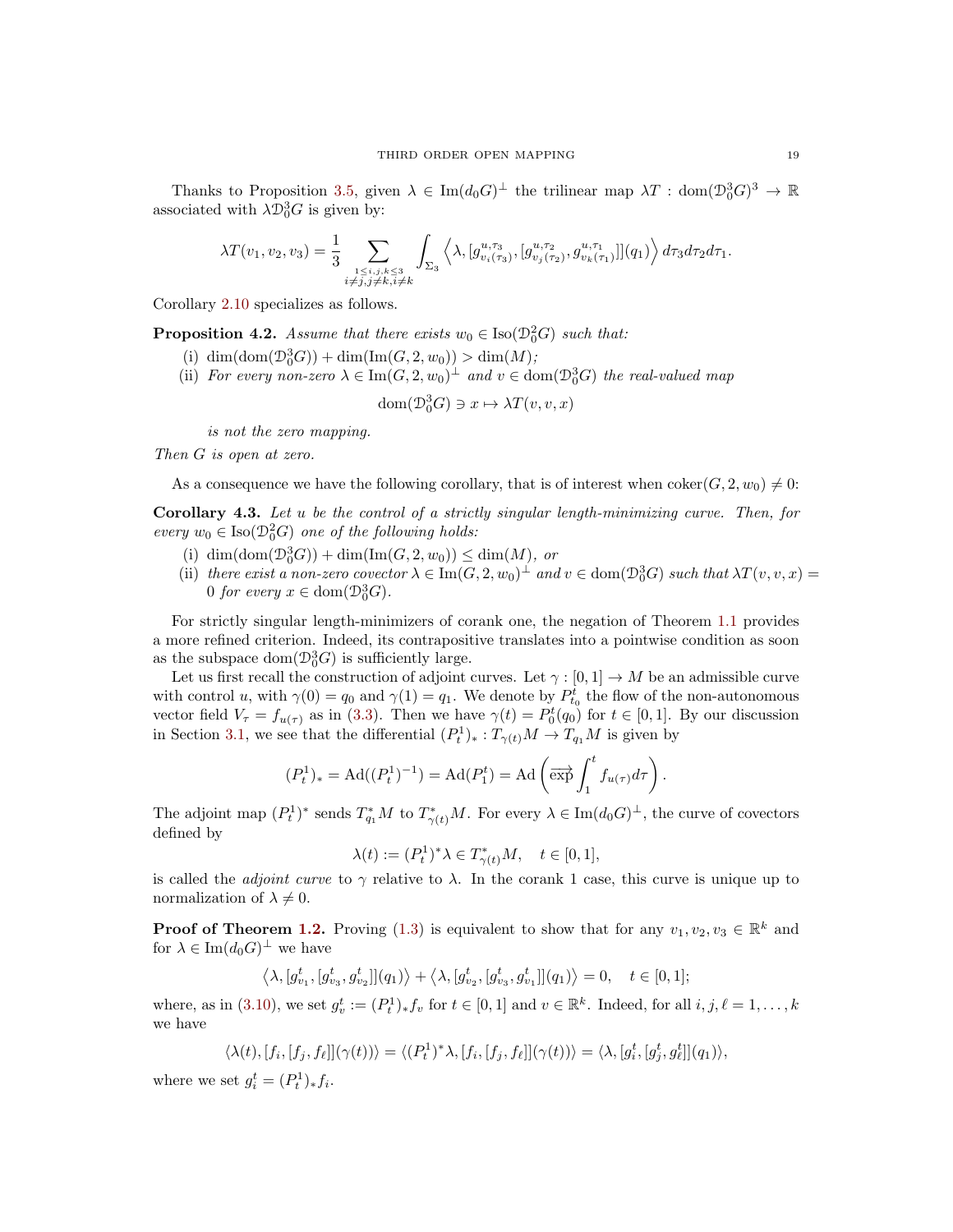Let us fix  $\bar{t} \in [0,1)$ . Given  $s > 0$  such that  $\bar{t} + s \leq 1$ , for every  $v \in L^1([0,1];\mathbb{R}^k)$  compactly supported in  $(0, 1)$  we define

<span id="page-19-0"></span>(4.1) 
$$
v_s(t) := v\left(\frac{t-\bar{t}}{s}\right), \quad \text{for } t \in [\bar{t}, \bar{t}+s],
$$

and zero elsewhere. We consider the subspace of  $\text{dom}(\mathcal{D}_0^3 G)$ 

$$
E_s := \left\{ u \in \text{dom}(\mathcal{D}_0^3 G) \mid u = v_s \text{ for some } v \in L^1([0,1];\mathbb{R}^k) \text{ with } \int_0^1 v(t)dt = 0 \right\},\
$$

and we observe that while  $E_s$  depends on  $s$ , its codimension does not.

Given  $v \in L^1([0,1];\mathbb{R}^k)$ , its primitive  $z \in AC([0,1];\mathbb{R}^k)$  with  $z(0) = 0$  is

<span id="page-19-4"></span>(4.2) 
$$
z(t) = \int_0^t v(\tau) d\tau, \quad t \in [0, 1].
$$

Similarly, for any  $v_s$  as in [\(4.1\)](#page-19-0) let  $z_s$  be its primitive with  $z_s(0) = 0$ . It is immediate to establish the identity:

<span id="page-19-3"></span>(4.3) 
$$
z_s(t) = sz\left(\frac{t-\bar{t}}{s}\right).
$$

Moreover, if  $v_s \in E_s$  the zero-mean property of v translates into:

<span id="page-19-1"></span>(4.4) 
$$
z_s(\bar{t}) = z_s(\bar{t} + s) = 0.
$$

In the next lines, we shall use several times the following integration by parts formula. For every  $0 \leq \alpha < \beta \leq 1$  and  $v \in L^1([0,1];\mathbb{R}^k)$ , denoting by  $z \in AC([0,1];\mathbb{R}^k)$  the primitive of v, we have:

$$
\int_{\alpha}^{\beta} g_{v(t)}^t dt = \int_{\alpha}^{\beta} \sum_{i=1}^k g_i^t(\dot{z}_i(t)) dt
$$
  
= 
$$
\sum_{i=1}^k g_i^{\beta} z_i(\beta) - \sum_{i=1}^k g_i^{\alpha} z_i(\alpha) - \int_{\alpha}^{\beta} \sum_{i=1}^k (\partial_t g_i^t) z_i(t) dt
$$
  
= 
$$
g_{z(\beta)}^{\beta} - g_{z(\alpha)}^{\alpha} - \int_{\alpha}^{\beta} (\partial_t g_t^t) z_i(t) dt.
$$

Starting from Proposition [3.5,](#page-15-0) applying this formula to  $v_s \in E_s$  and using [\(4.4\)](#page-19-1) we obtain:

<span id="page-19-2"></span>
$$
\frac{1}{2}\lambda \mathcal{D}_0^3 G(v_s) = \iiint_{\bar{t} \leq \tau_3 \leq \tau_2 \leq \tau_1 \leq \bar{t} + s} \langle \lambda, [g_{v_s(\tau_3)}^{\tau_3}, [g_{v_s(\tau_2)}^{\tau_2}, g_{v_s(\tau_1)}^{\tau_1}]](q_1) \rangle d\tau_3 d\tau_2 d\tau_1
$$
\n
$$
= - \iint_{\bar{t} \leq \tau_3 \leq \tau_2 \leq \bar{t} + s} \langle \lambda, [g_{v_s(\tau_3)}^{\tau_3}, [g_{v_s(\tau_2)}^{\tau_2}, g_{z_s(\tau_2)}^{\tau_2}]](q_1) \rangle d\tau_3 d\tau_2
$$
\n
$$
- \iiint_{\bar{t} \leq \tau_3 \leq \tau_2 \leq \tau_1 \leq \bar{t} + s} \langle \lambda, [g_{v_s(\tau_3)}^{\tau_3}, [g_{v_s(\tau_2)}^{\tau_2}, (\partial_{\tau_1} g^{\tau_1})_{z_s(\tau_1)}]](q_1) \rangle d\tau_3 d\tau_2 d\tau_1
$$
\n
$$
= \int_{\bar{t} \leq \tau_2 \leq \bar{t} + s} \langle \lambda, [g_{z_s(\tau_2)}^{\tau_2}, [g_{z_s(\tau_2)}^{\tau_2}, g_{v_s(\tau_2)}^{\tau_2}]](q_1) \rangle d\tau_2
$$
\n
$$
+ \iint_{\bar{t} \leq \tau_3 \leq \tau_2 \leq \bar{t} + s} \langle \lambda, [(\partial_{\tau_3} g^{\tau_3})_{z_s(\tau_3)}, [g_{v_s(\tau_2)}^{\tau_2}, g_{z_s(\tau_2)}]](q_1) \rangle d\tau_3 d\tau_2
$$
\n
$$
- \iiint_{\bar{t} \leq \tau_3 \leq \tau_2 \leq \tau_1 \leq \bar{t} + s} \langle \lambda, [g_{v_s(\tau_3)}^{\tau_3}, [g_{v_s(\tau_2)}^{\tau_2}, (\partial_{\tau_1} g^{\tau_1})_{z_s(\tau_1)}]](q_1) \rangle d\tau_3 d\tau_2 d\tau_1
$$
\n
$$
= A(s) + B(s
$$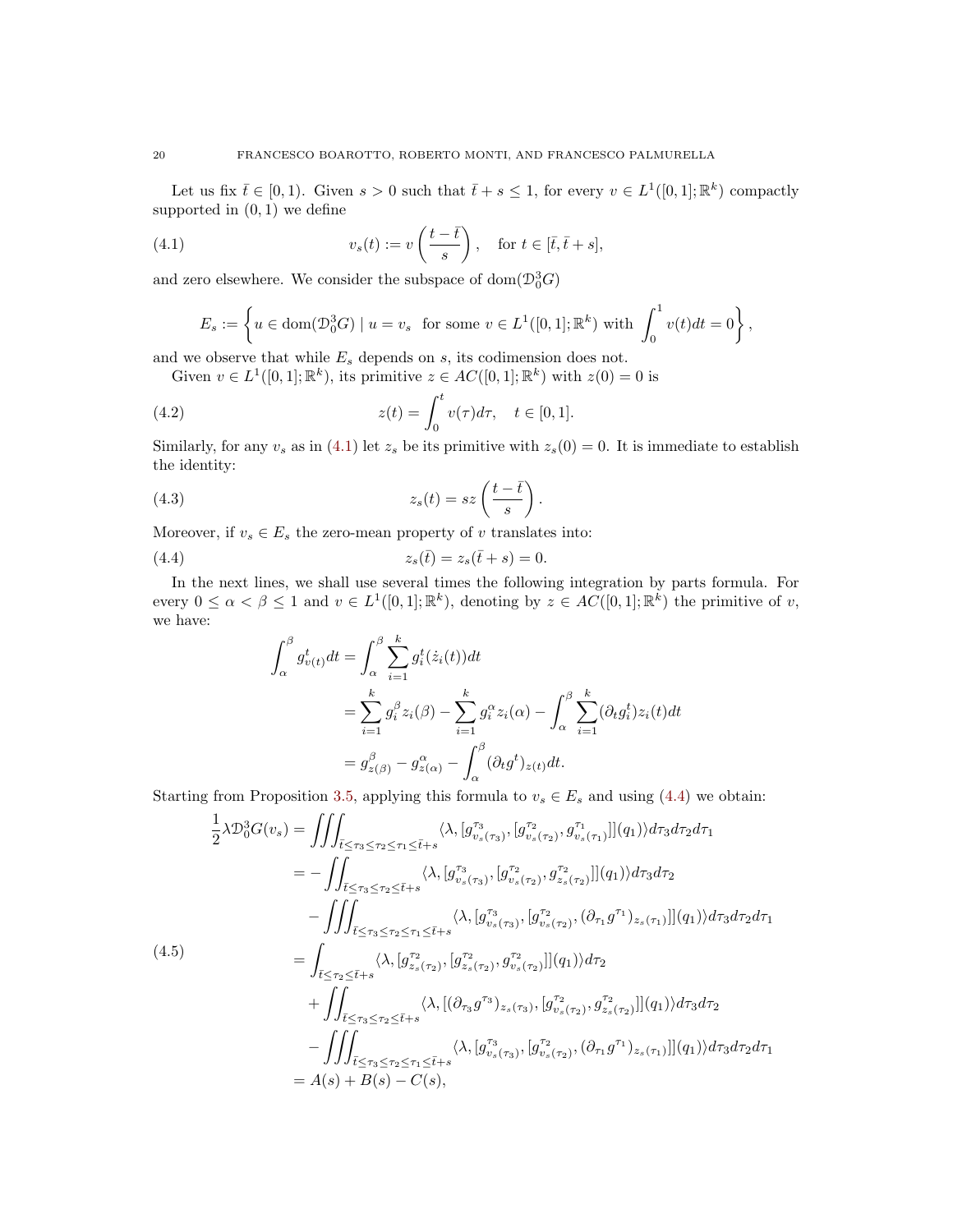where  $A$ ,  $B$ , and  $C$  are defined through the last identity.

From their very definition, we see that the maps

$$
\tau \mapsto g_i^{\tau} = \text{Ad}\left(\overrightarrow{\exp} \int_1^t f_{u(\tau)} d\tau\right) f_i
$$

are Lipschitz continuous for every  $i = 1, \ldots, k$  because their derivatives depend on time through a locally bounded vector field (compare with [\(3.7\)](#page-12-2)). Then we have the expansion

<span id="page-20-0"></span>(4.6) 
$$
g_i^{\bar{t}+s\theta} = g_i^{\bar{t}} + O(s),
$$

where the error  $O(s)$  is uniform for  $0 \leq \theta \leq 1$ .

Now we estimate the terms  $A(s)$ ,  $B(s)$ , and  $C(s)$  appearing in [\(4.5\)](#page-19-2). We claim that

$$
A(s) = s^3 \int_0^1 \langle \lambda, [g_{z(t)}^{\bar{t}}, [g_{z(t)}^{\bar{t}}, g_{v(t)}^{\bar{t}}]](q_1) \rangle dt + O(s^4).
$$

To prove this identity we perform in  $A(s)$  the change of variable  $\tau_2 = \bar{t} + st$  with  $t \in [0,1]$ , and we use  $(4.3)$  and  $(4.6)$ . With a similar argument, we show that

$$
B(s) = O(s^4)
$$
 and  $C(s) = O(s^4)$ .

We conclude that

<span id="page-20-1"></span>(4.7) 
$$
\frac{1}{2}\lambda \mathcal{D}_0^3 G(v_s) = s^3 \int_0^1 \langle \lambda, [g_{z(t)}^{\bar{t}}, [g_{z(t)}^{\bar{t}}, g_{v(t)}^{\bar{t}}]](q_1) \rangle dt + O(s^4).
$$

Let us introduce the set:

$$
\mathfrak{Z} := \left\{ z \in AC([0,1];\mathbb{R}^k) \mid \dot{z} \in \text{dom}(\mathcal{D}_0^3 G_{q_1}^u), \, z(0) = z(1) = 0 \right\}.
$$

As in [\(4.2\)](#page-19-4), in the next lines given  $z \in \mathfrak{Z}$  we set  $v = \dot{z}$ . By point (i) of Theorem [1.1,](#page-1-0) the map  $\mathfrak{Z} \ni z \mapsto \lambda \mathcal{D}_0^3 G(z)$  is the zero map. Otherwise the curve  $\gamma$  would not be length-minimizing. This implies that the principal term in [\(4.7\)](#page-20-1), i.e., the cubic map  $T : \mathfrak{Z} \to \mathbb{R}$ ,

$$
T(z) = \int_0^1 \langle \lambda, [g_{z(t)}^{\overline{t}}, [g_{z(t)}^{\overline{t}}, g_{v(t)}^{\overline{t}}]](q_1) \rangle dt,
$$

is identically zero. By polarization, we conclude that the trilinear map  $\mathfrak{T}: \mathfrak{Z} \times \mathfrak{Z} \times \mathfrak{Z} \to \mathbb{R}$ associated with T,

<span id="page-20-2"></span>(4.8) 
$$
\mathfrak{T}(z_1, z_2, z_3) = \frac{1}{6} \sum_{\substack{1 \leq i, j, k \leq 3 \\ i \neq j, j \neq k, i \neq k}} \int_0^1 \langle \lambda, [g_{z_i(t)}^{\bar{t}}, [g_{z_j(t)}^{\bar{t}}, g_{v_k(t)}^{\bar{t}}]](q_1) \rangle dt,
$$

is zero as well. Integrating by parts and using the Jacobi identity, we obtain

$$
\int_{0}^{1} \langle \lambda, [g_{z_{1}(t)}^{\bar{t}}, [g_{z_{2}(t)}^{\bar{t}}, g_{v_{3}(t)}^{\bar{t}}]](q_{1}) \rangle dt =
$$
\n
$$
= -\int_{0}^{1} \langle \lambda, [g_{v_{1}(t)}^{\bar{t}}, [g_{z_{2}(t)}^{\bar{t}}, g_{z_{3}(t)}^{\bar{t}}]](q_{1}) \rangle dt - \int_{0}^{1} \langle \lambda, [g_{z_{1}(t)}^{\bar{t}}, [g_{v_{2}(t)}^{\bar{t}}, g_{z_{3}(t)}^{\bar{t}}]](q_{1}) \rangle dt
$$
\n
$$
= \int_{0}^{1} \langle \lambda, [g_{z_{2}(t)}^{\bar{t}}, [g_{z_{3}(t)}^{\bar{t}}, g_{v_{1}(t)}^{\bar{t}}]](q_{1}) \rangle dt - \int_{0}^{1} \langle \lambda, [g_{z_{3}(t)}^{\bar{t}}, [g_{z_{2}(t)}^{\bar{t}}, g_{v_{1}(t)}^{\bar{t}}]](q_{1}) \rangle dt
$$
\n
$$
+ \int_{0}^{1} \langle \lambda, [g_{z_{1}(t)}^{\bar{t}}, [g_{z_{3}(t)}^{\bar{t}}, g_{v_{2}(t)}^{\bar{t}}]](q_{1}) \rangle dt,
$$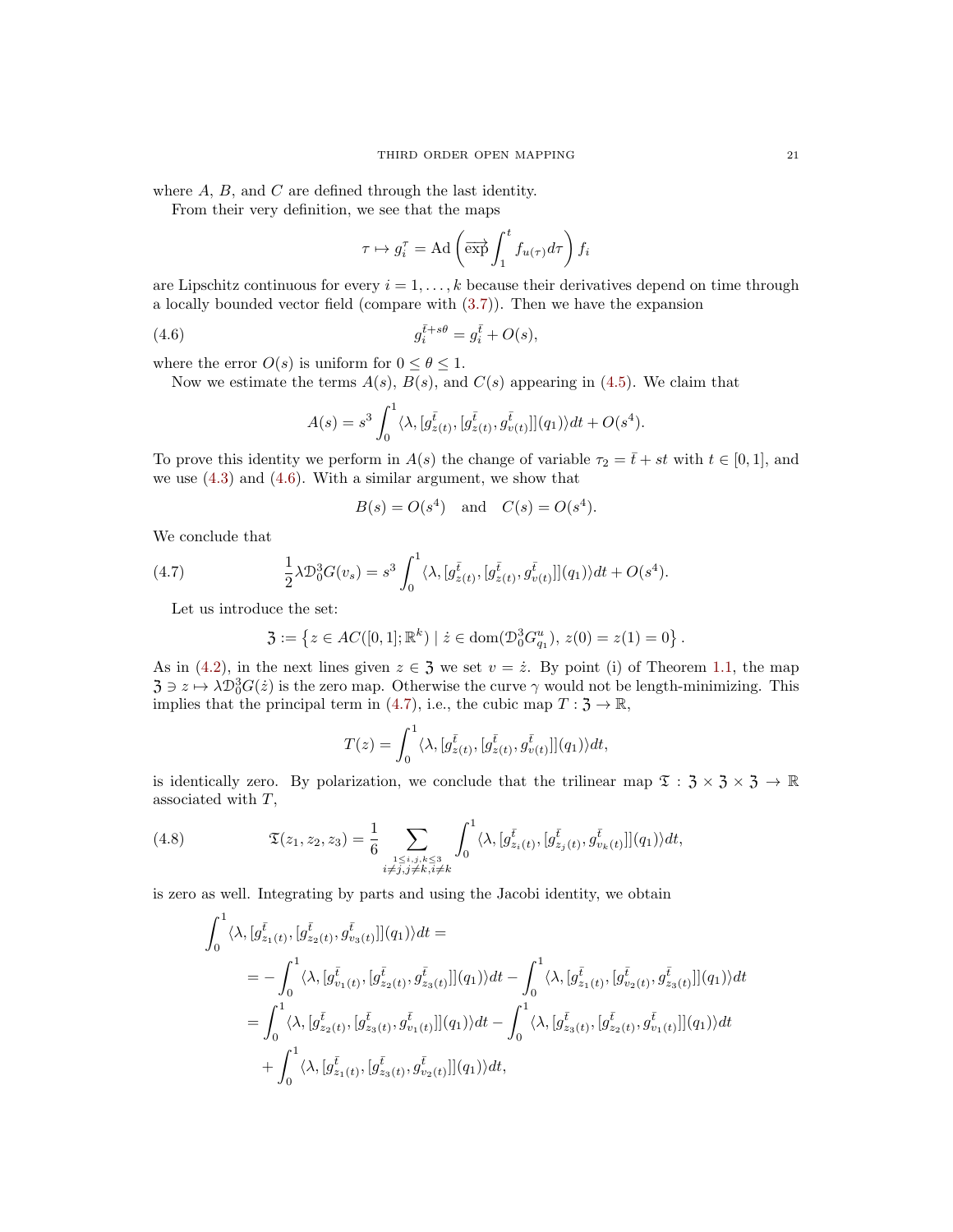and a similar expansion holds for  $\int_0^1 \langle \lambda, [\bar{g}_{z_1(t)}^{\bar{t}}, g_{v_3(t)}^{\bar{t}}]](q_1) \rangle dt$ , switching the role of  $z_1$  and  $z_2$ . Plugging these expressions in  $(4.8)$ , we find:

<span id="page-21-2"></span>
$$
(4.9) \t2\mathfrak{T}(z_1, z_2, z_3) = \int_0^1 \langle \lambda, [g_{z_1(t)}^{\bar{t}}, [g_{z_3(t)}^{\bar{t}}, g_{v_2(t)}^{\bar{t}}]](q_1) \rangle + \langle \lambda, [g_{z_2(t)}^{\bar{t}}, [g_{z_3(t)}^{\bar{t}}, g_{v_1(t)}^{\bar{t}}]](q_1) \rangle dt.
$$

To conclude the proof it suffices to show that  $\mathfrak{T} = 0$  implies that the trilinear map  $\mathfrak{A}: \mathbb{R}^k \times \mathbb{R}^k \times$  $\mathbb{R}^k \to \mathbb{R}$ 

$$
\mathfrak{A}(x,y,z) = \langle \lambda, [g_x^{\bar{t}}, [g_z^{\bar{t}}, g_y^{\bar{t}}]](q_1) \rangle + \langle \lambda, [g_y^{\bar{t}}, [g_z^{\bar{t}}, g_x^{\bar{t}}]](q_1) \rangle
$$

is zero. We now prove by contradiction that if  $\mathfrak{T} = 0$  then  $\mathfrak{A} = 0$ , thus completing our argument. Assume that there exist vectors  $x, y, z \in \mathbb{R}^k$  such that  $\mathfrak{A}(x, y, z) \neq 0$ . We claim that there

exists  $\alpha \in C^{\infty}([0,1];\mathbb{R})$  such that:

- (i)  $\alpha x, \alpha y, \alpha z, \dot{\alpha} x, \dot{\alpha} y$  and  $\dot{\alpha} z$  belong to 3, and
- (ii) we have for some  $j \neq 0$

<span id="page-21-1"></span>(4.10) 
$$
\int_0^1 \alpha(t)\dot{\alpha}(t)^2 dt = -4\sqrt{2}j^2\pi^2.
$$

To see this, let us consider the standard trigonometric basis of  $L^2([0,1];\mathbb{R})$ ,

$$
\{1\} \cup \left\{\sqrt{2}\sin(2\pi jt), \sqrt{2}\cos(2\pi jt), \ j = 1, 2, \dots\right\}.
$$

Since  $\text{dom}(\mathcal{D}_0^3 G)$  is, by assumption, of finite codimension in  $\text{ker}(d_0 G)$ , it is also of finite codimension in  $L^2([0,1];\mathbb{R}^k)$ , implying that for any given vector  $v \in \mathbb{R}^k$  the set

$$
J_v := \{ j \in \mathbb{N} \mid \text{either } \sin(2\pi jt)v \notin \mathfrak{Z} \text{ or } (\cos(2\pi jt) - 1)v \notin \mathfrak{Z} \} \subset \mathbb{N}
$$

is finite. Our assertion follows picking  $j \in (J_x \cup J_y \cup J_z)^c$  and defining  $\alpha(t) := \sqrt{2} (\cos(2\pi j t) - 1)$ . Finally, with  $\alpha$  and j chosen as above and using [\(4.10\)](#page-21-1), we deduce from equation [\(4.9\)](#page-21-2) that

$$
\mathfrak{T}(\alpha x, \alpha y, \dot{\alpha} z) = -2\sqrt{2}j^2\pi^2\left(\langle \lambda, [g_x^{\bar{t}}, [g_z^{\bar{t}}, g_y^{\bar{t}}]](q_1)\rangle + \langle \lambda, [g_y^{\bar{t}}, [g_z^{\bar{t}}, g_x^{\bar{t}}]](q_1)\rangle\right) \neq 0,
$$

whence the absurd.  $\hfill \square$ 

**Remark 4.4.** In accordance with the two possible expressions of  $\lambda \mathcal{D}_0^3 G$  given in [\(3.26\)](#page-17-3), we observe that [\(1.3\)](#page-2-0) is symmetric with respect to  $v_1$  and  $v_2$ , being therefore independent of the choice of the representation.

### 5. Third order analysis of a singular extremal

<span id="page-21-0"></span>We prove in this section Theorem [1.3.](#page-2-2) The sub-Riemannian structure  $(\mathbb{R}^3, \Delta)$  in its statement has step  $p + 1$ . If  $p = 1$  then there is no singular curve because if a covector  $\lambda$  is orthogonal to  $f_1, f_2$ , and  $[f_1, f_2]$  then it is zero, contradicting the Pontryagin Maximum Principle. If  $p \geq 2$ then  $\Delta$  has constant step equal to 2 away from the plane  $x_1 = 0$ . Then any singular extremal passes through  $x_1 = 0$ .

**Proof of Theorem [1.3](#page-2-2) - (i).** A horizontal curve  $\gamma \in AC([0,1];\mathbb{R}^3)$  satisfies, for some control  $u \in L^1([0,1];\mathbb{R}^2),$ 

$$
\dot{\gamma}_1 = u_1, \quad \dot{\gamma}_2 = u_2(1 - \gamma_1), \quad \dot{\gamma}_3 = u_2 \gamma_1^p
$$
 a.e. on [0, 1].

We assume that  $\gamma(0) = 0$  and that  $|u(t)| = 1$  for a.e.  $t \in [0,1]$ . If  $\gamma$  is a strictly singular extremal, the Prontryagin Maximum Principle yields a non-zero dual curve  $\lambda$  satisfying along  $\gamma$ the additional equations

$$
0 = \langle \lambda, f_1 \rangle = \lambda_1 \quad \text{and} \quad 0 = \langle \lambda, f_2 \rangle = \lambda_2 (1 - \gamma_1) + \lambda_3 \gamma_1^p \quad \text{on } [0, 1].
$$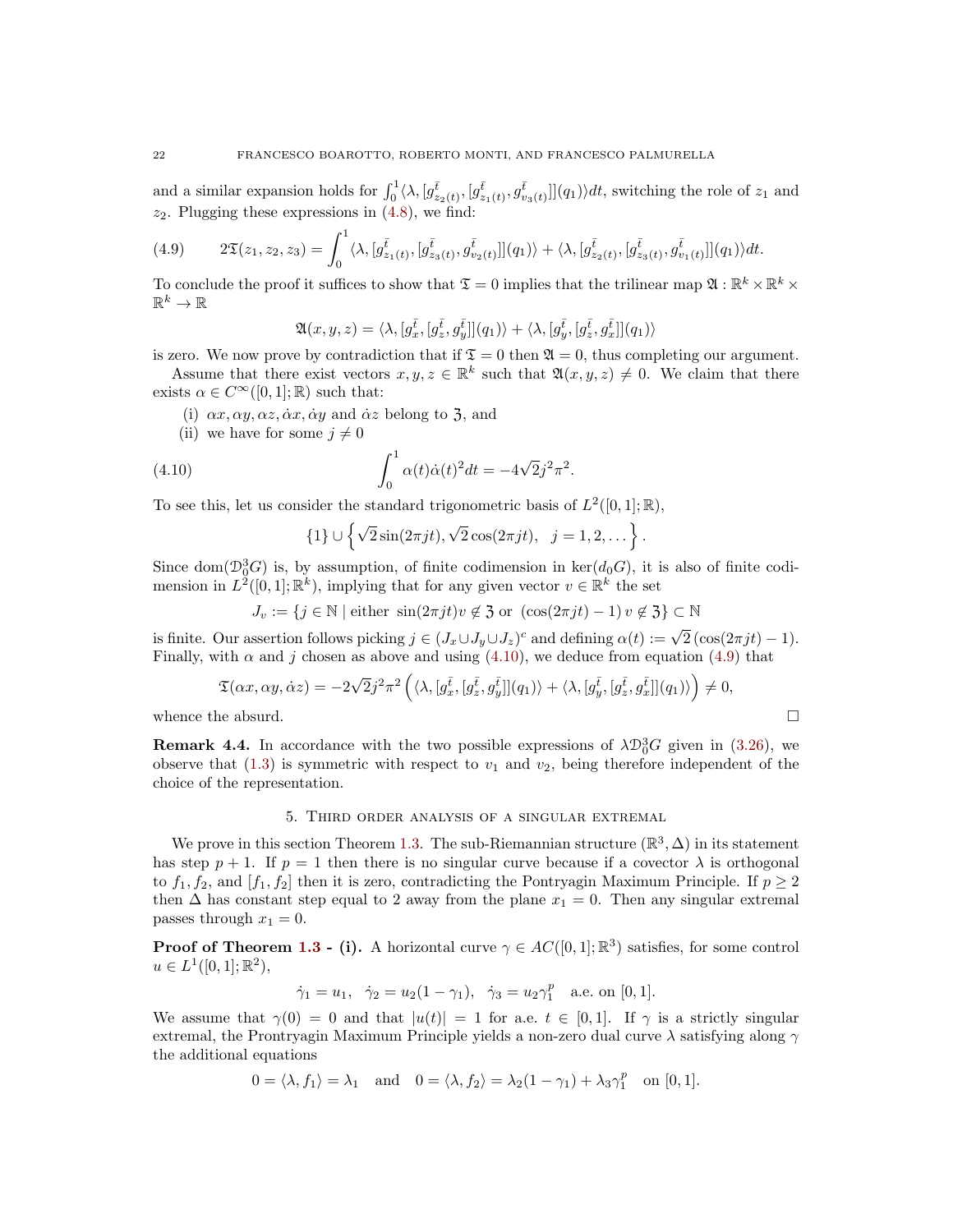The Goh condition  $\langle \lambda, [f_1, f_2] \rangle = 0$  along  $\gamma$  implies the further relation  $\lambda_2 = p\lambda_3\gamma_1^{p-1}$ . Now, using  $|\gamma_1| \leq 1$ , it is not difficult to see that  $\lambda_2 = 0$  and thus  $\gamma_1 = 0$ . Then we have  $u_1 = 0$  and thus  $|u_2| = 1$ . In particular  $\gamma(t) = (0, t, 0)$  is a singular extremal, whose dual curve is constant  $\lambda(t) = (0, 0, 1)$ , and whose control,  $u(t) = (0, 1)$ , is constant as well.

We claim that the curve  $\gamma(t) = (0, t, 0)$  is strictly singular. Indeed, any regular extremal  $\gamma$ together with its dual curve  $\lambda$  is a characteristic curve of the following Hamiltonian system. Let  $H: T^*\mathbb{R}^3 = \mathbb{R}^3 \times \mathbb{R}^3 \to \mathbb{R}$  be the Hamiltonian

$$
H(x,\lambda) = \frac{1}{2} (\langle \lambda, f_1(x) \rangle^2 + \langle \lambda, f_2(x) \rangle^2).
$$

If  $\gamma$  is regular, then the pair  $(\gamma, \lambda)$  solves the system of ordinary differential equations  $\dot{\gamma} =$  $H_{\lambda}(\gamma, \lambda)$  and  $\lambda = -H_x(\gamma, \lambda)$ . In particular,  $\gamma$  is smooth.

Now assume by contradiction that for the curve  $\gamma(t) = (0, t, 0)$  there exists an absolutely continuous curve of covectors  $\lambda$  such that  $\dot{\gamma} = H_{\lambda}(\gamma, \lambda)$  and  $\lambda = -H_{x}(\gamma, \lambda)$ . If  $\gamma$  satisfies the first equation, it follows that  $\lambda_1 = 0$  and  $\lambda_2 = 1$ . From the second equation it then follows that  $\lambda_1 = \lambda_2^2 = 1$ , that is a contradiction.

When  $p > 2$ , we have  $[f_1, [f_1, f_2]](\gamma(t)) = [f_2, [f_1, f_2]](\gamma(t)) = 0$ , and thus  $\gamma$  is not even "regular abnormal" in the sense of [\[24,](#page-25-21) Section 6]. Now we show that when  $p$  is an even integer the singular curve  $\gamma$  is locally length-minimizing.

**Proof of Theorem [1.3](#page-2-2) - (ii).** The precise claim we prove is the following: let  $p$  be an even integer and  $t_0 := \frac{2}{p+1}$ . For any compact interval  $[a, b] \subset \mathbb{R}$  such that  $b - a < t_0$ , the segment  $\gamma(t) = (0, t, 0), t \in [a, b],$  is the unique length-minimizing curve in  $(\mathbb{R}^3, \Delta, g)$  joining the point  $(0, a, 0)$  to  $(0, b, 0)$ . The proof follows an idea of [\[24,](#page-25-21) Section 7.1].

Let  $\tau := b - a < t_0$  and let  $\eta : [0, \tau] \to \mathbb{R}^3$  be any horizontal curve parameterized by arclength such that  $\eta(0) = (0, a, 0)$  and  $\eta(\tau) = (0, b, 0)$ . Then there exist measurable functions  $u_1, u_2$  (unique up to sets of measure zero) such that

$$
\dot{\eta}_1 = u_1, \quad \dot{\eta}_2 = u_2(1 - \eta_1), \quad \dot{\eta}_3 = u_2 \eta_1^p
$$
 a.e. on  $[0, \tau]$ .

We claim that, under the hypothesis that  $\int_0^{\tau} u_1 dt = \int_0^{\tau} u_2 \eta_1^p dt = 0$ , one has

<span id="page-22-0"></span>(5.1) 
$$
\int_0^\tau u_2(1-\eta_1)dt \leq \tau,
$$

with equality holding only for  $u_1 = 0$  and  $u_2 = 1$  a.e. on  $[0, \tau]$ .

Using this claim, the proof can be concluded in the following way. If  $\gamma'$  is another admissible curve joining  $(0, a, 0)$  and  $(0, b, 0)$  in time  $\tau - \varepsilon < \tau$ , we construct another curve  $\gamma''$  by attaching to  $\gamma'$  a straight segment back and forth from  $(0, b, 0)$ , for a total time  $\varepsilon$ . But then, the inequality in [\(5.1\)](#page-22-0) would be strict, and we have an absurd. Moreover, we observe that length( $\gamma$ ) =  $\tau$  =  $\eta_2(\tau) - \eta_2(0) = \int_0^{\tau} u_2(1-\eta_1)dt$ . So we have equality in [\(5.1\)](#page-22-0), and from the claim it follows that  $\eta = \gamma$ . This proves that  $\gamma$  is the unique length-minimizing curve between its end-points.

We prove [\(5.1\)](#page-22-0). Let us define the function  $V(s) = \int_0^s u_2 dt$  for  $s \in [0, \tau]$  and  $\beta := ||\eta_1||_{L^{\infty}([0, \tau]; \mathbb{R})}$ . Since

$$
\int_0^{\tau} u_2(1-\eta_1)dt \le V(\tau) + \tau\beta = \tau - (\tau - V(\tau)) + \beta\tau,
$$

it suffices to show that  $\beta \leq \frac{\tau - V(\tau)}{\tau}$  $\frac{\nu(\tau)}{\tau}$ , that is a consequence of the following inequalities:

<span id="page-22-1"></span>(5.2) 
$$
t_0\beta^{p+1} \leq \int_0^\tau \eta_1^p dt \leq \beta^p(\tau - V(\tau)).
$$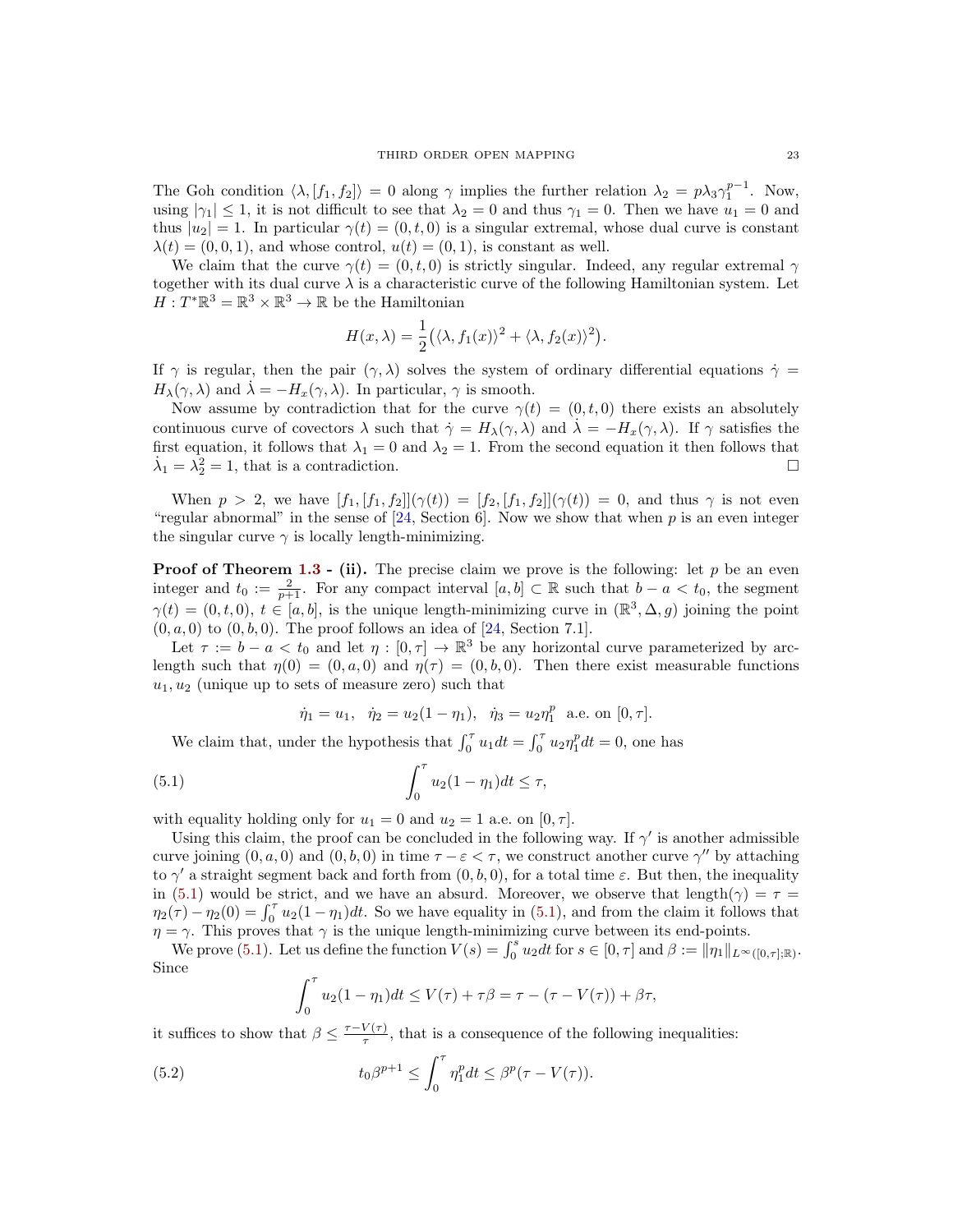The inequality in the right-hand side follows easily, since

$$
\int_0^{\tau} \eta_1^p dt = \int_0^{\tau} \eta_1^p (1 - u_2) dt.
$$

To prove the inequality in the left-hand side of [\(5.2\)](#page-22-1), we fix  $t_{\text{max}} \in [0, \tau]$  such that  $|\eta_1(t_{\text{max}})| = \beta$ . Since  $\eta_1(0) = \eta_1(\tau) = 0$  and  $|\dot{\eta}_1| \le 1$  a.e. on  $[0, \tau]$ , we have  $\min\{t_{\max}, \tau - t_{\max}\} \ge \beta$ , meaning that the intervals  $I_1 = [t_{\text{max}} - \beta, t_{\text{max}}]$  and  $I_2 = [t_{\text{max}}, t_{\text{max}} + \beta]$  are contained in  $[0, \tau]$ . These arguments also imply that on  $I_1$  and  $I_2$ ,  $|\eta_1|$  is bounded from below by linear functions  $\ell_1$  and  $\ell_2$ , respectively, such that  $\ell_1(t_{\text{max}} - \beta) = \ell_2(t_{\text{max}} + \beta) = 0$  and  $\ell_1(t_{\text{max}}) = \ell_2(t_{\text{max}}) = \beta$ . Since the exponent p is even, this implies that  $\int_0^{\tau} \eta_1^p dt \ge \frac{2}{p+1} \beta^{p+1}$ , as desired.

Clearly, if  $(u_1, u_2) = (0, 1)$  a.e. on  $[0, \tau]$  we have equality in [\(5.1\)](#page-22-0). Conversely, assuming that equality holds we deduce that  $\beta = (\tau - V(\tau))\frac{p+1}{2}$ , whence from [\(5.2\)](#page-22-1) we obtain

$$
\int_0^\tau \eta_1^p(1-u_2)dt = \beta^p(\tau - V(\tau)),
$$

which holds if and only if  $\eta_1 = \beta$  on  $[0, \tau]$ . Since  $\eta_1(0) = 0$ , then  $\eta_1 = 0$ , and this concludes the  $\Box$ 

The first case where the previous argument fails is when  $p = 3$ . In this case, to the best of our knowledge it is an open question to decide whether the curve  $\gamma(t) = (0, t, 0)$  is minimizing or not. Using Theorem [1.1,](#page-1-0) we will see that the answer is in the negative.

**Proof of Theorem [1.3](#page-2-2) - (iii).** Let  $F = F_{q_0} : L^1([0,1];\mathbb{R}^2) \to \mathbb{R}^3$  be the end-point map with initial point  $q_0 = 0$  introduced in [\(3.8\)](#page-13-4). We claim that F is open at the point  $u = (0, 1) \in$  $L^1([0,1];\mathbb{R}^2)$ , the control of the singular trajectory  $\gamma$ . As in [\(3.9\)](#page-13-2) and [\(3.11\)](#page-13-0), we let  $G(v)$  $G_{q_1}(v) = F_{q_0}(u + v)$ , where  $q_1 = (0, 1, 0)$ . The infinitesimal analysis of F at u is reduced to the infinitesimal analysis of  $G$  at 0. By Lemma [3.3](#page-14-6) the differential of  $G$  at 0 is given by  $d_0G(v) = \int_0^1 g_{v(t)}^t dt$ , where

$$
g_{v(t)}^t = \sum_{i=1}^2 v_i(t) \text{Ad}\left(\overrightarrow{\exp} \int_1^t f_{u(\tau)} d\tau\right) f_i,
$$

and  $\text{Ad}(\overrightarrow{\exp} \int_1^t f_{u(\tau)} d\tau)$  is the differential of the inverse of the flow  $(x, t) \mapsto P_1^t(x)$ , where  $x =$  $(x_1, x_2, x_3) \in \mathbb{R}^3$ ,  $t \in [0, 1]$ , and  $P_1^t(x) = \gamma(t)$ , where  $t \mapsto \gamma(t)$  is the horizontal trajectory with control u such that  $\gamma(1) = x \in \mathbb{R}^3$ . Using the formulas for  $f_1$  and  $f_2$  in [\(1.4\)](#page-2-3), we find

$$
\gamma_1(t) = x_1, \ \ \gamma_2(t) = (t-1)(1-x_1) + x_2, \ \ \gamma_3(t) = (t-1)x_1^3 + x_3.
$$

The inverse of the differential  $(P_1^t)_*^{-1} = (P_t^1)_* : T_{(0,t,0)} \mathbb{R}^3 \to T_{(0,1,0)} \mathbb{R}^3$  is given by

$$
(P_t^1)_* = \left(\begin{array}{rrr} 1 & 0 & 0 \\ t-1 & 1 & 0 \\ -3(t-1)x_1^2 & 0 & 1 \end{array}\right).
$$

Accordingly, the vector fields  $g_1^t$  and  $g_2^t$  are

<span id="page-23-0"></span>(5.3) 
$$
g_1^t := (P_t^1)_* f_1 = \frac{\partial}{\partial x_1} + (t - 1) \frac{\partial}{\partial x_2} - 3(t - 1) x_1^2 \frac{\partial}{\partial x_3},
$$

$$
g_2^t := (P_t^1)_* f_2 = f_2,
$$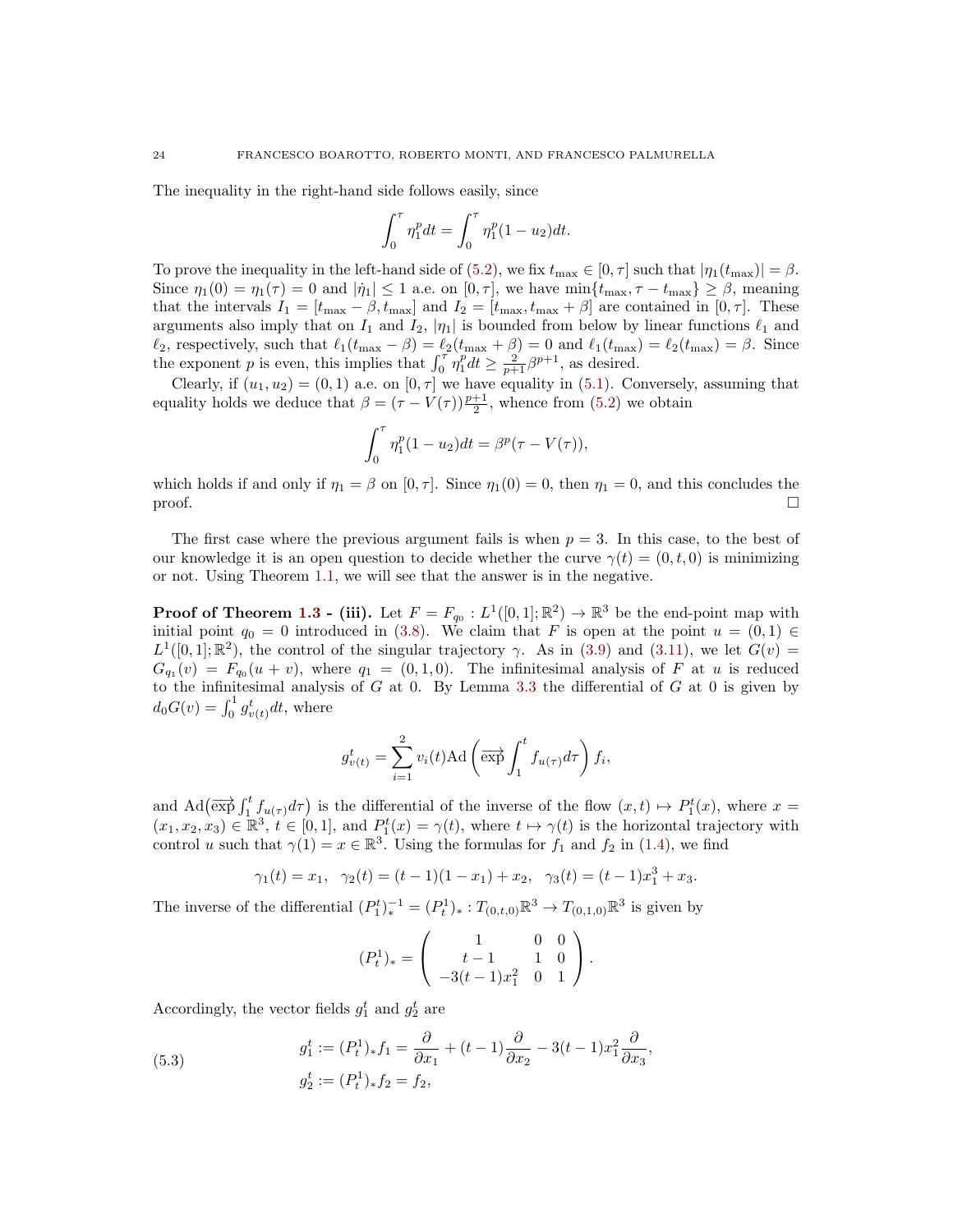and we obtain the following formula for the differential of G:

$$
d_0G(v) = \left( \begin{array}{c} \int_0^1 v_1(t)dt \\ \int_0^1 \{(t-1)v_1(t) + v_2(t)\}dt \\ 0 \end{array} \right).
$$

We then see that a generator of  $\text{Im}(d_0G)^{\perp}$  is the covector  $\lambda = (0,0,1)$ .

We compute the intrinsic Hessian  $\mathcal{D}_0^2 G$ , again using Lemma [3.3.](#page-14-6) By [\(5.3\)](#page-23-0), for every  $0 \leq$  $t_1, t_2 \leq 1$  and every  $v, w \in \mathbb{R}^2$  at the point  $q_1 = (0, 1, 0)$  we have  $\langle \lambda, [g_v^{t_1}, g_w^{t_2}](q_1) \rangle = 0$ . Then  $\lambda d_0^2 G(v) = 0$  for every  $v \in \text{ker}(d_0 G)$ , hence  $\mathcal{D}_0^2 G = 0$ .

Finally, we compute the intrinsic third differential  $\mathcal{D}_0^3 G$ . Note first that since the intrinsic Hessian vanishes, by our definition in [\(2.3\)](#page-4-2) we also have dom $(\mathcal{D}_0^3 G) = \text{ker}(d_0 G)$ . The only commutator of length three which has non-zero third component is  $[g_1^{t_1}, [g_1^{t_2}, g_1^{t_3}]](q_1)$ , and namely we have

$$
\langle \lambda, [g_1^{t_1}, [g_1^{t_2}, g_1^{t_3}]](q_1) \rangle = 6(t_2 - t_3).
$$

Then, again by Lemma [3.3,](#page-14-6) for  $v = (2\pi \sin(2\pi t), 1) \in \ker(d_0 G) = \text{dom}(\mathcal{D}_0^3 G)$ , the third differential is

$$
\lambda \mathcal{D}_0^3 G(v) = 2 \int_0^1 \int_0^{t_1} \int_0^{t_2} 6v_1(t_1)v_1(t_2)v_1(t_3)(t_2 - t_3)dt_3dt_2dt_1 = 15 \neq 0.
$$

Hence, by Theorem [1.1](#page-1-0) the mapping G is open at 0 and thus the singular trajectory  $\gamma$  is not optimal (i.e., of minimal length). Alternatively, we could have used Theorem [1.2](#page-2-1) to deduce that  $\lambda = 0$ , contradicting Pontryagin Maximum Principle.

 $\Box$ 

### **REFERENCES**

- <span id="page-24-0"></span>[1] A. A. Agrachev. Some open problems. In Geometric control theory and sub-Riemannian geometry, volume 5 of Springer INdAM Ser., pages 1–13. Springer, Cham, 2014.
- <span id="page-24-6"></span>[2] A. A. Agrachev, F. Boarotto, and A. Lerario. Homotopically invisible singular curves. Calc. Var. Partial Differential Equations, 56(4):Art. 105, 34, 2017.
- <span id="page-24-12"></span>[3] A. A. Agrachev and R. V. Gamkrelidze. The shuffle product and symmetric groups. In *Differential equations*, dynamical systems, and control science, volume 152 of Lecture Notes in Pure and Appl. Math., pages 365– 382. Dekker, New York, 1994.
- <span id="page-24-8"></span>[4] A. A. Agrachev, A. Gentile, and A. Lerario. Geodesics and horizontal-path spaces in Carnot groups. Geom. Topol., 19(3):1569–1630, 2015.
- <span id="page-24-10"></span>[5] A. A. Agrachev and Y. L. Sachkov. Control theory from the geometric viewpoint, volume 87 of Encyclopaedia of Mathematical Sciences. Springer-Verlag, Berlin, 2004. Control Theory and Optimization, II.
- <span id="page-24-9"></span>[6] A. A. Agrachev and A. V. Sarychev. Abnormal sub-Riemannian geodesics: Morse index and rigidity. Ann. Inst. H. Poincaré Anal. Non Linéaire, 13(6):635–690, 1996.
- <span id="page-24-11"></span>[7] A. V. Arutyunov and D. Y. Karamzin. Regular zeros of quadratic mappings and their applications. Mat. Sb., 202(6):3–28, 2011.
- <span id="page-24-4"></span>[8] D. Barilari and F. Boarotto. On the set of points of smoothness for the value function of affine optimal control problems. SIAM J. Control Optim., 56(2):649–671, 2018.
- <span id="page-24-2"></span>[9] D. Barilari, Y. Chitour, F. Jean, D. Prandi, and M. Sigalotti. On the regularity of abnormal minimizers for rank 2 sub-riemannian structures. J. Math. Pures Appl., 2019.
- <span id="page-24-1"></span>[10] A. Belotto da Silva and L. Rifford. The Sard conjecture on Martinet surfaces. Duke Math. J., 167(8):1433– 1471, 2018.
- <span id="page-24-7"></span>[11] F. Boarotto and A. Lerario. Homotopy properties of horizontal path spaces and a theorem of Serre in subriemannian geometry. Comm. Anal. Geom., 25(2):269–301, 2017.
- <span id="page-24-5"></span>[12] F. Boarotto and M. Sigalotti. Time-optimal trajectories of generic control-affine systems have at worst iterated Fuller singularities. Ann. Inst. H. Poincaré Anal. Non Linéaire, 36(2):327-346, 2019.
- <span id="page-24-3"></span>[13] B. Bonnard and I. Kupka. Generic properties of singular trajectories. Ann. Inst. H. Poincaré Anal. Non  $Lin\acute{e}aire$ , 14(2):167–186, 1997.